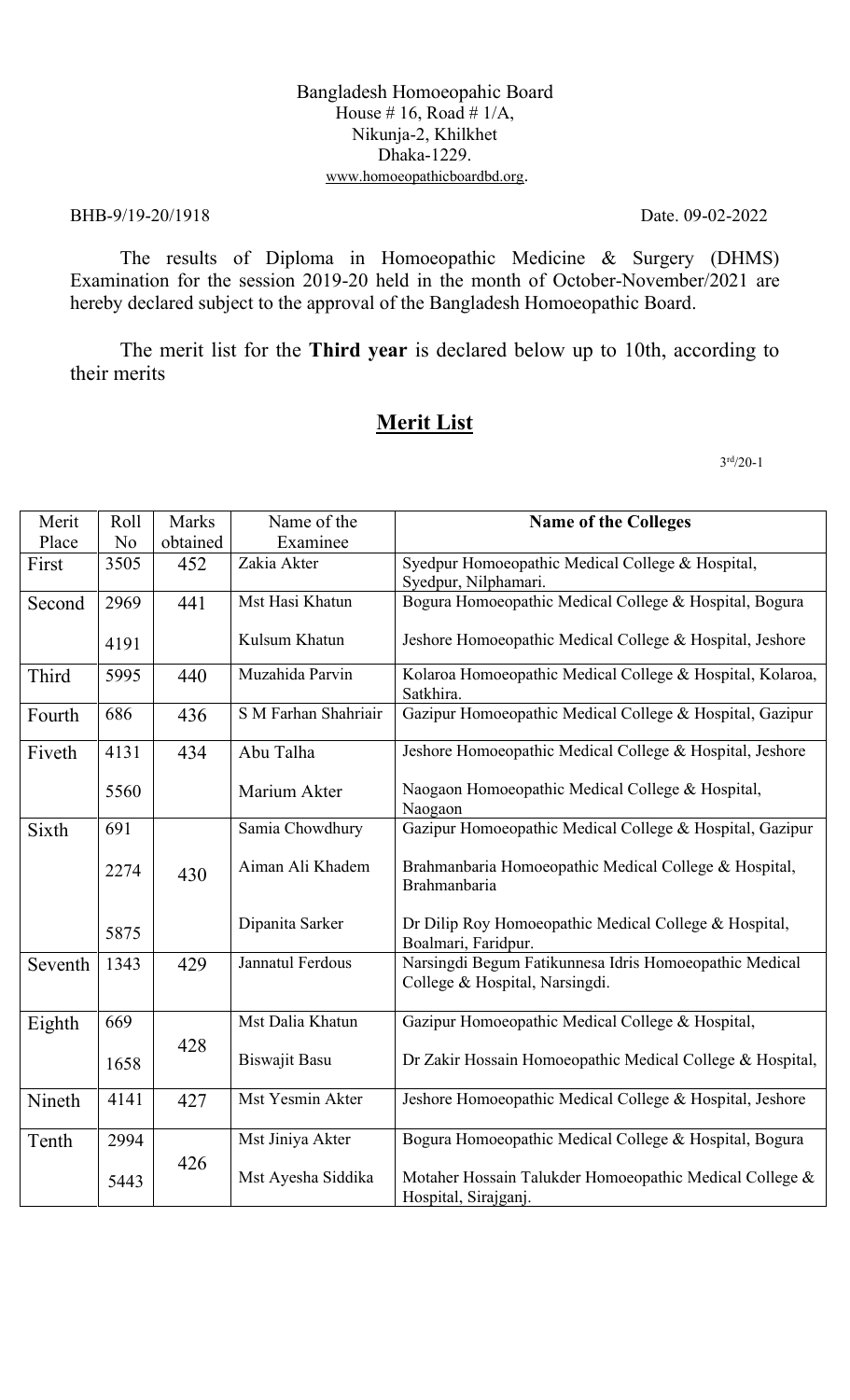| <u>Bangladesh Homoeopathic Medical College &amp; Hospital, Dhaka.</u> |                                                                                                                                       |                |                         |     |                    |     |     |     |     |     |     |                |     |
|-----------------------------------------------------------------------|---------------------------------------------------------------------------------------------------------------------------------------|----------------|-------------------------|-----|--------------------|-----|-----|-----|-----|-----|-----|----------------|-----|
| <b>Passed</b>                                                         | 01                                                                                                                                    | 02             | 03                      | 04  | 05                 | 06  | 07  | 08  | 09  | 10  | 11  | 12             | 13  |
|                                                                       | 14                                                                                                                                    | 15             | 16                      | 17  | 18                 | 19  | 20  | 21  | 22  | 23  | 24  | 25             | 26  |
|                                                                       | 27                                                                                                                                    | 28             | 29                      | 30  | 31                 | 33  | 34  | 35  | 36  | 37  | 38  | 39             | 40  |
|                                                                       | 41                                                                                                                                    | 42             | 43                      | 44  | 45                 | 46  | 47  | 48  | 49  | 50  | 51  | 52             | 53  |
|                                                                       | 54                                                                                                                                    | 56             | 57                      | 58  | 59                 | 60  | 61  | 62  | 63  | 64  | 65  | 66             | 67  |
|                                                                       | 68                                                                                                                                    | 69             | 70                      | 71  | 72                 | 73  | 74  | 75  | 76  | 77  | 78  | 79             | 80  |
|                                                                       | 81                                                                                                                                    | 82             | 83                      | 84  | 85                 | 86  | 87  | 88  | 89  | 90  | 91  | 92             | 93  |
|                                                                       | 94                                                                                                                                    | 95             | 96                      | 97  | 98                 | 100 | 101 | 102 | 103 | 104 | 105 | 106            | 107 |
|                                                                       | 109                                                                                                                                   | 110            | 111                     | 112 | 113                | 114 | 115 | 116 | 117 | 118 | 119 | 120            | 122 |
|                                                                       | 123                                                                                                                                   | 124            | 125                     | 126 | 127                | 128 | 129 | 130 | 131 | 132 | 133 | 134            | 135 |
|                                                                       | 136                                                                                                                                   | 137            | 139                     | 141 | 142                | 145 | 146 | 147 | 148 | 149 | 150 | 151            | 152 |
|                                                                       | 153                                                                                                                                   | 154            | 155                     | 156 | 157                | 158 | 159 | 160 | 161 | 162 | 163 | 164            | 165 |
|                                                                       | 166                                                                                                                                   | 167            | 168                     | 169 | 170                | 171 | 172 | 173 | 174 | 175 | 176 | 178            | 179 |
|                                                                       | 180                                                                                                                                   | 181            | 182                     | 183 | 184                | 185 | 186 | 187 | 188 | 189 | 190 | 191            | 192 |
|                                                                       | 193                                                                                                                                   | 194            | 195                     | 196 | 197                | 198 | 199 | 200 | 201 | 202 | 203 | 204            | 205 |
|                                                                       | 207                                                                                                                                   | 208            | 209                     | 210 | 211                | 212 | 213 | 214 | 215 | 216 | 217 | 218            | 219 |
|                                                                       | 220                                                                                                                                   | 221            | 222                     | 223 | 224                | 225 | 226 | 227 | 228 | 229 | 230 | 231            | 232 |
|                                                                       | 234                                                                                                                                   | 235            | 236                     | 237 | 238                | 239 | 242 | 243 | 244 | 245 | 247 | 248            | 249 |
|                                                                       | 250                                                                                                                                   | 251            | 252                     | 253 | 254                | 255 | 257 | 258 | 259 | 260 | 261 | 262            | 263 |
|                                                                       | 264                                                                                                                                   | 265            | 267                     | 268 | 269                | 270 | 272 | 273 | 274 | 275 | 276 | 277            | 278 |
|                                                                       | 279                                                                                                                                   | 280            | 281                     | 282 | 283                | 284 | 285 | 286 | 287 | 288 | 289 | 290            | 291 |
|                                                                       | 292                                                                                                                                   | 293            | 294                     | 295 | 296                | 297 | 299 | 300 | 301 | 302 |     | 6161 6162 6164 |     |
|                                                                       |                                                                                                                                       | 6165 6166 6168 |                         |     |                    |     |     |     |     |     |     |                |     |
|                                                                       | Supplimentary.                                                                                                                        |                | Organon of Medicine     |     | °                  | 108 |     |     |     |     |     |                |     |
|                                                                       |                                                                                                                                       | Materia Medica |                         |     | °                  | 138 | 240 | 241 |     |     |     |                |     |
|                                                                       |                                                                                                                                       |                | Practice of Medicine    |     | °                  | 143 | 144 |     |     |     |     |                |     |
|                                                                       |                                                                                                                                       |                | Obstetrics & Gynecology |     | °                  | 99  |     |     |     |     |     |                |     |
|                                                                       | Expeled                                                                                                                               |                |                         |     | $\rm ^o$           | --  |     |     |     |     |     |                |     |
|                                                                       | With held                                                                                                                             |                |                         |     | $^{\circ}_{\circ}$ |     |     |     |     |     |     |                |     |
|                                                                       |                                                                                                                                       |                |                         |     |                    |     |     |     |     |     |     |                |     |
|                                                                       | <b>Statistics of Result</b><br>Numbers of Listed Examinee<br>Numbers of Attended Examinee<br>Numbers of Passed Examinee<br>Percentage |                |                         |     |                    |     |     |     |     |     |     |                |     |
|                                                                       | 309<br>299<br>289<br>93.52<br>$3^{\rm rd}/20-2$                                                                                       |                |                         |     |                    |     |     |     |     |     |     |                |     |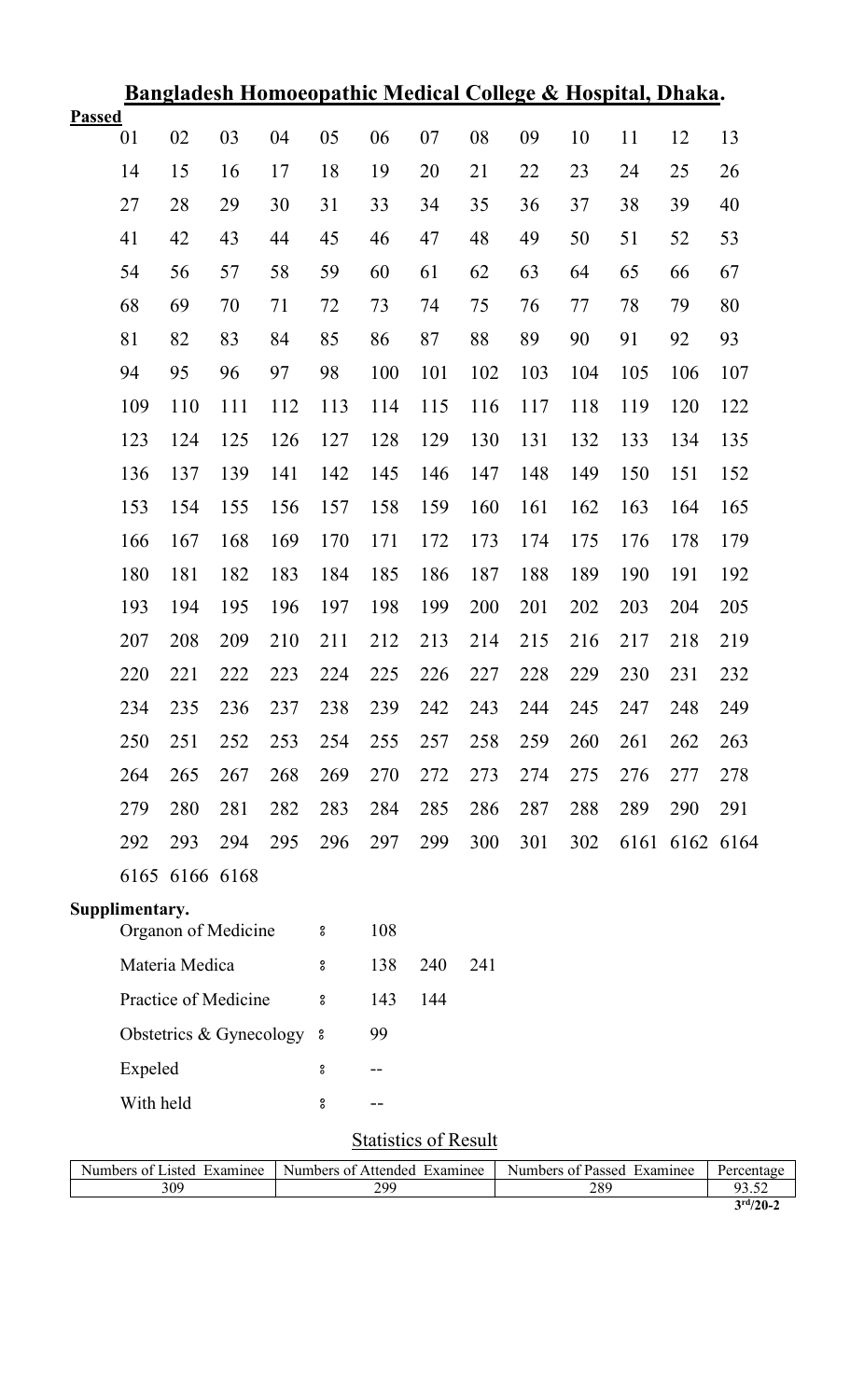|                             | <b>Federal Homoeopathic Medical College &amp; Hospital, Dhaka.</b> |               |     |     |       |     |     |     |     |     |      |     |     |  |
|-----------------------------|--------------------------------------------------------------------|---------------|-----|-----|-------|-----|-----|-----|-----|-----|------|-----|-----|--|
| <b>Passed</b>               |                                                                    |               |     |     |       |     |     |     |     |     |      |     |     |  |
|                             | 304                                                                | 305           | 306 | 307 | 308   | 309 | 310 | 311 | 312 | 313 | 314  | 315 | 316 |  |
|                             | 317                                                                | 318           | 319 | 320 | 321   | 322 | 323 | 324 | 325 | 326 | 327  | 328 | 329 |  |
|                             | 330                                                                | 331           | 332 | 334 | 335   | 336 | 337 | 338 | 339 | 340 | 341  | 342 | 343 |  |
|                             | 344                                                                | 345           | 346 | 347 | 348   | 349 | 350 | 351 | 352 | 353 | 354  | 355 | 356 |  |
|                             | 357                                                                | 358           | 359 | 360 | 361   | 362 | 363 | 364 | 365 | 366 | 367  | 368 | 369 |  |
|                             | 370                                                                | 371           | 372 | 373 | 374   | 375 | 376 | 378 | 379 | 380 | 381  | 382 | 383 |  |
|                             | 384                                                                | 385           | 386 | 387 | 388   | 389 | 390 | 391 | 392 | 393 | 394  | 395 | 396 |  |
|                             | 397                                                                | 398           | 399 | 400 | 401   | 402 | 403 | 404 | 405 | 406 | 407  | 408 | 409 |  |
|                             | 410                                                                | 411           | 412 | 413 | 414   | 415 | 416 | 417 | 418 | 419 | 420  | 421 | 423 |  |
|                             | 424                                                                | 425           | 426 | 427 | 428   | 429 | 430 | 431 | 432 | 433 | 434  | 435 | 436 |  |
|                             | 437                                                                | 438           | 439 | 440 | 441   | 442 | 443 | 444 | 445 | 446 | 447  | 448 | 449 |  |
|                             | 450                                                                | 451           | 452 | 453 | 454   | 455 | 456 | 457 | 458 | 459 | 460  | 461 | 462 |  |
|                             | 463                                                                | 465           | 466 | 467 | 468   | 469 | 470 | 471 | 472 | 473 | 474  | 475 | 476 |  |
|                             | 477                                                                | 478           | 479 | 480 | 481   | 482 | 483 | 484 | 485 | 486 | 488  | 489 | 490 |  |
|                             | 491                                                                | 492           | 493 | 494 | 495   | 496 | 497 | 498 | 499 | 500 | 501  | 502 | 503 |  |
|                             | 504                                                                | 505           | 506 | 507 | 509   | 510 | 511 | 512 | 513 | 514 | 515  | 516 | 518 |  |
|                             | 519                                                                | 520           | 521 | 522 | 523   | 525 | 526 | 528 | 529 | 530 | 6169 |     |     |  |
|                             |                                                                    | Supplimentary |     | °   | $-$   |     |     |     |     |     |      |     |     |  |
|                             | Expeled                                                            |               |     | °   | $- -$ |     |     |     |     |     |      |     |     |  |
|                             | With held                                                          |               |     | °   | 422   | 487 | 508 | 517 | 524 | 531 |      |     |     |  |
| <b>Statistics of Result</b> |                                                                    |               |     |     |       |     |     |     |     |     |      |     |     |  |

| $\sim$ $\sim$ $\sim$<br>Examinee<br>Numbers of<br>.1sted | Affended<br>Numbers of<br>Examinee | Passed<br>Examinee<br>Numbers<br>. വ | Percentage |
|----------------------------------------------------------|------------------------------------|--------------------------------------|------------|
| 230                                                      | ∠∠∪                                | $\mathbf{a}$<br>ے سکا سکا            | 1.02       |

### **Tanzim Homoeopathic Medical College & Hospital, Narayanganj.**

| <b>Passed</b> |                                                 |                 |                     |  |     |     |                                             |     |      |
|---------------|-------------------------------------------------|-----------------|---------------------|--|-----|-----|---------------------------------------------|-----|------|
| 532           | 533 534 535 536 537 538 539 540 541 542 543 544 |                 |                     |  |     |     |                                             |     |      |
| 545           |                                                 | 546 547 548 549 |                     |  |     |     | 550 551 553 554 555 556 557                 |     | 558  |
| 559           |                                                 |                 |                     |  |     |     | 560 561 562 563 564 565 566 567 568 569 570 |     | 571  |
| 572.          | 573 574 575 576 577 578 579 580 581 583 584 585 |                 |                     |  |     |     |                                             |     |      |
|               | 586 587                                         |                 |                     |  |     |     | 588 589 590 591 592 593 594 595 596 597     |     | 598  |
| 599           | 600                                             | 601             | 602 603 604 605 606 |  | 607 | 608 | 609                                         | 610 | -611 |
| 612           | 6170 6171                                       |                 |                     |  |     |     |                                             |     |      |

# **Supplimentary.**

| Materia Medica | ႙   | 552 |
|----------------|-----|-----|
| Expeled        | ႙   |     |
| With held      | ဂ္ဂ |     |

# **Statistics of Result**

| Numbers of Listed Examinee | Numbers of Attended Examinee | Numbers of Passed Examinee | Percentage  |
|----------------------------|------------------------------|----------------------------|-------------|
|                            |                              |                            |             |
|                            |                              |                            | $3rd/20$ -3 |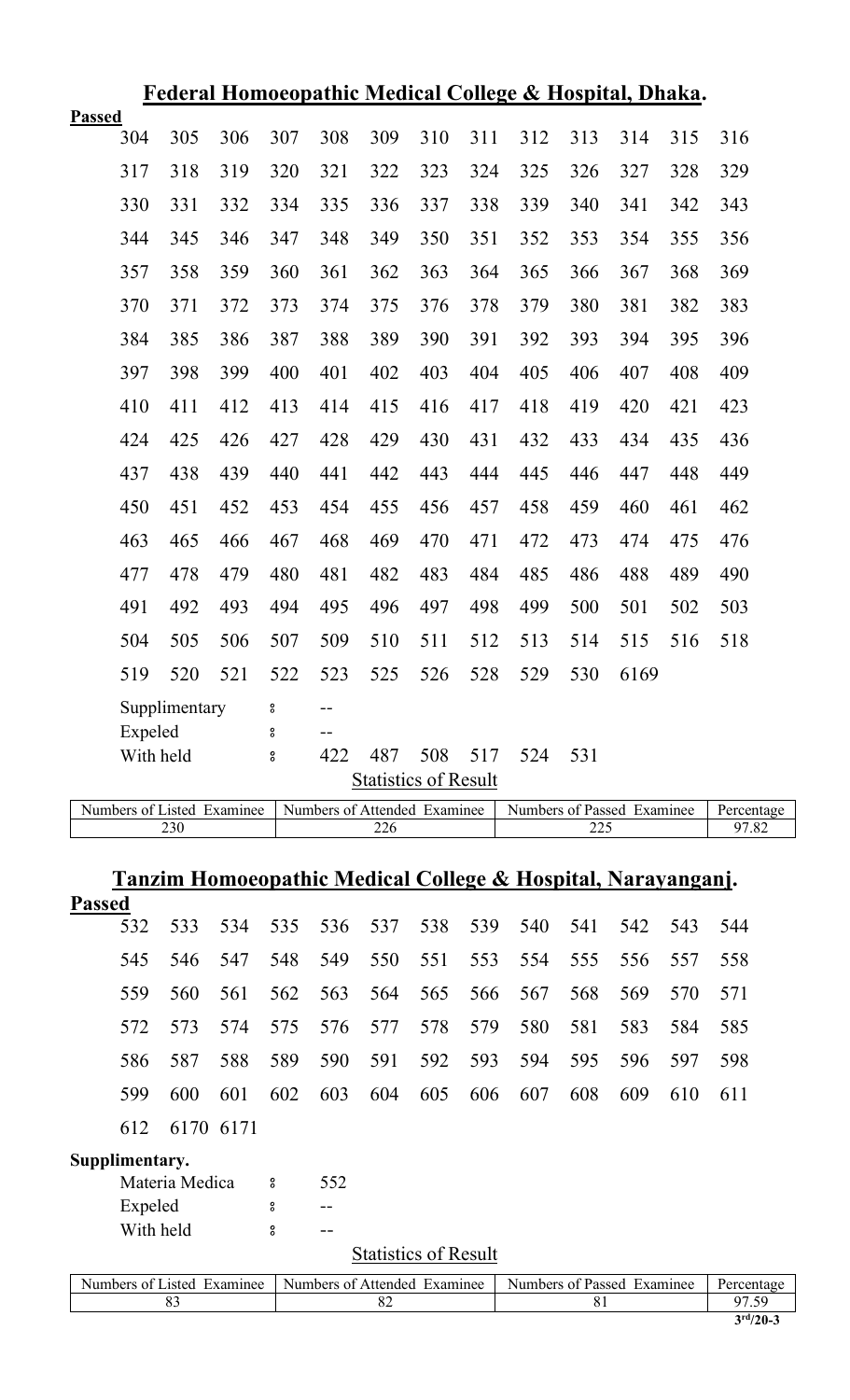|                                                                                          | Gazipur Homoeopathic Medical College & Hospital, Gazipur. |     |                         |     |            |                             |     |                  |                                                                            |     |     |            |       |
|------------------------------------------------------------------------------------------|-----------------------------------------------------------|-----|-------------------------|-----|------------|-----------------------------|-----|------------------|----------------------------------------------------------------------------|-----|-----|------------|-------|
| <b>Passed</b>                                                                            |                                                           |     |                         |     |            |                             |     |                  |                                                                            |     |     |            |       |
|                                                                                          | 613                                                       | 614 | 615                     | 616 | 617        | 618                         | 619 | 620              | 621                                                                        | 622 | 623 | 624        | 625   |
|                                                                                          | 626                                                       | 627 | 628                     | 629 | 630        | 631                         | 632 | 633              | 634                                                                        | 635 | 636 | 637        | 638   |
|                                                                                          | 639                                                       | 640 | 641                     | 642 | 643        | 644                         | 645 | 646              | 647                                                                        | 648 | 649 | 650        | 651   |
|                                                                                          | 652                                                       | 653 | 654                     | 655 | 656        | 657                         | 658 | 659              | 660                                                                        | 661 | 662 | 663        | 665   |
|                                                                                          | 666                                                       | 667 | 668                     | 670 | 671        | 672                         | 673 | 674              | 675                                                                        | 677 | 678 | 679        | 680   |
|                                                                                          | 681                                                       | 682 | 683                     | 684 | 685        | 687                         | 688 | 689              | 690                                                                        | 692 | 693 | 694        | 695   |
|                                                                                          | 696                                                       | 697 | 698                     | 699 | 700        | 701                         | 702 | 703              | 704                                                                        | 705 | 706 | 707        | 708   |
|                                                                                          | 709                                                       | 710 | 711                     | 712 | 713        | 714                         | 715 | 716              | 717                                                                        | 718 | 719 | 720        | 721   |
|                                                                                          | 722                                                       | 723 | 724                     | 725 | 726        | 727                         | 728 | 729              | 730                                                                        | 731 | 732 | 733        | 734   |
|                                                                                          | 735                                                       | 736 | 737                     | 738 | 741        | 742                         | 744 | 746              | 747                                                                        | 748 | 749 | 750        | 751   |
|                                                                                          | 752                                                       | 753 | 755                     | 757 | 758        | 759                         | 760 | 761              | 762                                                                        | 763 | 764 | 765        | 766   |
|                                                                                          | 768                                                       |     |                         |     |            |                             |     |                  |                                                                            |     |     |            |       |
|                                                                                          | Supplimentary.                                            |     |                         |     |            |                             |     |                  |                                                                            |     |     |            |       |
|                                                                                          |                                                           |     | Obstetrics & Gynecology |     | $\rm ^{o}$ | 676                         |     | 739(Conditional) |                                                                            | 756 | 767 | 769        |       |
|                                                                                          | Expeled                                                   |     |                         |     | $\rm ^o$   |                             |     |                  |                                                                            |     |     |            |       |
|                                                                                          | With held                                                 |     |                         |     | °          | 664                         | 739 | 745              |                                                                            |     |     |            |       |
|                                                                                          |                                                           |     |                         |     |            | <b>Statistics of Result</b> |     |                  |                                                                            |     |     |            |       |
| Numbers of Listed Examinee<br>Numbers of Attended Examinee<br>Numbers of Passed Examinee |                                                           |     |                         |     |            |                             |     |                  |                                                                            |     |     | Percentage |       |
|                                                                                          |                                                           | 157 |                         |     |            | 154                         |     |                  |                                                                            | 150 |     |            | 95.54 |
|                                                                                          |                                                           |     |                         |     |            |                             |     |                  |                                                                            |     |     |            |       |
|                                                                                          |                                                           |     |                         |     |            |                             |     |                  | <u>Mymensingh Homoeopathic Medical College &amp; Hospital, Mymensingh.</u> |     |     |            |       |
|                                                                                          |                                                           |     |                         |     |            |                             |     |                  |                                                                            |     |     |            |       |

|                                                                          | <b>Passed</b>  |           |                |                                       |     |                    |                             |     |     |     |                            |     |     |            |
|--------------------------------------------------------------------------|----------------|-----------|----------------|---------------------------------------|-----|--------------------|-----------------------------|-----|-----|-----|----------------------------|-----|-----|------------|
|                                                                          |                | 770       | 771            | 772                                   | 773 | 774                | 775                         | 776 | 777 | 779 | 780                        | 781 | 782 | 783        |
|                                                                          |                | 784       | 785            | 786                                   | 787 | 788                | 789                         | 790 | 791 | 792 | 793                        | 794 | 795 | 796        |
|                                                                          |                | 797       | 798            | 799                                   | 800 | 801                | 802                         | 803 | 804 | 805 | 806                        | 807 | 809 | 810        |
|                                                                          |                | 811       | 812            | 813                                   | 814 | 815                | 816                         | 817 | 818 | 819 | 820                        | 821 | 822 | 823        |
|                                                                          |                | 824       | 825            | 826                                   | 827 | 828                | 829                         | 831 | 833 | 834 | 835                        | 836 | 837 | 838        |
|                                                                          |                | 839       | 840            | 841                                   | 842 | 843                | 844                         | 845 | 846 | 847 | 848                        | 849 | 850 | 851        |
|                                                                          |                | 852       | 853            | 855                                   | 856 | 858                | 859                         | 860 | 861 | 862 | 863                        | 864 | 865 | 866        |
|                                                                          |                | 868       | 870            | 871                                   | 874 | 875                | 876                         | 877 | 878 | 879 | 880                        | 883 | 884 | 885        |
|                                                                          |                | 886       | 887            | 888                                   | 889 | 891                | 892                         | 894 | 896 | 897 | 898                        | 899 | 900 | 901        |
|                                                                          |                | 903       | 904            | 905                                   |     |                    |                             |     |     |     |                            |     |     |            |
|                                                                          | Supplimentary. |           |                |                                       |     |                    |                             |     |     |     |                            |     |     |            |
|                                                                          |                |           | Materia Medica |                                       |     | $_{\rm o}^{\rm o}$ | 778                         | 830 | 832 | 872 | 873                        | 881 | 882 | 890        |
|                                                                          |                |           |                |                                       |     |                    | 893                         | 895 | 902 |     |                            |     |     |            |
|                                                                          |                |           |                | Homoeopathic Philosophy $\frac{1}{2}$ |     |                    | 869                         |     |     |     |                            |     |     |            |
|                                                                          |                | Expeled   |                |                                       |     | 8                  | --                          |     |     |     |                            |     |     |            |
|                                                                          |                | With held |                |                                       |     | 8                  | $-1$                        |     |     |     |                            |     |     |            |
|                                                                          |                |           |                |                                       |     |                    | <b>Statistics of Result</b> |     |     |     |                            |     |     |            |
|                                                                          |                |           |                |                                       |     |                    |                             |     |     |     | Numbers of Passed Examinee |     |     | Percentage |
| Numbers of Listed Examinee<br>Numbers of Attended Examinee<br>135<br>136 |                |           |                |                                       |     |                    |                             |     |     |     | 120                        |     |     | 88.23      |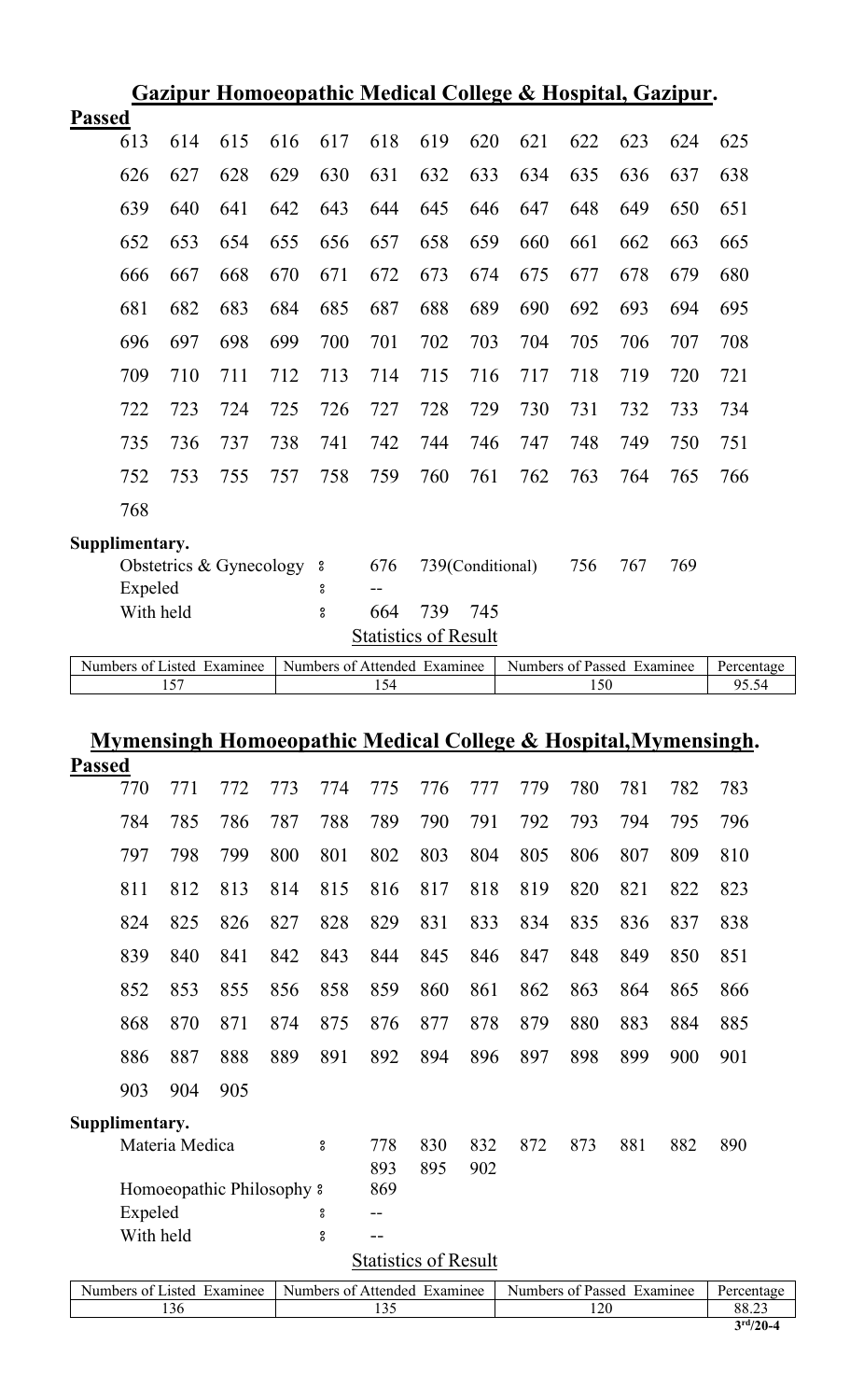| <u>Tangail Homoeopathic Medical College &amp; Hospital, Tangail.</u> |                |      |                           |      |                    |                             |      |      |      |      |      |      |      |
|----------------------------------------------------------------------|----------------|------|---------------------------|------|--------------------|-----------------------------|------|------|------|------|------|------|------|
| <b>Passed</b>                                                        |                |      |                           |      |                    |                             |      |      |      |      |      |      |      |
|                                                                      | 906            | 907  | 908                       | 909  | 910                | 911                         | 912  | 913  | 914  | 915  | 916  | 917  | 918  |
|                                                                      | 919            | 920  | 921                       | 922  | 923                | 924                         | 925  | 926  | 928  | 929  | 930  | 931  | 932  |
|                                                                      | 933            | 934  | 935                       | 936  | 937                | 938                         | 939  | 940  | 941  | 942  | 943  | 944  | 945  |
|                                                                      | 946            | 947  | 948                       | 950  | 951                | 952                         | 953  | 954  | 955  | 956  | 957  | 958  | 959  |
|                                                                      | 960            | 961  | 962                       | 963  | 964                | 965                         | 966  | 967  | 968  | 969  | 970  | 971  | 972  |
|                                                                      | 974            | 975  | 976                       | 977  | 978                | 979                         | 981  | 982  | 983  | 984  | 985  | 986  | 987  |
|                                                                      | 988            | 989  | 990                       | 991  | 992                | 994                         | 995  | 996  | 997  | 998  | 999  | 1000 | 1001 |
|                                                                      | 1002           | 1004 | 1005                      | 1006 | 1007               | 1008                        | 1009 | 1010 | 1012 | 1014 | 1015 | 1016 | 1017 |
|                                                                      | 1018           | 1019 | 1020                      | 1021 | 1022               | 1023                        | 1024 | 1025 | 1026 | 1027 | 1028 | 1029 | 1030 |
|                                                                      | 1031           | 1032 | 1033                      | 1034 | 1036               | 1037                        | 1038 | 1039 | 1040 | 1042 | 1043 | 1044 | 1045 |
|                                                                      | 1046           | 1047 | 1048                      | 1049 | 1050               | 1051                        | 1054 | 1055 | 1057 | 1058 | 1059 | 1060 | 1061 |
|                                                                      | 1062           | 1063 | 1064                      | 1065 | 1066               | 1067                        | 1068 | 1069 | 1070 | 1071 | 1072 | 1073 | 1074 |
|                                                                      | 1075           | 1076 | 1077                      | 1078 | 1079               | 1080                        | 1081 | 1082 | 1083 | 1084 | 1085 | 1086 | 1087 |
|                                                                      | 1088           | 1089 | 1090                      | 1091 | 1092               | 1093                        | 1094 | 1095 | 1096 | 1097 | 1098 | 1099 | 1100 |
|                                                                      | 1102           | 1103 | 1104                      | 1105 | 1106               | 1107                        | 1109 | 1110 | 1111 | 1113 | 1114 |      |      |
|                                                                      | Supplimentary. |      |                           |      |                    |                             |      |      |      |      |      |      |      |
|                                                                      |                |      | Organon of Medicine       |      | o<br>0             | 980                         | 1053 | 1101 |      |      |      |      |      |
|                                                                      |                |      | Homoeopathic Philosophy 8 |      |                    | 1112                        |      |      |      |      |      |      |      |
|                                                                      |                |      | Practice of Medicine      |      | 8                  | 1108                        |      |      |      |      |      |      |      |
|                                                                      |                |      | Obstetrics & Gynecology   |      | $^{\circ}_{\circ}$ | 949                         | 1035 | 1041 | 1052 | 1056 |      |      |      |
|                                                                      | Expeled        |      |                           |      | 8                  | $-$                         |      |      |      |      |      |      |      |
|                                                                      | With held      |      |                           |      | o<br>0             | 973                         | 1003 | 1011 | 1013 |      |      |      |      |
|                                                                      |                |      |                           |      |                    | <b>Statistics of Result</b> |      |      |      |      |      |      |      |

Numbers of Listed Examinee Numbers of Attended Examinee Numbers of Passed Examinee Percentage<br>2009 2019 209 208 197 94.25

# **Jamalpur Homoeopathic Medical College & Hospital, Jamalpur.**

|  |  |  | rassed |
|--|--|--|--------|
|  |  |  |        |

|  |                          | 1115 1116 1117 1118 1119 1120 1121 1122 1123 1124 1125 1126 1127 |  |  |  |  |
|--|--------------------------|------------------------------------------------------------------|--|--|--|--|
|  |                          | 1128 1129 1130 1131 1132 1133 1134 1135 1136 1137 1138 1139 1140 |  |  |  |  |
|  |                          | 1142 1143 1144 1145 1146 1147 1148 1149 1150 1151 1152 1153 1154 |  |  |  |  |
|  |                          | 1155 1156 1157 1158 1159 1160 1161 1162 1163 1164 1165 1166 1167 |  |  |  |  |
|  |                          | 1168 1169 1171 1172 1173 1174 1175 1176 1178 1179 1180 1181 1182 |  |  |  |  |
|  |                          | 1183 1184 1185 1186 1187 1188 1189 1190 1191 1192 1194 1195 1196 |  |  |  |  |
|  | 1197 1198 1199 1200 1201 |                                                                  |  |  |  |  |

# **Supplimentary.**

| Obstetrics & Gynecology |     | 1141                 |
|-------------------------|-----|----------------------|
| Expeled                 |     |                      |
| With held               | ဂ္ဂ |                      |
|                         |     | $\sim$ $\sim$ $\sim$ |

**Statistics of Result** 

| Examinee<br>usted.<br>Numbers of | Numbers of<br>Affended<br>Examinee | Numbers of<br>Examinee<br>Passed | Percentage   |
|----------------------------------|------------------------------------|----------------------------------|--------------|
| U                                | $\mathbf{v}$                       |                                  | 05<br>.40    |
|                                  |                                    |                                  | $-$ and $ -$ |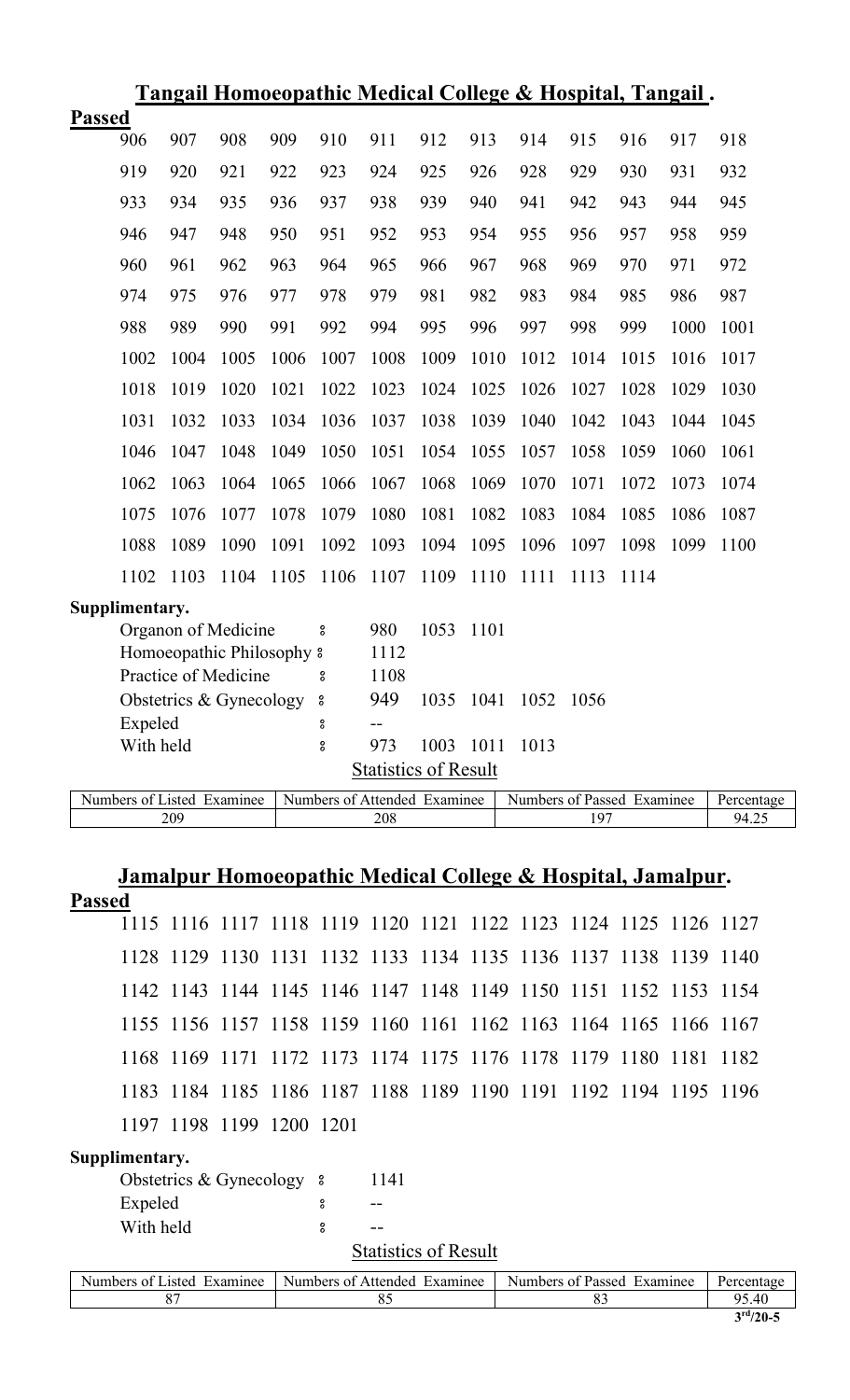| Sarishabari Homoeopathic Medical College & Hospital, Sarishabari, jamalpur. |                                                                  |                                                             |  |          |      |                              |  |                            |      |      |      |            |
|-----------------------------------------------------------------------------|------------------------------------------------------------------|-------------------------------------------------------------|--|----------|------|------------------------------|--|----------------------------|------|------|------|------------|
| <b>Passed</b>                                                               |                                                                  |                                                             |  |          |      |                              |  |                            |      |      |      |            |
|                                                                             | 1202 1203 1204 1205 1206 1207 1208 1209 1210 1211 1212 1213 1214 |                                                             |  |          |      |                              |  |                            |      |      |      |            |
| 1215                                                                        |                                                                  | 1216 1217 1218 1219 1221 1222 1223 1224 1225 1226 1227 1228 |  |          |      |                              |  |                            |      |      |      |            |
| 1229                                                                        |                                                                  | 1232 1233 1234 1235 1236 1237 1238 1239                     |  |          |      |                              |  |                            | 1240 | 1241 | 1242 | 1243       |
|                                                                             | 1244 1245 1246 1247 1248 1250 1251 1252 1253 1254 1255 1256      |                                                             |  |          |      |                              |  |                            |      |      |      |            |
| Supplimentary.                                                              |                                                                  |                                                             |  |          |      |                              |  |                            |      |      |      |            |
|                                                                             | Homoeopathic Philosophy $\frac{1}{2}$                            |                                                             |  |          |      | 1220 1230 1231 1249          |  |                            |      |      |      |            |
| Expeled                                                                     |                                                                  |                                                             |  | °        |      |                              |  |                            |      |      |      |            |
|                                                                             | With held                                                        |                                                             |  | $\bf{g}$ |      |                              |  |                            |      |      |      |            |
|                                                                             |                                                                  |                                                             |  |          |      | <b>Statistics of Result</b>  |  |                            |      |      |      |            |
| Numbers of Listed Examinee                                                  |                                                                  |                                                             |  |          |      | Numbers of Attended Examinee |  | Numbers of Passed Examinee |      |      |      | Percentage |
|                                                                             | 55                                                               |                                                             |  |          | 55   |                              |  |                            | 51   |      |      | 92.72      |
| Alhaj Abdul Quddus Homoeopathic Medical College & Hospital, Kishoreganj.    |                                                                  |                                                             |  |          |      |                              |  |                            |      |      |      |            |
| <b>Passed</b>                                                               | 1257 1258 1259 1260 1261 1262 1263 1264 1265 1266 1267 1269 1270 |                                                             |  |          |      |                              |  |                            |      |      |      |            |
| 1271                                                                        |                                                                  | 1272 1273 1274 1275 1276 1277 1278 1279 1280 1281 1283 1284 |  |          |      |                              |  |                            |      |      |      |            |
|                                                                             | 1285 1286 1287                                                   |                                                             |  |          |      |                              |  |                            |      |      |      |            |
| Supplimentary.                                                              |                                                                  |                                                             |  |          |      |                              |  |                            |      |      |      |            |
|                                                                             | Obstetrics & Gynecology 8                                        |                                                             |  |          | 1282 |                              |  |                            |      |      |      |            |
| Expeled                                                                     |                                                                  |                                                             |  | 8        | --   |                              |  |                            |      |      |      |            |
|                                                                             | With held                                                        |                                                             |  | 8        |      |                              |  |                            |      |      |      |            |
|                                                                             |                                                                  |                                                             |  |          |      | <b>Statistics of Result</b>  |  |                            |      |      |      |            |
| Numbers of Listed Examinee                                                  |                                                                  |                                                             |  |          |      | Numbers of Attended Examinee |  | Numbers of Passed Examinee |      |      |      | Percentage |
|                                                                             |                                                                  |                                                             |  |          |      |                              |  |                            |      |      |      |            |
|                                                                             | 31                                                               |                                                             |  |          | 30   |                              |  |                            | 29   |      |      | 93.54      |

# **Narsingdi Begum Fatikunnesa Idris Homoeopathic Medical College & Hospital, Narsingdi.**

| <b>Passed</b>  |           |                |                            |                                                   |                             |  |    |                            |                                                                  |            |
|----------------|-----------|----------------|----------------------------|---------------------------------------------------|-----------------------------|--|----|----------------------------|------------------------------------------------------------------|------------|
|                |           |                |                            |                                                   |                             |  |    |                            | 1288 1289 1290 1291 1292 1293 1294 1295 1296 1297 1298 1299 1300 |            |
|                |           |                |                            |                                                   |                             |  |    |                            | 1301 1302 1303 1304 1305 1306 1307 1308 1309 1310 1311 1312 1313 |            |
|                |           |                |                            |                                                   |                             |  |    |                            | 1314 1316 1317 1318 1319 1320 1321 1322 1323 1324 1325 1326 1327 |            |
|                |           |                |                            |                                                   |                             |  |    |                            | 1329 1330 1331 1332 1333 1334 1335 1336 1337 1338 1339 1340 1341 |            |
|                |           |                |                            |                                                   |                             |  |    |                            | 1342 1344 1345 1347 1348 1349 1350 1351 1352 1353 1355 1356 1357 |            |
|                |           |                |                            | 1358 1359 1360 1361 1362 1363 1364 1366 1367 1368 |                             |  |    |                            |                                                                  |            |
| Supplimentary. |           |                |                            |                                                   |                             |  |    |                            |                                                                  |            |
|                |           | Materia Medica |                            | $8^{\circ}$                                       | 1315 1328                   |  |    |                            |                                                                  |            |
|                |           |                | Obstetrics & Gynecology 8  |                                                   | 1365                        |  |    |                            |                                                                  |            |
|                | Expeled   |                |                            | å                                                 |                             |  |    |                            |                                                                  |            |
|                | With held |                |                            | 8                                                 |                             |  |    |                            |                                                                  |            |
|                |           |                |                            |                                                   | <b>Statistics of Result</b> |  |    |                            |                                                                  |            |
|                |           |                | Numbers of Listed Examinee | Numbers of Attended Examinee                      |                             |  |    | Numbers of Passed Examinee |                                                                  | Percentage |
|                |           | 81             |                            |                                                   | 79                          |  | 76 |                            |                                                                  | 93.82      |
|                |           |                |                            |                                                   |                             |  |    |                            |                                                                  | $3rd/20-6$ |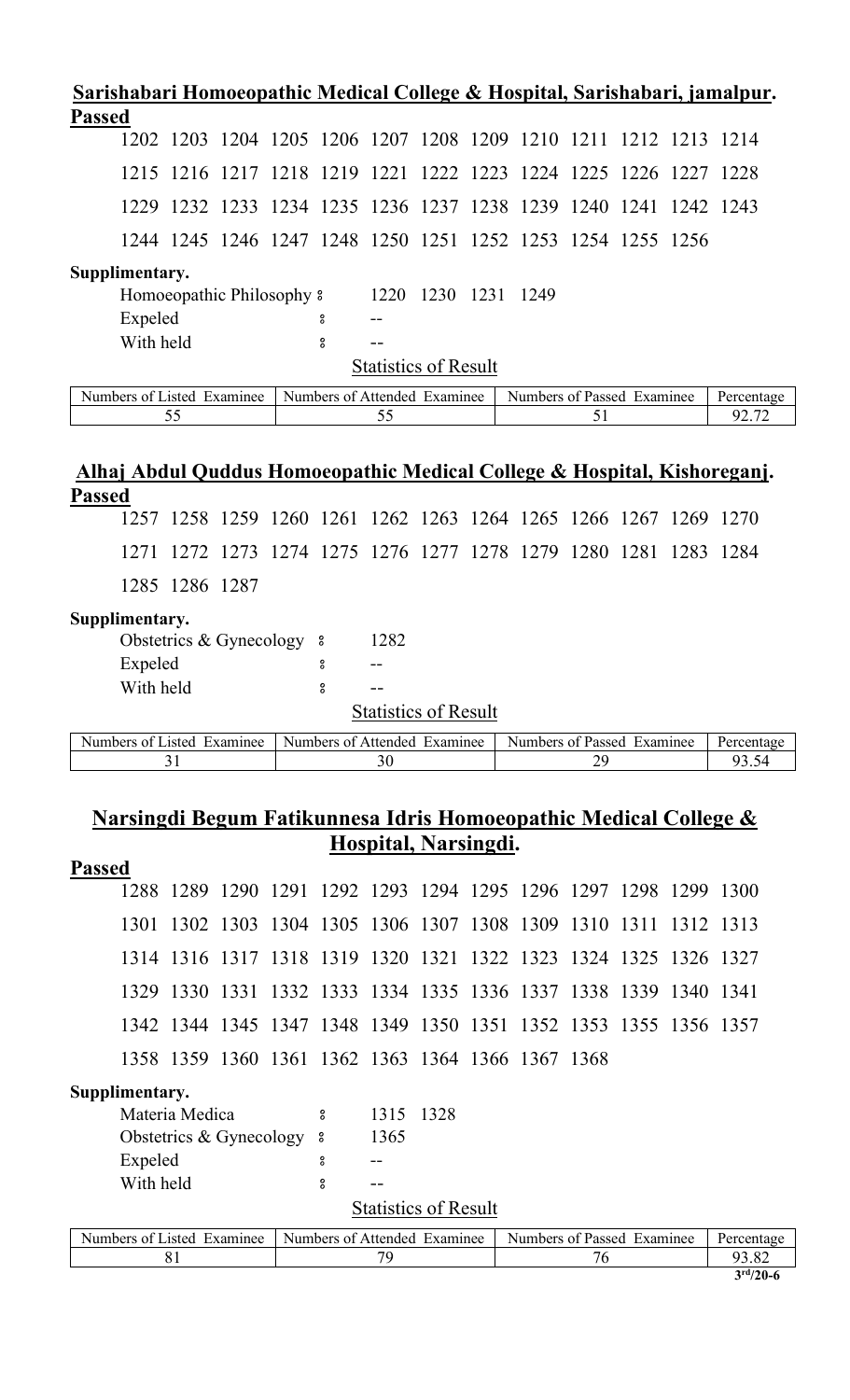|               |                      |                |                            |      |                    |           |                              |      | Faridpur Homoeopathic Medical College & Hospital, Faridpur.           |                     |      |           |                                                                                  |
|---------------|----------------------|----------------|----------------------------|------|--------------------|-----------|------------------------------|------|-----------------------------------------------------------------------|---------------------|------|-----------|----------------------------------------------------------------------------------|
| <b>Passed</b> |                      |                |                            |      |                    |           |                              |      |                                                                       |                     |      |           |                                                                                  |
|               | 1369                 | 1370           | 1371                       | 1372 | 1373               | 1374 1375 |                              |      | 1376 1377 1378 1379                                                   |                     |      | 1380 1381 |                                                                                  |
|               | 1382                 | 1383           | 1384                       | 1385 | 1387               |           | 1388 1389 1390               |      | 1391                                                                  | 1392                | 1393 | 1394      | 1395                                                                             |
|               |                      | 1396 1397      | 1398                       | 1399 | 1400               |           |                              |      | 1402 1403 1404 1405                                                   | 1406 1407           |      | 1408      | 1409                                                                             |
|               | 1410                 | 1411           | 1412                       | 1413 |                    |           |                              |      | 1414 1415 1416 1417 1418 1419                                         |                     | 1420 | 1421      | 1424                                                                             |
|               | 1425                 | 1427           | 1428                       | 1429 |                    |           |                              |      | 1430 1431 1432 1433 1434 1435 1436 1437                               |                     |      |           | -1438                                                                            |
|               | 1439                 | 1440           | 1441                       |      | 1442 1443          |           |                              |      | 1444 1445 1446 1447 1449 1451 1452                                    |                     |      |           | -1454                                                                            |
|               | 1455 1456            |                |                            |      |                    |           |                              |      |                                                                       |                     |      |           |                                                                                  |
|               | Supplimentary.       |                |                            |      |                    |           |                              |      |                                                                       |                     |      |           |                                                                                  |
|               |                      | Materia Medica |                            |      | 8                  |           |                              |      | 1386 1423 1448 1453                                                   |                     |      |           |                                                                                  |
|               |                      |                | Obstetrics & Gynecology    |      | 8                  | 1401      | 1422                         | 1426 | 1450                                                                  |                     |      |           |                                                                                  |
|               | Expeled              |                |                            |      | 8                  |           |                              |      |                                                                       |                     |      |           |                                                                                  |
|               | With held            |                |                            |      | $_{\rm o}^{\rm o}$ |           | <b>Statistics of Result</b>  |      |                                                                       |                     |      |           |                                                                                  |
|               |                      |                | Numbers of Listed Examinee |      |                    |           |                              |      |                                                                       |                     |      |           |                                                                                  |
|               |                      | 88             |                            |      |                    | 88        | Numbers of Attended Examinee |      | Numbers of Passed Examinee                                            | 80                  |      |           | Percentage<br>90.90                                                              |
|               |                      |                |                            |      |                    |           |                              |      |                                                                       |                     |      |           |                                                                                  |
|               |                      |                |                            |      |                    |           |                              |      |                                                                       |                     |      |           | Kazi Sirajul Islam Homoeopathic Medical College & Hospital, Alfadanga, Faridpur. |
| <b>Passed</b> |                      |                |                            |      |                    |           |                              |      |                                                                       |                     |      |           |                                                                                  |
|               |                      |                |                            |      |                    |           |                              |      | 1457 1458 1460 1461 1462 1463 1464 1465 1466 1468 1469                |                     |      | 1470      | 1472                                                                             |
|               | 1474                 | 1475           | 1476                       | 1477 | 1478               |           |                              |      | 1479 1480 1481 1483                                                   | 1484 1485 1487 1488 |      |           |                                                                                  |
|               |                      |                |                            |      |                    |           |                              |      | 1489 1490 1491 1492 1493 1494 1495 1496 1497                          |                     |      |           |                                                                                  |
|               | Supplimentary.       |                |                            |      |                    |           |                              |      |                                                                       |                     |      |           |                                                                                  |
|               |                      | Materia Medica |                            |      | 8                  | 1473      | 1482 1498                    |      |                                                                       |                     |      |           |                                                                                  |
|               |                      |                | Practice of Medicine       |      | 8                  | 1486      |                              |      |                                                                       |                     |      |           |                                                                                  |
|               | Pathology            |                |                            |      | °                  | 1471      |                              |      |                                                                       |                     |      |           |                                                                                  |
|               | Expeled<br>With held |                |                            |      | 8<br>8             |           |                              |      |                                                                       |                     |      |           |                                                                                  |
|               |                      |                |                            |      |                    |           | <b>Statistics of Result</b>  |      |                                                                       |                     |      |           |                                                                                  |
|               |                      |                | Numbers of Listed Examinee |      |                    |           | Numbers of Attended Examinee |      | Numbers of Passed Examinee                                            |                     |      |           | Percentage                                                                       |
|               |                      | 42             |                            |      |                    | 40        |                              |      |                                                                       | 35                  |      |           | 83.33                                                                            |
|               |                      |                |                            |      |                    |           |                              |      |                                                                       |                     |      |           |                                                                                  |
|               |                      |                |                            |      |                    |           |                              |      | <u> Rajbari Homoeopathic Medical College &amp; Hospital, Rajbari.</u> |                     |      |           |                                                                                  |
| <b>Passed</b> |                      |                |                            |      |                    |           |                              |      |                                                                       |                     |      |           |                                                                                  |
|               |                      |                |                            |      |                    |           |                              |      | 1499 1500 1501 1502 1503 1504 1505 1506 1507 1508 1509 1510 1511      |                     |      |           |                                                                                  |
|               |                      |                |                            |      |                    |           |                              |      | 1512 1513 1514 1515 1516 1517 1518 1519 1520 1521 1522 1523           |                     |      |           | 1524                                                                             |
|               |                      |                |                            |      |                    |           |                              |      | 1525 1526 1527 1528 1529 1530 1531 1532 1534 1535 1536 1537 1538      |                     |      |           |                                                                                  |
|               |                      | 1539 1540 1542 |                            |      |                    |           |                              |      |                                                                       |                     |      |           |                                                                                  |
|               | Supplimentary.       |                |                            |      |                    |           |                              |      |                                                                       |                     |      |           |                                                                                  |
|               |                      |                | Obstetrics & Gynecology    |      | $^{\circ}$         | 1543      |                              |      |                                                                       |                     |      |           |                                                                                  |
|               | Expeled              |                |                            |      | 8                  |           |                              |      |                                                                       |                     |      |           |                                                                                  |
|               | With held            |                |                            |      | 8                  |           |                              |      |                                                                       |                     |      |           |                                                                                  |
|               |                      |                |                            |      |                    |           | <b>Statistics of Result</b>  |      |                                                                       |                     |      |           |                                                                                  |

| Numbers<br>Examinee<br>.1sted<br>. വ | Attended<br>Numbers of<br>Examinee | <sup>o</sup> Passed<br>Numbers of<br>Examinee | Percentage                          |
|--------------------------------------|------------------------------------|-----------------------------------------------|-------------------------------------|
|                                      |                                    |                                               | ሰ2                                  |
|                                      |                                    |                                               | $\Delta r d / \Delta \Delta \equiv$ |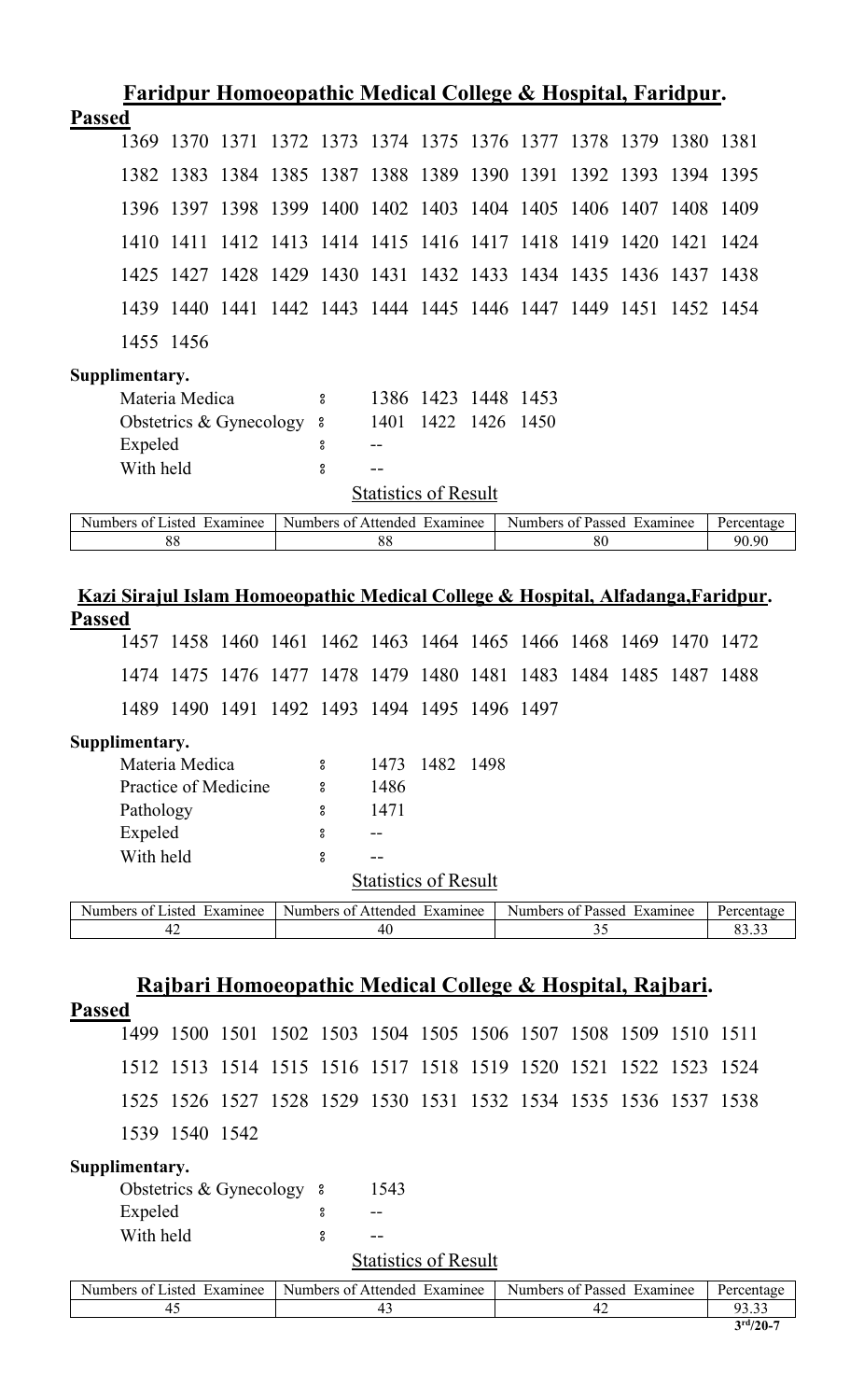|               |                            |               |                  |                              |     |                             | Gopalganj Homoeopathic Medical College & Hospital, Gopalganj.    |     |  |            |
|---------------|----------------------------|---------------|------------------|------------------------------|-----|-----------------------------|------------------------------------------------------------------|-----|--|------------|
| <b>Passed</b> |                            |               |                  |                              |     |                             |                                                                  |     |  |            |
|               |                            |               |                  |                              |     |                             | 1544 1545 1546 1547 1548 1549 1550 1551 1552 1553 1554 1555 1556 |     |  |            |
|               |                            |               |                  |                              |     |                             | 1557 1558 1559 1560 1561 1562 1563 1564 1565 1566 1567 1568 1569 |     |  |            |
|               |                            |               |                  |                              |     |                             | 1570 1571 1572 1573 1574 1575 1576 1577 1578 1579 1580 1581 1582 |     |  |            |
|               |                            |               |                  |                              |     |                             | 1583 1584 1585 1586 1587 1588 1589 1590 1591 1592 1593 1594 1595 |     |  |            |
|               |                            |               |                  |                              |     |                             | 1596 1597 1598 1599 1600 1601 1602 1603 1604 1605 1606 1607 1608 |     |  |            |
|               |                            |               |                  |                              |     |                             | 1609 1610 1611 1612 1613 1614 1615 1616 1617 1618 1619 1620 1621 |     |  |            |
|               |                            |               |                  |                              |     |                             | 1622 1623 1624 1625 1626 1627 1628 1629 1630 1631 1632 1633 1634 |     |  |            |
|               |                            |               |                  |                              |     |                             | 1635 1636 1637 1638 1639 1640 1641 1642 1643 1644 1645 1646 1647 |     |  |            |
|               |                            | 1648 1650     |                  |                              |     |                             |                                                                  |     |  |            |
|               |                            | Supplimentary | $\boldsymbol{S}$ |                              |     |                             |                                                                  |     |  |            |
|               | Expeled                    |               | °                |                              |     |                             |                                                                  |     |  |            |
|               | With held                  |               | å                | $-$                          |     |                             |                                                                  |     |  |            |
|               |                            |               |                  |                              |     | <b>Statistics of Result</b> |                                                                  |     |  |            |
|               | Numbers of Listed Examinee |               |                  | Numbers of Attended Examinee |     |                             | Numbers of Passed Examinee                                       |     |  | Percentage |
|               |                            | 107           |                  |                              | 107 |                             |                                                                  | 106 |  | 99.06      |

### **Dr Zakir Hossain Homoeopathic Medical College & Hospital,Chattogram. Passed**

|                |                |                            |                              |                             |      |      | 1651 1652 1653 1654 1655 1656 1657 1659 1660 1661 1662 1663 1664 |      |  |  |            |  |
|----------------|----------------|----------------------------|------------------------------|-----------------------------|------|------|------------------------------------------------------------------|------|--|--|------------|--|
|                |                |                            |                              |                             |      |      | 1665 1666 1667 1668 1669 1670 1671 1672 1673 1674 1675 1676 1677 |      |  |  |            |  |
|                |                |                            |                              |                             |      |      | 1678 1680 1681 1682 1683 1685 1686 1687 1688 1689 1690 1691 1692 |      |  |  |            |  |
|                |                |                            |                              |                             |      |      | 1693 1694 1695 1696 1697 1698 1699 1700 1702 1703 1704 1705 1706 |      |  |  |            |  |
|                |                |                            |                              |                             |      |      | 1707 1708 1709 1710 1711 1712 1714 1715 1716 1717 1718 1719 1720 |      |  |  |            |  |
| 1721           |                |                            |                              |                             |      |      | 1722 1723 1724 1725 1726 1727 1728 1729 1730 1731 1732 1734      |      |  |  |            |  |
|                |                |                            |                              |                             |      |      | 1735 1736 1737 1738 1739 1740 1741 1742 1743 1744 1745 1746 1747 |      |  |  |            |  |
|                |                |                            |                              |                             |      |      | 1748 1749 1750 1751 1752 1753 1754 1755 1756 1757 1758 1759 1760 |      |  |  |            |  |
|                |                |                            |                              |                             |      |      | 1761 1762 1763 1764 1765 1767 1768 1769 1770 1771 1772 1773      |      |  |  | -1774      |  |
|                |                |                            |                              |                             |      |      | 1775 1776 1777 1778 1779 1780 1781 1782 1783 1784 1785 1786 1787 |      |  |  |            |  |
|                |                |                            |                              |                             |      |      | 1790 1792 1793 1794 1795 1796 1797 1798 1800 1801 1802 1803 1805 |      |  |  |            |  |
|                | 1806 1807 1808 |                            |                              |                             |      |      |                                                                  |      |  |  |            |  |
| Supplimentary. |                |                            |                              |                             |      |      |                                                                  |      |  |  |            |  |
|                | Materia Medica |                            | 8                            | 1788                        | 1789 | 1791 | 1799                                                             | 1804 |  |  |            |  |
|                |                | Obstetrics & Gynecology 8  |                              | 1679                        | 1684 | 1713 |                                                                  |      |  |  |            |  |
| Expeled        |                |                            | 8                            | 1701                        |      |      |                                                                  |      |  |  |            |  |
| With held      |                |                            | 8                            |                             |      |      |                                                                  |      |  |  |            |  |
|                |                |                            |                              | <b>Statistics of Result</b> |      |      |                                                                  |      |  |  |            |  |
|                |                | Numbers of Listed Examinee | Numbers of Attended Examinee |                             |      |      | Numbers of Passed Examinee                                       |      |  |  | Percentage |  |
|                | 158            |                            | 156                          |                             |      |      |                                                                  | 147  |  |  |            |  |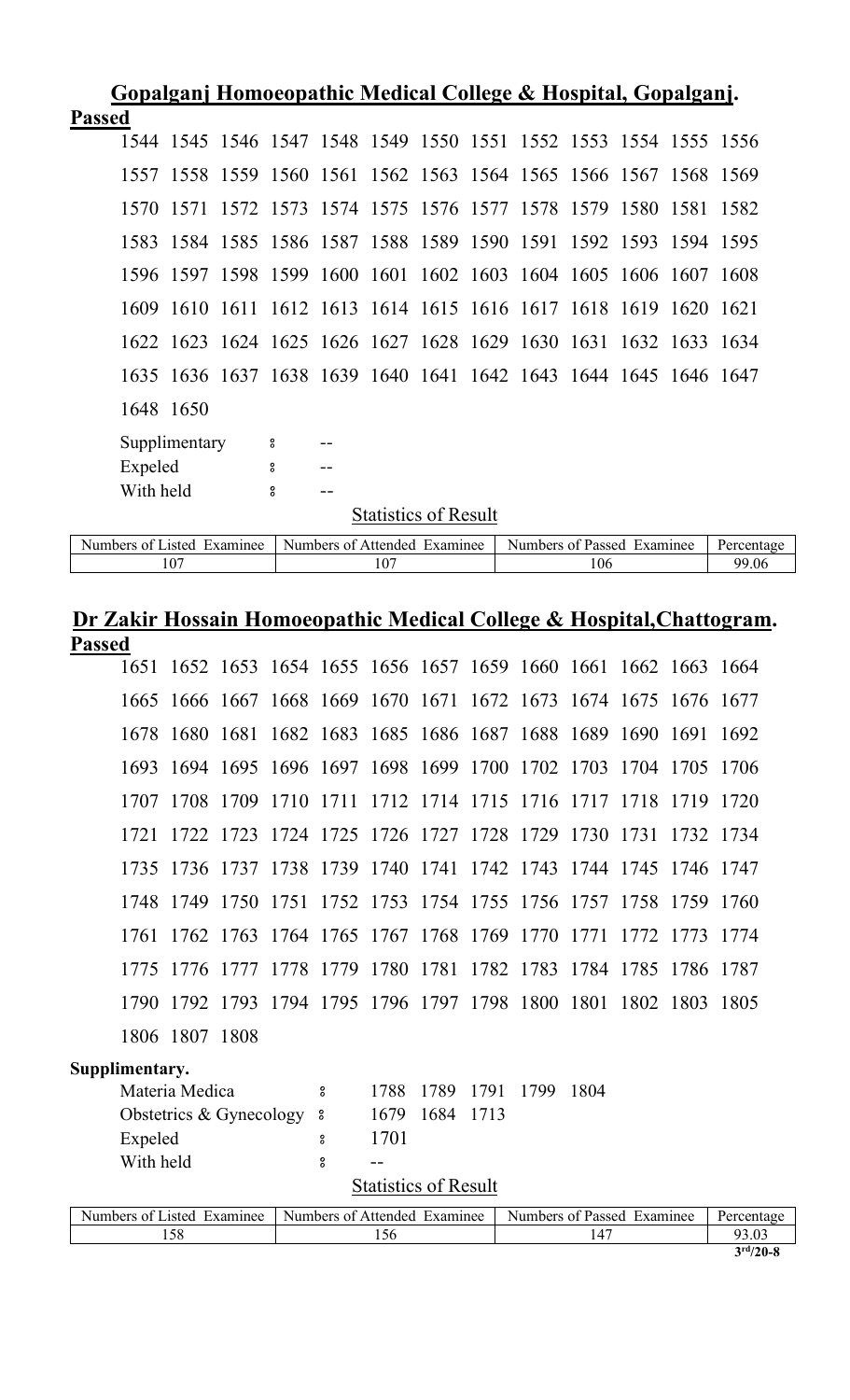| Azizur Rahman Homoeopathic Medical College & Hospital, Chattogram. |  |  |  |
|--------------------------------------------------------------------|--|--|--|
| <b>Passed</b>                                                      |  |  |  |

| - ------       |                |                                                                  |                              |                             |      |  |                            |  |     |  |                     |  |  |
|----------------|----------------|------------------------------------------------------------------|------------------------------|-----------------------------|------|--|----------------------------|--|-----|--|---------------------|--|--|
|                | 1809           | 1811 1812 1813 1814 1815 1816 1817 1818 1819 1821 1822 1823      |                              |                             |      |  |                            |  |     |  |                     |  |  |
|                |                | 1824 1825 1826 1827 1828 1829 1830 1831 1832 1833 1834 1835 1836 |                              |                             |      |  |                            |  |     |  |                     |  |  |
|                |                | 1837 1838 1839 1840 1841 1842 1843 1844 1845 1846 1847 1848 1849 |                              |                             |      |  |                            |  |     |  |                     |  |  |
|                |                | 1850 1851 1852 1853 1854 1855 1856 1857 1858 1859 1860 1861 1862 |                              |                             |      |  |                            |  |     |  |                     |  |  |
|                |                | 1863 1864 1865 1866 1867 1868 1869 1870 1871 1872 1873 1874 1875 |                              |                             |      |  |                            |  |     |  |                     |  |  |
|                |                | 1876 1877 1878 1879 1880 1881 1882 1883 1884 1885 1886 1888 1889 |                              |                             |      |  |                            |  |     |  |                     |  |  |
|                | 1890           | 1891 1892 1893 1894 1895 1896 1897 1898 1899 1900 1901 1902      |                              |                             |      |  |                            |  |     |  |                     |  |  |
|                |                | 1903 1904 1905 1906 1907 1908 1909 1910 1911 1912 1913 1914 1915 |                              |                             |      |  |                            |  |     |  |                     |  |  |
|                |                | 1916 1917 1918 1919 1921 1922 1923 1924 1925 1927 1928 1929 1930 |                              |                             |      |  |                            |  |     |  |                     |  |  |
|                |                | 1931 1932 1933 1934 1935 1936 1937 1938 1939 1940 1941 1942 1943 |                              |                             |      |  |                            |  |     |  |                     |  |  |
|                |                | 1944 1945 1946 1948 1949 1950 1951 1952 1953 1955 1958 1959 1960 |                              |                             |      |  |                            |  |     |  |                     |  |  |
|                |                | 1961 1963 1964 1965 1966 1967 1968 1969 1970 1971 1972 1973      |                              |                             |      |  |                            |  |     |  |                     |  |  |
| Supplimentary. |                |                                                                  |                              |                             |      |  |                            |  |     |  |                     |  |  |
|                |                | Organon of Medicine                                              | °                            | 1887                        |      |  |                            |  |     |  |                     |  |  |
|                | Materia Medica |                                                                  | 8                            | 1956                        | 1962 |  |                            |  |     |  |                     |  |  |
|                | Pathology      |                                                                  | 8                            | 1947                        |      |  |                            |  |     |  |                     |  |  |
|                | Expeled        |                                                                  | 8                            |                             |      |  |                            |  |     |  |                     |  |  |
|                | With held      |                                                                  | å                            |                             |      |  |                            |  |     |  |                     |  |  |
|                |                |                                                                  |                              | <b>Statistics of Result</b> |      |  |                            |  |     |  |                     |  |  |
|                |                |                                                                  |                              |                             |      |  |                            |  |     |  |                     |  |  |
|                |                | Numbers of Listed Examinee                                       | Numbers of Attended Examinee |                             |      |  | Numbers of Passed Examinee |  |     |  | Percentage<br>93.93 |  |  |
|                | 165            |                                                                  |                              | 159                         |      |  |                            |  | 155 |  |                     |  |  |

# **Chattogram Homoeopathic Medical College & Hospital, Chattogram.**

| <b>Passed</b> |                            |                                                                  |  |                              |           |                             |                                                        |    |  |            |
|---------------|----------------------------|------------------------------------------------------------------|--|------------------------------|-----------|-----------------------------|--------------------------------------------------------|----|--|------------|
|               |                            | 1974 1975 1976 1977 1978 1979 1981 1982 1983 1984 1985 1986 1987 |  |                              |           |                             |                                                        |    |  |            |
|               |                            | 1988 1989                                                        |  |                              |           |                             | 1990 1992 1993 1994 1996 1997 1998 1999 2000 2001 2002 |    |  |            |
|               |                            | 2003 2004 2005 2006 2007 2008 2009 2010 2011 2012 2013 2014 2015 |  |                              |           |                             |                                                        |    |  |            |
|               |                            | 2016 2018 2020 2021 2022 2023 2024 2025 2026 2027 2028 2029 2030 |  |                              |           |                             |                                                        |    |  |            |
|               |                            | 2031 2032 2033 2035 2036 2037 2038 2039 2040 2041 2042 2044 2046 |  |                              |           |                             |                                                        |    |  |            |
|               | Supplimentary.             |                                                                  |  |                              |           |                             |                                                        |    |  |            |
|               |                            | Materia Medica                                                   |  | $\tilde{g}$                  | 2043      |                             |                                                        |    |  |            |
|               |                            | Homoeopathic Philosophy $\frac{1}{2}$                            |  |                              | 1980 2045 |                             |                                                        |    |  |            |
|               | Expeled                    |                                                                  |  | 8                            |           |                             |                                                        |    |  |            |
|               | With held                  |                                                                  |  | å                            | --        |                             |                                                        |    |  |            |
|               |                            |                                                                  |  |                              |           | <b>Statistics of Result</b> |                                                        |    |  |            |
|               | Numbers of Listed Examinee |                                                                  |  | Numbers of Attended Examinee |           |                             | Numbers of Passed Examinee                             |    |  | Percentage |
|               |                            | 73                                                               |  |                              | 70        |                             |                                                        | 65 |  | 89.04      |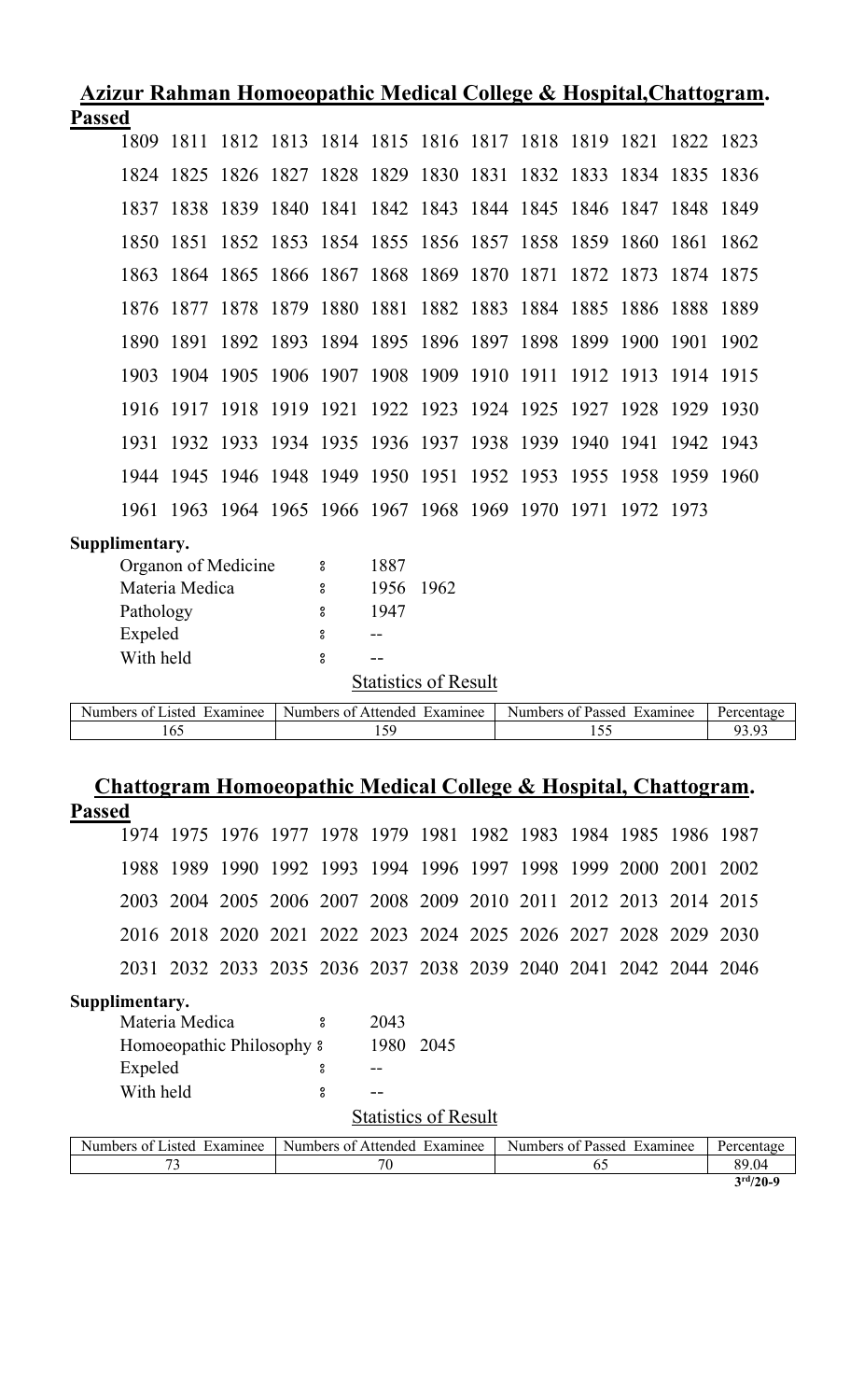| Hahnemann Homoeopathic Medical College & Hospital, Cumilla. |                                                                                                        |           |           |   |  |                             |  |  |                                                                  |  |                |  |  |
|-------------------------------------------------------------|--------------------------------------------------------------------------------------------------------|-----------|-----------|---|--|-----------------------------|--|--|------------------------------------------------------------------|--|----------------|--|--|
| <b>Passed</b>                                               |                                                                                                        |           |           |   |  |                             |  |  |                                                                  |  |                |  |  |
|                                                             |                                                                                                        |           |           |   |  |                             |  |  | 2047 2048 2050 2051 2052 2053 2054 2055 2056 2057 2058 2059 2060 |  |                |  |  |
|                                                             | 2061                                                                                                   |           |           |   |  |                             |  |  | 2062 2063 2064 2065 2066 2067 2068 2069 2070 2071 2072 2073      |  |                |  |  |
|                                                             |                                                                                                        |           |           |   |  |                             |  |  | 2074 2076 2077 2078 2079 2080 2081 2082 2083 2084 2085 2086 2087 |  |                |  |  |
|                                                             | 2088                                                                                                   | 2089      | 2090 2091 |   |  |                             |  |  | 2092 2093 2094 2095 2096 2097                                    |  | 2098 2099 2100 |  |  |
|                                                             | 2101                                                                                                   |           |           |   |  |                             |  |  | 2102 2103 2104 2105 2106 2107 2108 2109 2110 2111 2112 2113      |  |                |  |  |
|                                                             |                                                                                                        |           |           |   |  |                             |  |  | 2114 2115 2116 2117 2119 2120 2122 2123 2124 2125 2126 2127 2128 |  |                |  |  |
|                                                             |                                                                                                        |           |           |   |  |                             |  |  | 2129 2130 2131 2132 2133 2134 2135 2136 2137 2138 2139 2140 2141 |  |                |  |  |
|                                                             |                                                                                                        |           |           |   |  |                             |  |  | 2142 2143 2144 2145 2146 2147 2148 2149 2150 2151 2152 2153 2154 |  |                |  |  |
|                                                             |                                                                                                        |           |           |   |  |                             |  |  | 2155 2156 2157 2158 2159 2160 2161 2162 2163 2164 2165 2166 2167 |  |                |  |  |
|                                                             |                                                                                                        | 2168 2169 |           |   |  |                             |  |  | 2170 2171 2172 2173 2175 2176 2177 2178 2179 2180 2181           |  |                |  |  |
|                                                             |                                                                                                        |           |           |   |  |                             |  |  | 2182 2183 2186 2187 2188 2189 2191 2192 2193 2194 2195 2196 2197 |  |                |  |  |
|                                                             | 2198                                                                                                   | 2199      |           |   |  |                             |  |  | 2200 2201 2202 2203 2204 2205 2206 2207 2208 2209 2210           |  |                |  |  |
|                                                             | 2211                                                                                                   |           |           |   |  |                             |  |  | 2212 2213 2214 2216 2217 2218 2219 2220 2222 2223 2224 2226      |  |                |  |  |
|                                                             |                                                                                                        |           |           |   |  |                             |  |  | 2227 2228 2230 2234 2235 2236 2237 2238 2239 2240 2242 2243 2244 |  |                |  |  |
|                                                             |                                                                                                        |           |           |   |  |                             |  |  | 2245 2246 2247 2248 2250 2251 2252 2253 2254 2255 2256           |  |                |  |  |
|                                                             | Supplimentary.                                                                                         |           |           |   |  |                             |  |  |                                                                  |  |                |  |  |
|                                                             | Pathology                                                                                              |           |           | 8 |  |                             |  |  | 2118 2184 2221 2225 2229 2231                                    |  | 2241 2249      |  |  |
|                                                             | Expeled                                                                                                |           |           | 8 |  |                             |  |  |                                                                  |  |                |  |  |
|                                                             | With held                                                                                              |           |           | ° |  |                             |  |  |                                                                  |  |                |  |  |
|                                                             |                                                                                                        |           |           |   |  | <b>Statistics of Result</b> |  |  |                                                                  |  |                |  |  |
|                                                             | Numbers of Listed Examinee<br>Numbers of Attended Examinee<br>Numbers of Passed Examinee<br>Percentage |           |           |   |  |                             |  |  |                                                                  |  |                |  |  |
|                                                             | 202<br>193<br>91.90<br>210                                                                             |           |           |   |  |                             |  |  |                                                                  |  |                |  |  |

### **Brahmanbaria Homoeopathic Medical College & Hospital, Brahmanbaria. Passed**

|                            |               |  |   |                                                            |                             |  |  | 2257 2258 2259 2260 2261 2262 2263 2264 2265 2266 2268 2269 2270 |  |    |            |  |  |
|----------------------------|---------------|--|---|------------------------------------------------------------|-----------------------------|--|--|------------------------------------------------------------------|--|----|------------|--|--|
|                            |               |  |   |                                                            |                             |  |  | 2271 2272 2273 2275 2276 2277 2278 2279 2280 2281 2282 2283 2284 |  |    |            |  |  |
|                            |               |  |   |                                                            |                             |  |  | 2285 2286 2287 2288 2290 2291 2292 2293 2294 2295 2296 2297 2298 |  |    |            |  |  |
|                            |               |  |   |                                                            |                             |  |  | 2299 2300 2301 2302 2303 2304 2305 2306 2307 2308 2309 2310 2311 |  |    |            |  |  |
|                            |               |  |   |                                                            |                             |  |  | 2312 2313 2314 2315 2316 2317 2318 2319 2320 2321 2322 2323 2324 |  |    |            |  |  |
|                            |               |  |   |                                                            |                             |  |  | 2325 2326 2327 2328 2331 2332 2333 2334 2335 2336 2337 2338 2339 |  |    |            |  |  |
|                            | Supplimentary |  | ိ |                                                            |                             |  |  |                                                                  |  |    |            |  |  |
| Expeled                    |               |  | 8 |                                                            |                             |  |  |                                                                  |  |    |            |  |  |
| With held                  |               |  | ° |                                                            |                             |  |  |                                                                  |  |    |            |  |  |
|                            |               |  |   |                                                            | <b>Statistics of Result</b> |  |  |                                                                  |  |    |            |  |  |
| Numbers of Listed Examinee |               |  |   | Numbers of Attended Examinee<br>Numbers of Passed Examinee |                             |  |  |                                                                  |  |    | Percentage |  |  |
|                            | 83            |  |   |                                                            | 81                          |  |  |                                                                  |  | 79 |            |  |  |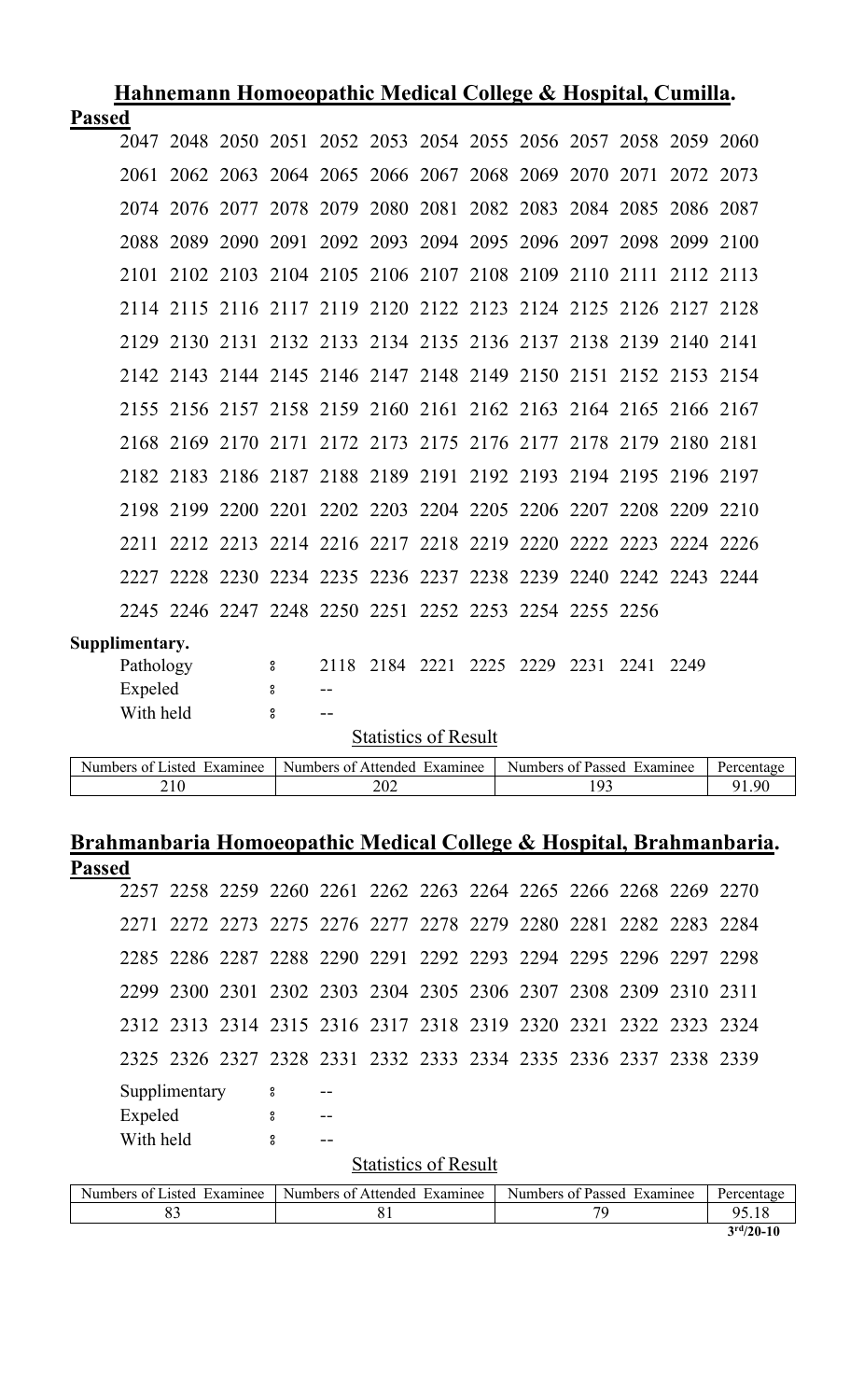| <u>Adarsha Homoeopathic Medical College &amp; Hospital, Chandpur.</u>                                                                |                                                                                                                                   |                                  |                            |      |                              |                              |                             |      |                                                                        |      |                            |      |                     |  |
|--------------------------------------------------------------------------------------------------------------------------------------|-----------------------------------------------------------------------------------------------------------------------------------|----------------------------------|----------------------------|------|------------------------------|------------------------------|-----------------------------|------|------------------------------------------------------------------------|------|----------------------------|------|---------------------|--|
| <b>Passed</b>                                                                                                                        |                                                                                                                                   |                                  |                            |      |                              |                              |                             |      |                                                                        |      |                            |      |                     |  |
|                                                                                                                                      | 2340                                                                                                                              | 2341                             | 2342                       | 2343 | 2344                         | 2345                         | 2346                        | 2347 | 2348                                                                   | 2349 | 2350                       | 2351 | 2352                |  |
|                                                                                                                                      | 2353                                                                                                                              | 2354                             | 2355                       | 2356 | 2357                         | 2358                         | 2359                        | 2360 | 2361                                                                   | 2362 | 2363                       | 2364 | 2365                |  |
|                                                                                                                                      | 2366                                                                                                                              | 2367                             | 2368                       | 2369 | 2370                         | 2371                         | 2372                        | 2373 | 2375                                                                   | 2376 | 2377                       | 2378 | 2379                |  |
|                                                                                                                                      | 2380                                                                                                                              | 2381                             | 2382                       | 2383 | 2384                         | 2385                         | 2386                        | 2387 | 2389                                                                   | 2390 | 2391                       | 2393 | 2394                |  |
|                                                                                                                                      | 2395                                                                                                                              | 2396                             | 2397                       | 2398 | 2399                         | 2400                         | 2401                        | 2402 | 2403                                                                   | 2406 | 2408                       | 2409 |                     |  |
|                                                                                                                                      | Supplimentary.                                                                                                                    |                                  |                            |      |                              |                              |                             |      |                                                                        |      |                            |      |                     |  |
|                                                                                                                                      |                                                                                                                                   |                                  | Homoeopathic Philosophy    |      | °                            | 2404                         | 2405                        |      |                                                                        |      |                            |      |                     |  |
|                                                                                                                                      | Expeled                                                                                                                           |                                  |                            |      | 8                            | --                           |                             |      |                                                                        |      |                            |      |                     |  |
|                                                                                                                                      | With held                                                                                                                         |                                  |                            |      | °                            |                              |                             |      |                                                                        |      |                            |      |                     |  |
|                                                                                                                                      |                                                                                                                                   |                                  |                            |      |                              |                              | <b>Statistics of Result</b> |      |                                                                        |      |                            |      |                     |  |
|                                                                                                                                      |                                                                                                                                   | Numbers of Listed Examinee<br>70 |                            |      | Numbers of Attended Examinee | 67                           |                             |      |                                                                        | 64   | Numbers of Passed Examinee |      | Percentage<br>91.42 |  |
|                                                                                                                                      |                                                                                                                                   |                                  |                            |      |                              |                              |                             |      | Noakhali M A Rahman Homoeopathic Medical College & Hospital, Noakhali. |      |                            |      |                     |  |
| <b>Passed</b>                                                                                                                        |                                                                                                                                   |                                  |                            |      |                              |                              |                             |      |                                                                        |      |                            |      |                     |  |
|                                                                                                                                      | 2410                                                                                                                              | 2411                             | 2412                       | 2413 | 2414                         | 2415                         | 2416                        | 2417 | 2418                                                                   | 2419 | 2420                       | 2421 | 2422                |  |
|                                                                                                                                      | 2423                                                                                                                              | 2424                             | 2425                       | 2426 | 2428                         | 2429                         | 2430                        | 2431 | 2432                                                                   | 2433 | 2434                       | 2435 | 2436                |  |
|                                                                                                                                      | 2437                                                                                                                              | 2438                             | 2439                       | 2440 | 2441                         | 2442                         | 2443                        | 2444 | 2445                                                                   | 2447 | 2448                       | 2449 | 2450                |  |
|                                                                                                                                      | 2451                                                                                                                              | 2452                             | 2453                       | 2454 | 2456                         | 2457                         | 2458                        | 2460 | 2461                                                                   | 2462 | 2463                       | 2464 | 2465                |  |
|                                                                                                                                      | 2466                                                                                                                              | 2467                             | 2468                       | 2469 | 2470                         |                              |                             |      |                                                                        |      |                            |      |                     |  |
|                                                                                                                                      | Supplimentary.                                                                                                                    |                                  |                            |      |                              |                              |                             |      |                                                                        |      |                            |      |                     |  |
|                                                                                                                                      |                                                                                                                                   | Materia Medica                   |                            | 8    | 2446                         | 2459                         |                             |      |                                                                        |      |                            |      |                     |  |
|                                                                                                                                      | Expeled                                                                                                                           |                                  |                            | 8    | $-$ -                        |                              |                             |      |                                                                        |      |                            |      |                     |  |
|                                                                                                                                      | With held                                                                                                                         |                                  |                            | °    |                              |                              |                             |      |                                                                        |      |                            |      |                     |  |
|                                                                                                                                      | <b>Statistics of Result</b>                                                                                                       |                                  |                            |      |                              |                              |                             |      |                                                                        |      |                            |      |                     |  |
|                                                                                                                                      | Numbers of Listed Examinee<br>Numbers of Attended Examinee<br>Numbers of Passed Examinee<br>Percentage<br>59<br>57<br>61<br>93.44 |                                  |                            |      |                              |                              |                             |      |                                                                        |      |                            |      |                     |  |
|                                                                                                                                      |                                                                                                                                   |                                  |                            |      |                              |                              |                             |      | <b>Jalalabad Homoeopathic Medical College &amp; Hospital, Sylhet.</b>  |      |                            |      |                     |  |
| <b>Passed</b>                                                                                                                        |                                                                                                                                   |                                  |                            |      |                              |                              |                             |      |                                                                        |      |                            |      |                     |  |
|                                                                                                                                      | 2471                                                                                                                              | 2473                             | 2474                       | 2475 | 2476                         | 2477                         | 2478                        | 2479 | 2481                                                                   | 2482 | 2483                       | 2484 | 2485                |  |
|                                                                                                                                      | 2486                                                                                                                              | 2487                             | 2488                       | 2489 | 2490                         | 2491                         | 2492                        | 2493 | 2494                                                                   | 2495 | 2496                       | 2497 | 2498                |  |
|                                                                                                                                      | 2499                                                                                                                              | 2500                             | 2501                       | 2502 | 2503                         | 2504                         | 2505                        | 2506 | 2507                                                                   | 2508 | 2509                       | 2510 | 2511                |  |
|                                                                                                                                      | 2512                                                                                                                              | 2513                             | 2514                       | 2516 | 2517                         | 2518                         | 2519                        | 2520 | 2521                                                                   | 2522 | 2524                       | 2525 | 2526                |  |
|                                                                                                                                      | 2527                                                                                                                              | 2528                             | 2529                       | 2530 | 2531                         | 2532                         | 2533                        | 2534 | 2535                                                                   | 2536 | 2537                       | 2538 | 2539                |  |
|                                                                                                                                      | 2540                                                                                                                              | 2541                             | 2542                       | 2543 | 2544                         | 2545                         | 2546                        | 2547 | 2548                                                                   | 2549 | 2550                       | 2554 | 2555                |  |
|                                                                                                                                      | 2556                                                                                                                              | 2557                             | 2558                       | 2559 | 2560                         | 2561                         | 2562                        | 2563 | 2564                                                                   | 2565 | 2566                       | 2567 | 2568                |  |
|                                                                                                                                      | 2569                                                                                                                              | 2570                             | 2571                       | 2572 | 2573                         | 2574                         | 2575                        | 2576 | 2577                                                                   | 2578 | 2579                       | 2580 | 2581                |  |
|                                                                                                                                      | 2582                                                                                                                              | 2583                             | 2585                       | 2586 | 2587                         | 2588                         | 2590                        | 2592 | 2593                                                                   | 2594 | 2595                       | 2596 | 2597                |  |
|                                                                                                                                      | 2598                                                                                                                              | 2599                             | 2600                       | 2601 | 2602                         | 2603                         | 2604                        | 2606 | 2607                                                                   | 2608 | 2609                       | 2610 | 2611                |  |
|                                                                                                                                      | 2612                                                                                                                              | 2613                             | 2614                       | 2615 | 2616                         | 2617                         | 2618                        | 2619 | 2620                                                                   | 2621 | 2622                       | 2623 | 2624                |  |
|                                                                                                                                      | 2625                                                                                                                              | 2626                             | 2627                       | 2628 | 2629                         | 2630                         | 2631                        | 2632 | 2633                                                                   | 2634 | 2636                       | 2637 | 2638                |  |
|                                                                                                                                      | 2639                                                                                                                              | 2640                             | 2643                       | 2644 | 2650                         | 2651                         | 2652                        | 2653 | 2657                                                                   | 2661 | 2662                       | 2663 | 2665                |  |
|                                                                                                                                      | 2666                                                                                                                              | 2667                             | 2671                       | 2672 | 2673                         | 2676                         | 2677                        | 2678 | 2679                                                                   | 2680 | 2681                       | 2682 | 2683                |  |
|                                                                                                                                      | 2684                                                                                                                              | 2685                             | 2686                       | 2687 | 2688                         | 2691                         | 2693                        | 2695 | 2696                                                                   | 2697 | 2698                       | 2699 | 2700                |  |
|                                                                                                                                      | 2701                                                                                                                              | 2702                             | 2703                       | 2704 | 2705                         | 2707                         | 2709                        |      |                                                                        |      |                            |      |                     |  |
|                                                                                                                                      | Supplimentary.                                                                                                                    |                                  |                            |      |                              |                              |                             |      |                                                                        |      |                            |      |                     |  |
|                                                                                                                                      |                                                                                                                                   |                                  | Homoeopathic Philosophy    |      | °                            | 2668                         |                             |      |                                                                        |      |                            |      |                     |  |
| Practice of Medicine<br>2694<br>$\rm ^o$                                                                                             |                                                                                                                                   |                                  |                            |      |                              |                              |                             |      |                                                                        |      |                            |      |                     |  |
| 2551<br>Obstetrics & Gynecology<br>$\rm ^o$<br>2480<br>2589<br>2641<br>2523<br>2552<br>2553<br>2642<br>2646<br>Pathology<br>$\rm ^o$ |                                                                                                                                   |                                  |                            |      |                              |                              |                             |      |                                                                        |      |                            |      |                     |  |
|                                                                                                                                      |                                                                                                                                   |                                  |                            |      |                              | 2647                         | 2648                        | 2649 | 2658                                                                   | 2669 | 2670                       | 2689 | 2690                |  |
|                                                                                                                                      | Expeled                                                                                                                           |                                  |                            |      | $\rm ^o$                     | $-$                          |                             |      |                                                                        |      |                            |      |                     |  |
|                                                                                                                                      | With held<br>$^{\circ}_{\rm o}$<br>--                                                                                             |                                  |                            |      |                              |                              |                             |      |                                                                        |      |                            |      |                     |  |
|                                                                                                                                      |                                                                                                                                   |                                  |                            |      |                              |                              | <b>Statistics of Result</b> |      |                                                                        |      |                            |      |                     |  |
|                                                                                                                                      |                                                                                                                                   |                                  | Numbers of Listed Examinee |      |                              | Numbers of Attended Examinee |                             |      | Numbers of Passed Examinee                                             |      |                            |      | Percentage          |  |

239 228 202 84.51 **3 rd/20-11**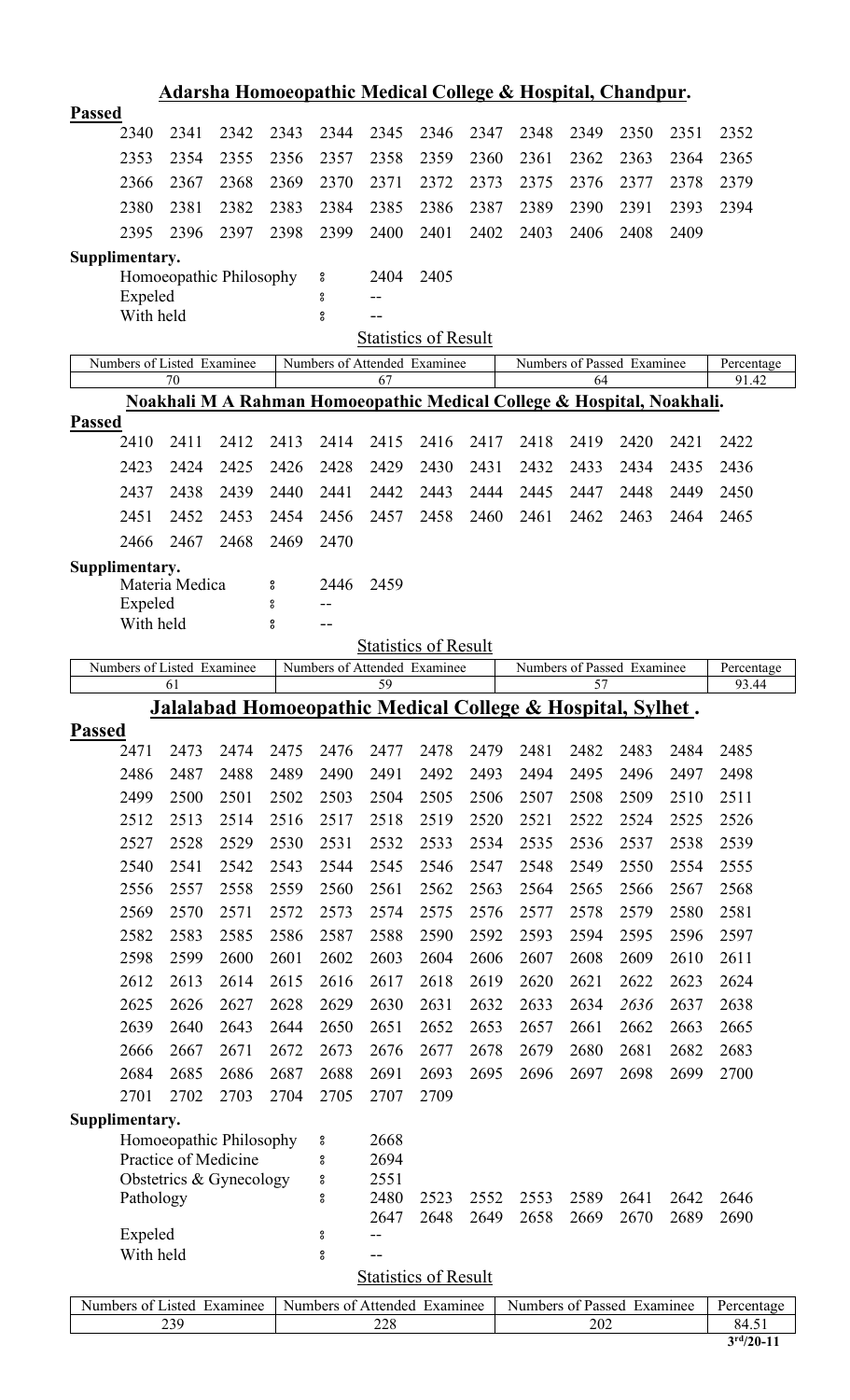|               | <u>Rajshahi Homoeopathic Medical College &amp; Hospital, Rajshahi.</u> |                                                 |  |             |                                                                  |                               |      |  |                                                         |                                   |  |           |                     |
|---------------|------------------------------------------------------------------------|-------------------------------------------------|--|-------------|------------------------------------------------------------------|-------------------------------|------|--|---------------------------------------------------------|-----------------------------------|--|-----------|---------------------|
| <b>Passed</b> |                                                                        |                                                 |  |             |                                                                  |                               |      |  |                                                         |                                   |  |           |                     |
|               | 2710                                                                   |                                                 |  |             | 2711 2712 2713 2714 2715 2716 2717 2718 2719 2720 2721 2722      |                               |      |  |                                                         |                                   |  |           |                     |
|               | 2.723                                                                  |                                                 |  |             | 2724 2725 2726 2727 2728 2729 2730 2731 2732 2733 2734 2735      |                               |      |  |                                                         |                                   |  |           |                     |
|               |                                                                        |                                                 |  |             | 2736 2737 2738 2739 2740 2741 2742 2743 2744 2745 2746 2747 2748 |                               |      |  |                                                         |                                   |  |           |                     |
|               | 2749                                                                   |                                                 |  |             | 2750 2751 2752 2753 2754 2755 2756 2757 2758 2759                |                               |      |  |                                                         |                                   |  | 2760 2761 |                     |
|               | 2762                                                                   |                                                 |  |             | 2763 2764 2765 2766 2767 2768 2769 2770 2771 2772 2773           |                               |      |  |                                                         |                                   |  |           | 2.774               |
|               | 2775                                                                   |                                                 |  |             | 2776 2777 2778 2779 2782 2783 2784 2785 2786 2787                |                               |      |  |                                                         |                                   |  | 2788 2789 |                     |
|               | 2790                                                                   | 2791                                            |  |             | 2792 2793 2794 2795 2796 2797 2798 2799 2800 2802 2803           |                               |      |  |                                                         |                                   |  |           |                     |
|               |                                                                        |                                                 |  |             | 2804 2805 2806 2807 2808 2809 2810 2811 2812 2813 2814 2815 2816 |                               |      |  |                                                         |                                   |  |           |                     |
|               | 2817                                                                   | 2818                                            |  |             | 2819 2820 2821 2822 2823 2824 2825 2826 2827 2828 2829           |                               |      |  |                                                         |                                   |  |           |                     |
|               |                                                                        |                                                 |  |             | 2830 2831 2832 2833 2834 2835 2836 2837 2838 2839 2840 2841 2842 |                               |      |  |                                                         |                                   |  |           |                     |
|               | 2843                                                                   |                                                 |  |             | 2844 2845 2846 2847 2848 2849 2850 2851 2852 2853                |                               |      |  |                                                         |                                   |  | 2854 2855 |                     |
|               |                                                                        |                                                 |  |             | 2856 2857 2858 2859 2860 2861 2862 2863 2864 2865 2866 2867 2868 |                               |      |  |                                                         |                                   |  |           |                     |
|               | 2869                                                                   |                                                 |  |             | 2870 2871 2872 2873 2874 2875 2876 2877 2878 2880 2881 2882      |                               |      |  |                                                         |                                   |  |           |                     |
|               |                                                                        |                                                 |  |             | 2883 2885 2886 2887 2889 2890 2891                               |                               |      |  |                                                         |                                   |  |           |                     |
|               | Supplimentary.<br>Pathology<br>Expeled<br>With held                    | Practice of Medicine<br>Obstetrics & Gynecology |  |             | 8<br>°<br>8<br>ိ<br>$_{\rm 8}^{\rm o}$                           | 2884<br>2879<br>2780<br>$- -$ | 2781 |  |                                                         |                                   |  |           |                     |
|               |                                                                        |                                                 |  |             |                                                                  | <b>Statistics of Result</b>   |      |  |                                                         |                                   |  |           |                     |
|               | Numbers of Listed Examinee                                             | 182                                             |  |             | Numbers of Attended Examinee                                     | 181                           |      |  |                                                         | Numbers of Passed Examinee<br>176 |  |           | Percentage<br>96.70 |
|               |                                                                        |                                                 |  |             |                                                                  |                               |      |  |                                                         |                                   |  |           |                     |
|               |                                                                        |                                                 |  |             |                                                                  |                               |      |  | Bogura Homoeopathic Medical College & Hospital, Bogura. |                                   |  |           |                     |
| <b>Passed</b> |                                                                        |                                                 |  |             |                                                                  |                               |      |  |                                                         |                                   |  |           |                     |
|               |                                                                        |                                                 |  |             | 2892 2893 2894 2895 2896 2897 2898 2899 2900 2901 2902 2903 2904 |                               |      |  |                                                         |                                   |  |           |                     |
|               | 2905                                                                   |                                                 |  |             | 2906 2907 2908 2909 2910 2911 2912 2913 2914 2915 2916 2917      |                               |      |  |                                                         |                                   |  |           |                     |
|               |                                                                        |                                                 |  |             | 2918 2919 2921 2922 2923 2924 2925 2926 2927 2928 2929 2930 2931 |                               |      |  |                                                         |                                   |  |           |                     |
|               |                                                                        |                                                 |  |             | 2932 2933 2934 2935 2936 2937 2938 2939 2940 2941 2942 2944 2945 |                               |      |  |                                                         |                                   |  |           |                     |
|               |                                                                        |                                                 |  |             | 2946 2947 2948 2949 2950 2951 2952 2953 2954 2955 2956 2957 2958 |                               |      |  |                                                         |                                   |  |           |                     |
|               |                                                                        |                                                 |  |             | 2959 2960 2961 2962 2963 2965 2966 2967 2968 2970 2971 2972 2973 |                               |      |  |                                                         |                                   |  |           |                     |
|               |                                                                        |                                                 |  |             | 2974 2975 2976 2978 2979 2980 2981 2982 2983 2984 2985 2986 2987 |                               |      |  |                                                         |                                   |  |           |                     |
|               |                                                                        | 2988 2989                                       |  |             | 2990 2991 2992 2993 2995 2996 2997 2998 2999                     |                               |      |  |                                                         |                                   |  | 3000 3001 |                     |
|               |                                                                        |                                                 |  |             | 3002 3003 3004 3005 3006 3007 3008 3009 3010                     |                               |      |  |                                                         |                                   |  |           |                     |
|               | Supplimentary.<br>Pathology<br>Expeled<br>With held                    |                                                 |  | °<br>°<br>8 | $\qquad \qquad -$<br>$-$                                         | 2920 2943 2964 2977           |      |  |                                                         |                                   |  |           |                     |
|               |                                                                        |                                                 |  |             |                                                                  | <b>Statistics of Result</b>   |      |  |                                                         |                                   |  |           |                     |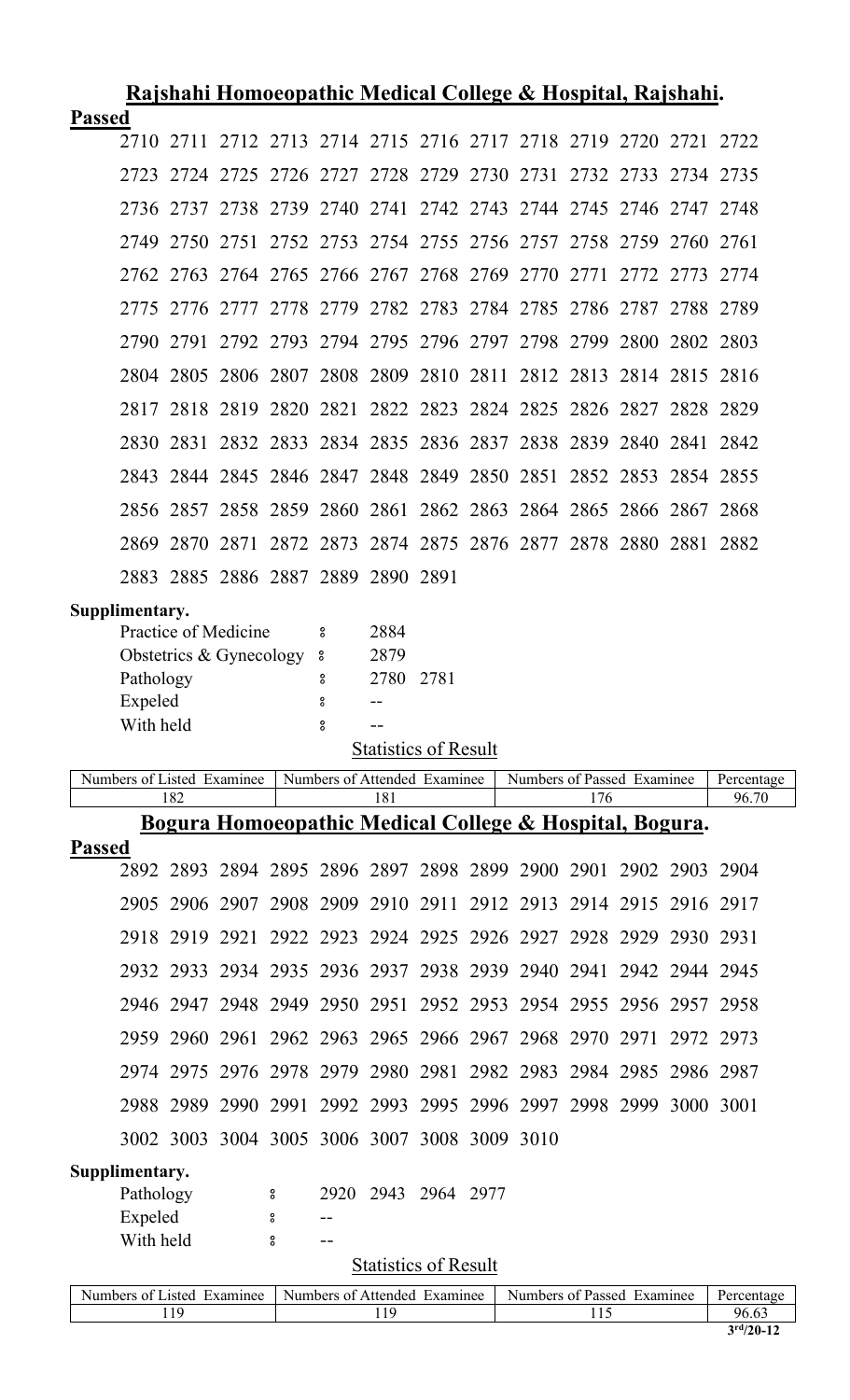| Pabna Homoeopathic Medical College & Hospital, Pabna.                                                  |          |      |  |    |  |  |       |  |  |  |  |  |
|--------------------------------------------------------------------------------------------------------|----------|------|--|----|--|--|-------|--|--|--|--|--|
| <b>Passed</b>                                                                                          |          |      |  |    |  |  |       |  |  |  |  |  |
| 3011 3012 3013 3014 3015 3016 3017 3018 3019 3020 3021 3022 3023                                       |          |      |  |    |  |  |       |  |  |  |  |  |
| 3024 3025 3026 3027 3028 3029 3031 3032 3033 3034 3035 3036 3037                                       |          |      |  |    |  |  |       |  |  |  |  |  |
| 3038 3039 3040 3041 3042 3043 3044 3045 3046 3047 3048 3049 3050                                       |          |      |  |    |  |  |       |  |  |  |  |  |
| 3051 3052 3053 3054 3055 3056 3057 3058 3059 3061 3062 3063 3064                                       |          |      |  |    |  |  |       |  |  |  |  |  |
| 3065 3066 3067 3068 3069 3070 3071 3072 3073 3074 3075 3076 3077                                       |          |      |  |    |  |  |       |  |  |  |  |  |
| 3078 3079 3080 3081 3082 3083 3084 3085 3086 3087 3088 3089 3090                                       |          |      |  |    |  |  |       |  |  |  |  |  |
| 3091 3092 3093 3094 3095 3096 3097 3098 3099 3100 3101 3102 3103                                       |          |      |  |    |  |  |       |  |  |  |  |  |
| 3104 3105 3106 3107 3108 3109 3112                                                                     |          |      |  |    |  |  |       |  |  |  |  |  |
| Supplimentary.                                                                                         |          |      |  |    |  |  |       |  |  |  |  |  |
| Materia Medica                                                                                         | å        | 3030 |  |    |  |  |       |  |  |  |  |  |
| Homoeopathic Philosophy $\frac{1}{2}$                                                                  |          | 3060 |  |    |  |  |       |  |  |  |  |  |
| Practice of Medicine                                                                                   | 8        | 3111 |  |    |  |  |       |  |  |  |  |  |
| Expeled                                                                                                | 8        |      |  |    |  |  |       |  |  |  |  |  |
| With held                                                                                              | $\bf{g}$ | $-1$ |  |    |  |  |       |  |  |  |  |  |
| <b>Statistics of Result</b>                                                                            |          |      |  |    |  |  |       |  |  |  |  |  |
| Numbers of Listed Examinee<br>Numbers of Passed Examinee<br>Numbers of Attended Examinee<br>Percentage |          |      |  |    |  |  |       |  |  |  |  |  |
| 102                                                                                                    |          |      |  | 98 |  |  | 96.07 |  |  |  |  |  |

### **Rohanpur Homoeopathic Medical College & Hospital, Gomostapur, Chaipnawabganj.**

| <b>Passed</b>             |                                                                  |  |   |  |  |  |  |  |  |  |  |  |  |
|---------------------------|------------------------------------------------------------------|--|---|--|--|--|--|--|--|--|--|--|--|
|                           | 3113 3114 3115 3116 3117 3118 3119 3120 3121 3122 3123 3124 3125 |  |   |  |  |  |  |  |  |  |  |  |  |
|                           |                                                                  |  |   |  |  |  |  |  |  |  |  |  |  |
|                           | 3126 3127 3128 3129 3130 3131 3132 3133 3134 3135 3136 3137 3138 |  |   |  |  |  |  |  |  |  |  |  |  |
|                           | 3139 3140 3141 3142 3143 3144 3145 3146 3147 3148 3149 3150 3151 |  |   |  |  |  |  |  |  |  |  |  |  |
|                           | 3152 3153 3154 3155 3156 3157 3158 3159 3160 3161 3162 3163 3164 |  |   |  |  |  |  |  |  |  |  |  |  |
|                           | 3165 3166 3167 3168 3169 3170 3171 3174 3175 3176 3177 3178 3179 |  |   |  |  |  |  |  |  |  |  |  |  |
|                           | 3180 3181 3182 3184 3185 3186 3187 3188 3189 3190 3191 3192 3193 |  |   |  |  |  |  |  |  |  |  |  |  |
|                           | 3194 3195 3196                                                   |  |   |  |  |  |  |  |  |  |  |  |  |
| Supplimentary<br>$\rm ^o$ |                                                                  |  |   |  |  |  |  |  |  |  |  |  |  |
| Expeled                   |                                                                  |  | 8 |  |  |  |  |  |  |  |  |  |  |
| With held                 |                                                                  |  | 8 |  |  |  |  |  |  |  |  |  |  |
|                           | <b>Statistics of Result</b>                                      |  |   |  |  |  |  |  |  |  |  |  |  |

| Numbers of Listed Examinee | Numbers of Attended Examinee | Numbers of Passed Examinee | Percentage  |
|----------------------------|------------------------------|----------------------------|-------------|
|                            |                              |                            | 96.42       |
|                            |                              |                            | $3rd/20-13$ |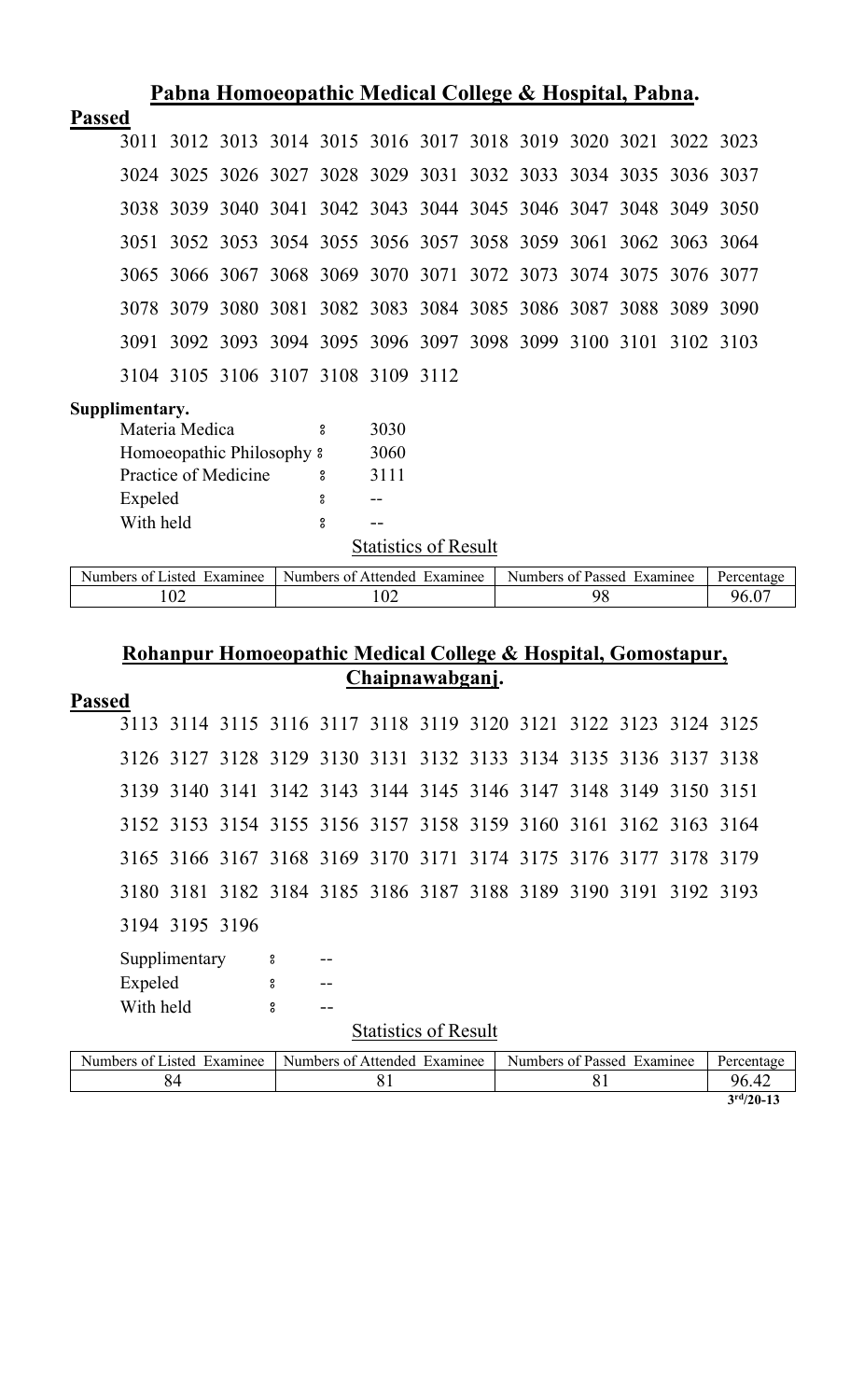|                                           | <u>Rangpur Homoeopathic Medical College &amp; Hospital, Rangpur.</u> |                |                            |  |                    |           |                              |  |                                                                  |     |  |           |            |
|-------------------------------------------|----------------------------------------------------------------------|----------------|----------------------------|--|--------------------|-----------|------------------------------|--|------------------------------------------------------------------|-----|--|-----------|------------|
| <b>Passed</b>                             |                                                                      |                |                            |  |                    |           |                              |  |                                                                  |     |  |           |            |
|                                           |                                                                      |                |                            |  |                    |           |                              |  | 3198 3199 3200 3201 3202 3203 3204 3205 3206 3207 3208 3209 3210 |     |  |           |            |
|                                           | 3211                                                                 |                |                            |  |                    |           |                              |  | 3212 3213 3214 3215 3217 3218 3219 3220 3221 3222 3223 3224      |     |  |           |            |
|                                           | 3225                                                                 |                |                            |  |                    |           |                              |  | 3226 3227 3228 3229 3230 3231 3232 3233 3234 3235 3236 3237      |     |  |           |            |
|                                           | 3238                                                                 |                |                            |  |                    |           |                              |  | 3239 3240 3241 3242 3243 3244 3245 3246 3247 3248 3249           |     |  |           | 3250       |
|                                           | 3251                                                                 |                |                            |  |                    |           |                              |  | 3252 3253 3254 3255 3256 3257 3258 3259 3260 3261 3262 3263      |     |  |           |            |
|                                           |                                                                      |                |                            |  |                    |           |                              |  | 3264 3265 3266 3267 3268 3269 3270 3271 3272 3273 3274 3275      |     |  |           | 3276       |
|                                           |                                                                      |                |                            |  |                    |           |                              |  | 3278 3279 3280 3281 3282 3283 3284 3285 3286 3287 3288 3289      |     |  |           | 3290       |
|                                           | 3291                                                                 |                |                            |  |                    |           |                              |  | 3292 3293 3294 3295 3296 3297 3298 3299 3300 3301                |     |  | 3302 3303 |            |
|                                           |                                                                      |                |                            |  |                    |           |                              |  | 3304 3305 3306 3307 3308 3309 3310 3311 3312 3313 3314 3315      |     |  |           | 3316       |
|                                           |                                                                      |                |                            |  |                    |           |                              |  | 3317 3318 3319 3320 3321 3322 3323 3324 3325 3326 3327 3328 3329 |     |  |           |            |
|                                           |                                                                      |                |                            |  |                    |           |                              |  | 3330 3331 3332 3333 3334 3335 3336 3337 3338 3339 3340 3341 3342 |     |  |           |            |
|                                           |                                                                      |                |                            |  |                    |           |                              |  | 3343 3344 3345 3346 3347 3348 3350 3352 3353 3354 3355 3356 3357 |     |  |           |            |
|                                           |                                                                      |                |                            |  |                    |           |                              |  | 3358 3359 3361 3362 3363 3364 3366 3368 3369 3370 3372 3374 3375 |     |  |           |            |
|                                           |                                                                      | 3376 3377 3378 |                            |  |                    |           |                              |  |                                                                  |     |  |           |            |
|                                           | Supplimentary.                                                       |                |                            |  |                    |           |                              |  |                                                                  |     |  |           |            |
|                                           |                                                                      |                | Homoeopathic Philosophy 8  |  |                    | 3360      | 3373                         |  |                                                                  |     |  |           |            |
|                                           |                                                                      |                | Obstetrics & Gynecology 8  |  |                    | 3197      |                              |  |                                                                  |     |  |           |            |
|                                           | Expeled                                                              |                |                            |  | 8                  |           | 3365 3367                    |  |                                                                  |     |  |           |            |
|                                           | With held                                                            |                |                            |  | 8                  | $- -$     |                              |  |                                                                  |     |  |           |            |
|                                           |                                                                      |                |                            |  |                    |           | <b>Statistics of Result</b>  |  |                                                                  |     |  |           |            |
|                                           |                                                                      |                | Numbers of Listed Examinee |  |                    |           | Numbers of Attended Examinee |  | Numbers of Passed Examinee                                       |     |  |           | Percentage |
|                                           |                                                                      | 182            |                            |  |                    | 179       |                              |  |                                                                  | 172 |  |           | 94.50      |
|                                           |                                                                      |                |                            |  |                    |           |                              |  |                                                                  |     |  |           |            |
| <b>Passed</b>                             |                                                                      |                |                            |  |                    |           |                              |  | Dinajpur Homoeopathic Medical College & Hospital, Dinajpur.      |     |  |           |            |
|                                           |                                                                      |                |                            |  |                    |           |                              |  | 3379 3380 3382 3383 3384 3385 3386 3387 3388 3389 3390 3391 3393 |     |  |           |            |
|                                           |                                                                      |                |                            |  |                    |           |                              |  | 3394 3396 3397 3398 3399 3400 3401 3402 3403 3404 3405 3406 3407 |     |  |           |            |
|                                           |                                                                      |                |                            |  |                    |           |                              |  | 3408 3409 3410 3411 3412 3413 3414 3415 3416 3417 3418 3419 3420 |     |  |           |            |
|                                           |                                                                      |                |                            |  |                    |           |                              |  | 3421 3422 3423 3424 3425 3426 3427 3428 3429 3430 3431 3432 3433 |     |  |           |            |
|                                           |                                                                      |                |                            |  |                    |           |                              |  | 3434 3435 3436 3437 3438 3439 3440 3443 3444 3445 3447 3448 3449 |     |  |           |            |
|                                           |                                                                      |                | 3452 3453 3454 3455 3456   |  |                    |           |                              |  |                                                                  |     |  |           |            |
|                                           | Supplimentary.                                                       |                |                            |  |                    |           |                              |  |                                                                  |     |  |           |            |
|                                           |                                                                      |                | Homoeopathic Philosophy 8  |  |                    | 3446 3450 |                              |  |                                                                  |     |  |           |            |
| Practice of Medicine<br>3381<br>3392<br>8 |                                                                      |                |                            |  |                    |           |                              |  |                                                                  |     |  |           |            |
|                                           | Expeled<br>8                                                         |                |                            |  |                    |           |                              |  |                                                                  |     |  |           |            |
|                                           | With held                                                            |                |                            |  | $_{\rm o}^{\rm o}$ |           |                              |  |                                                                  |     |  |           |            |
|                                           |                                                                      |                |                            |  |                    |           | <b>Statistics of Result</b>  |  |                                                                  |     |  |           |            |
|                                           |                                                                      |                | Numbers of Listed Examinee |  |                    |           | Numbers of Attended Examinee |  | Numbers of Passed Examinee                                       |     |  |           | Percentage |
|                                           |                                                                      | 78             |                            |  |                    | 76        |                              |  |                                                                  | 70  |  |           | 89.74      |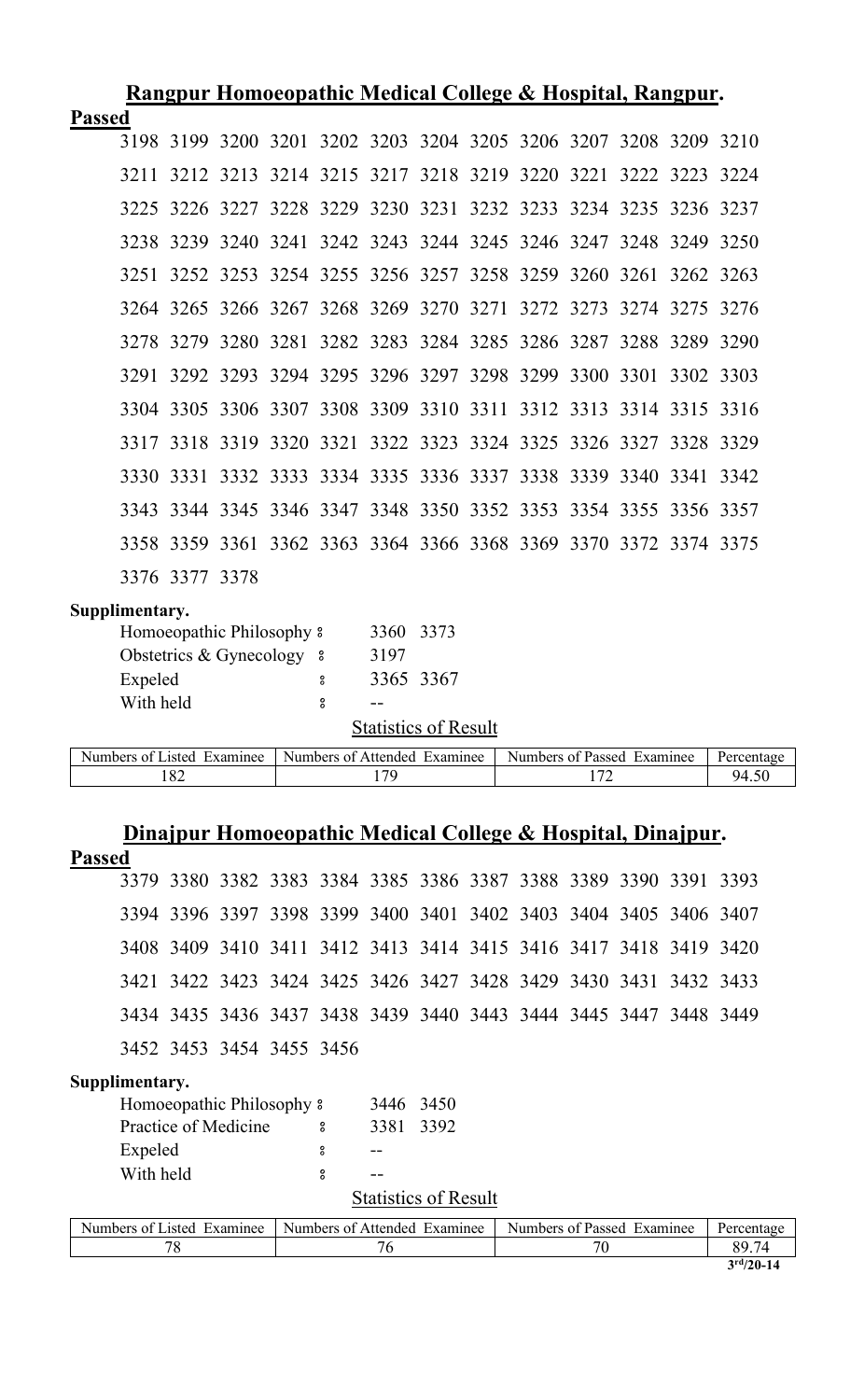| Syedpur Homoeopathic Medical College & Hospital, Syedpur, Nilphamari. |                      |               |                                                   |   |                         |                                    |                   |      |                                                                             |      |  |                     |
|-----------------------------------------------------------------------|----------------------|---------------|---------------------------------------------------|---|-------------------------|------------------------------------|-------------------|------|-----------------------------------------------------------------------------|------|--|---------------------|
| <b>Passed</b>                                                         |                      |               |                                                   |   |                         |                                    |                   |      |                                                                             |      |  |                     |
|                                                                       |                      |               |                                                   |   |                         |                                    |                   |      | 3457 3458 3459 3460 3461 3462 3463 3464 3465 3466 3467 3468 3469            |      |  |                     |
| 3470                                                                  |                      | 3471          |                                                   |   |                         |                                    |                   |      | 3472 3474 3475 3476 3477 3478 3480 3481 3482 3483 3484                      |      |  |                     |
| 3485                                                                  |                      |               |                                                   |   |                         |                                    |                   |      | 3486 3487 3488 3489 3490 3491 3492 3493 3494 3495 3496 3497                 |      |  |                     |
|                                                                       |                      |               |                                                   |   |                         |                                    |                   |      | 3498 3499 3500 3501 3502 3503 3506 3509 3510 3511 3512 3513 3514            |      |  |                     |
| 3515                                                                  |                      |               |                                                   |   |                         |                                    |                   |      | 3516 3517 3518 3519 3520 3521 3522 3523 3526 3527 3529 3530                 |      |  |                     |
|                                                                       |                      |               |                                                   |   |                         |                                    |                   |      | 3531 3532 3533 3535 3536 3537 3538 3539 3540                                |      |  |                     |
| Supplimentary.                                                        | Expeled<br>With held |               | Practice of Medicine<br>Obstetrics & Gynecology 8 |   | ိ<br>°<br>8             | 3473<br>3479                       | 3507<br>3524 3525 | 3508 | 3534<br>3528                                                                | 3541 |  |                     |
|                                                                       |                      |               |                                                   |   |                         | <b>Statistics of Result</b>        |                   |      |                                                                             |      |  |                     |
| Numbers of Listed Examinee                                            |                      | 86            |                                                   |   |                         | Numbers of Attended Examinee<br>85 |                   |      | Numbers of Passed Examinee                                                  | 75   |  | Percentage<br>87.21 |
|                                                                       |                      |               |                                                   |   |                         |                                    |                   |      |                                                                             |      |  |                     |
|                                                                       |                      |               |                                                   |   |                         |                                    |                   |      | <u>Nilphamari Homoeopathic Medical College &amp; Hospital, Nilphamari.</u>  |      |  |                     |
| <b>Passed</b>                                                         |                      |               |                                                   |   |                         |                                    |                   |      |                                                                             |      |  |                     |
|                                                                       |                      |               |                                                   |   |                         |                                    |                   |      | 3543 3544 3545 3546 3547 3548 3549 3550 3551 3554 3555 3556 3557            |      |  |                     |
|                                                                       |                      | 3558 3559     |                                                   |   |                         |                                    |                   |      | 3560 3561 3562 3563 3564 3565 3566 3567 3568 3569 3570                      |      |  |                     |
| 3571                                                                  |                      | 3573          | 3574 3575                                         |   |                         |                                    |                   |      | 3576 3577 3578 3580 3581 3582 3584 3585 3586                                |      |  |                     |
|                                                                       |                      |               |                                                   |   |                         |                                    |                   |      | 3587 3588 3589 3590 3591 3592 3593 3596 3599 3600 3601 3602 3603            |      |  |                     |
| 3604                                                                  |                      |               |                                                   |   |                         |                                    |                   |      |                                                                             |      |  |                     |
| Supplimentary.                                                        |                      |               |                                                   |   |                         |                                    |                   |      |                                                                             |      |  |                     |
|                                                                       |                      |               | Organon of Medicine                               |   | 8                       | 3605                               |                   |      |                                                                             |      |  |                     |
|                                                                       | Expeled<br>With held |               |                                                   |   | °<br>$_{\rm 8}^{\rm o}$ |                                    |                   |      | 3552 3553 3572 3579 3583 3594 3595 3598                                     |      |  |                     |
|                                                                       |                      |               |                                                   |   |                         | <b>Statistics of Result</b>        |                   |      |                                                                             |      |  |                     |
| Numbers of Listed Examinee                                            |                      |               |                                                   |   |                         | Numbers of Attended Examinee       |                   |      | Numbers of Passed Examinee                                                  |      |  | Percentage          |
|                                                                       |                      | 63            |                                                   |   |                         | 63                                 |                   |      |                                                                             | 61   |  | 96.83               |
|                                                                       |                      |               |                                                   |   |                         |                                    |                   |      |                                                                             |      |  |                     |
|                                                                       |                      |               |                                                   |   |                         |                                    |                   |      | <u> Panchagarh Homoeopathic Medical College &amp; Hospital, Panchagarh.</u> |      |  |                     |
| <b>Passed</b>                                                         |                      |               |                                                   |   |                         |                                    |                   |      | 3606 3607 3608 3609 3610 3611 3612 3613 3614 3615 3616 3617 3618            |      |  |                     |
|                                                                       |                      |               |                                                   |   |                         |                                    |                   |      | 3619 3620 3621 3622 3623 3624 3625 3626 3627 3628 3629                      |      |  |                     |
|                                                                       |                      | Supplimentary |                                                   | 8 |                         |                                    |                   |      |                                                                             |      |  |                     |
|                                                                       | Expeled              |               |                                                   | ° |                         |                                    |                   |      |                                                                             |      |  |                     |
|                                                                       | With held            |               |                                                   | å |                         |                                    |                   |      |                                                                             |      |  |                     |
|                                                                       |                      |               |                                                   |   |                         | <b>Statistics of Result</b>        |                   |      |                                                                             |      |  |                     |
| Numbers of Listed Examinee                                            |                      |               |                                                   |   |                         | Numbers of Attended Examinee       |                   |      | Numbers of Passed Examinee                                                  |      |  | Percentage          |
|                                                                       |                      | 24            |                                                   |   |                         | 24                                 |                   |      |                                                                             | 24   |  | 100.00              |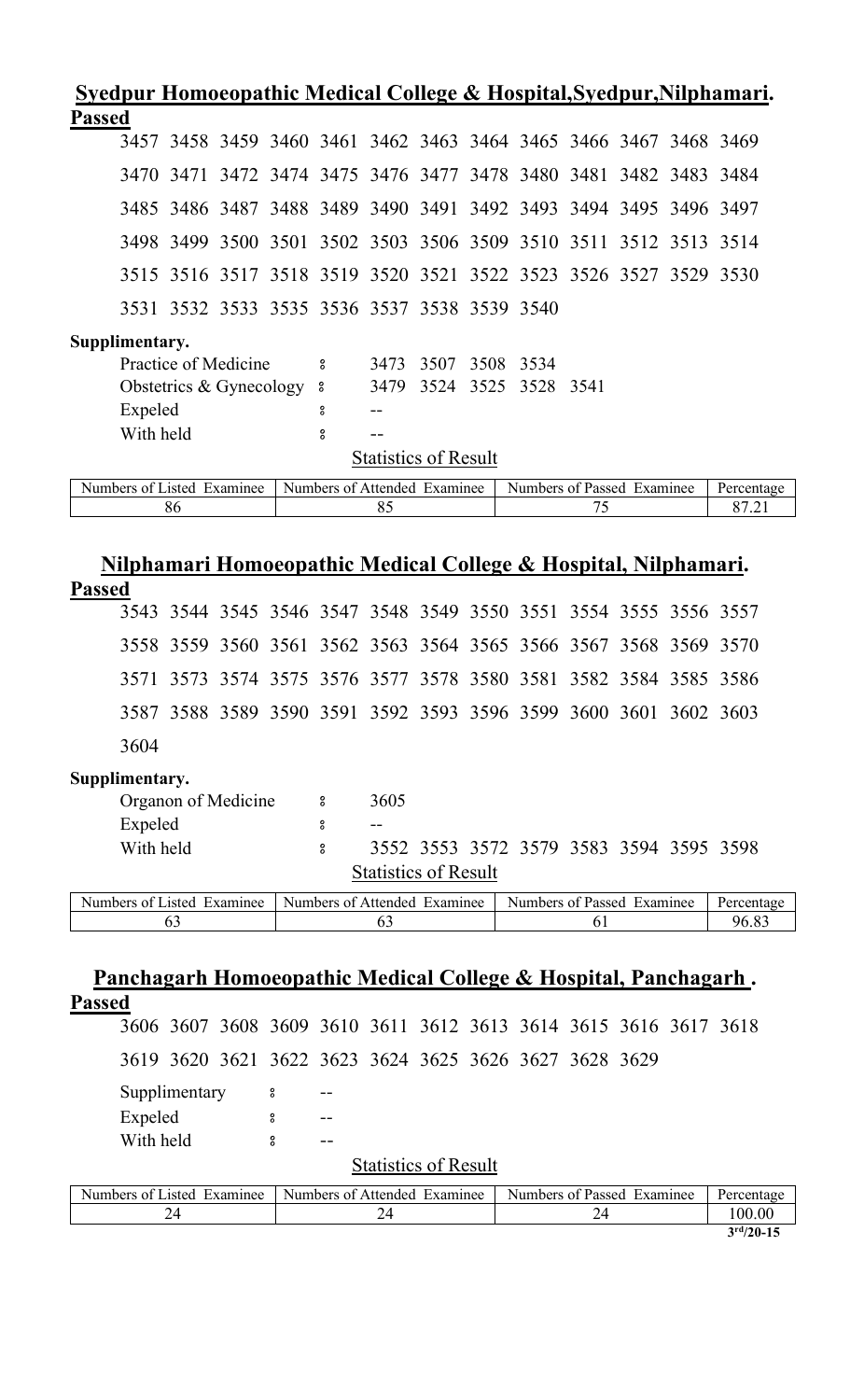|               |                                               | <u> Khulna Homoeopathic Medical College &amp; Hospital, Khulna.</u>    |      |      |      |                                     |      |      |      |      |                            |      |                     |
|---------------|-----------------------------------------------|------------------------------------------------------------------------|------|------|------|-------------------------------------|------|------|------|------|----------------------------|------|---------------------|
| <b>Passed</b> |                                               |                                                                        |      |      |      |                                     |      |      |      |      |                            |      |                     |
|               | 3630                                          | 3631                                                                   | 3632 | 3633 | 3634 | 3635                                | 3636 | 3637 | 3638 | 3639 | 3641                       | 3642 | 3643                |
|               | 3644                                          | 3645                                                                   | 3646 | 3647 | 3648 | 3649                                | 3650 | 3652 | 3653 | 3654 | 3656                       | 3657 | 3658                |
|               | 3659                                          | 3660                                                                   | 3661 | 3662 | 3663 | 3664                                | 3665 | 3666 | 3667 | 3668 | 3669                       | 3670 | 3671                |
|               | 3672                                          | 3673                                                                   | 3674 | 3675 | 3676 | 3677                                | 3678 | 3679 | 3680 | 3681 | 3682                       | 3683 | 3684                |
|               | 3685                                          | 3686                                                                   | 3687 | 3688 | 3689 | 3690                                | 3691 | 3692 | 3693 | 3694 | 3695                       | 3696 | 3697                |
|               | 3698                                          | 3699                                                                   | 3700 | 3701 | 3702 | 3703                                | 3705 | 3706 | 3708 | 3709 | 3710                       | 3711 | 3712                |
|               | 3713                                          | 3714                                                                   | 3715 | 3716 | 3717 | 3718                                | 3719 | 3720 | 3721 | 3722 | 3723                       | 3724 | 3725                |
|               | 3726                                          | 3727                                                                   | 3728 | 3729 | 3730 | 3731                                | 3732 | 3733 | 3734 | 3735 | 3736                       | 3737 | 3738                |
|               | 3739                                          | 3740                                                                   | 3741 | 3742 | 3743 | 3744                                | 3745 | 3746 | 3747 | 3748 | 3749                       | 3750 | 3751                |
|               | 3752                                          | 3753                                                                   | 3754 | 3755 | 3756 | 3757                                | 3758 | 3759 | 3760 | 3761 | 3762                       | 3763 | 3764                |
|               | 3765                                          | 3766                                                                   | 3767 | 3768 | 3769 | 3770                                | 3771 | 3772 | 3773 | 3774 | 3775                       | 3776 | 3777                |
|               | 3778                                          | 3779                                                                   | 3780 | 3781 | 3782 | 3783                                | 3785 | 3786 | 3788 | 3789 | 3790                       | 3791 | 3792                |
|               | 3793                                          | 3794                                                                   | 3795 | 3796 | 3797 | 3798                                | 3799 | 3800 | 3801 | 3802 | 3803                       | 3804 | 3805                |
|               | 3806                                          | 3807                                                                   | 3808 | 3809 | 3810 | 3811                                | 3812 | 3814 | 3815 | 3816 | 3817                       | 3818 | 3819                |
|               | 3820                                          | 3821                                                                   | 3822 | 3823 | 3824 | 3826                                | 3827 | 3829 | 3830 | 3831 | 3832                       | 3833 | 3835                |
|               | 3837                                          | 3838                                                                   | 3839 | 3840 | 3841 | 3842                                | 3843 | 3844 | 3845 | 3846 | 3848                       | 3850 | 3851                |
|               | 3854                                          | 3855                                                                   | 3856 | 3857 | 3858 | 3859                                | 3860 | 3861 | 3862 | 3863 | 3864                       | 3865 |                     |
|               | Supplimentary.                                |                                                                        |      |      |      |                                     |      |      |      |      |                            |      |                     |
|               |                                               | Materia Medica                                                         |      |      | 8    | 3784                                | 3825 | 3836 | 3847 |      |                            |      |                     |
|               |                                               | Homoeopathic Philosophy 8                                              |      |      |      | 3866                                |      |      |      |      |                            |      |                     |
|               |                                               | Practice of Medicine                                                   |      |      | 8    | 3651                                | 3787 |      |      |      |                            |      |                     |
|               | Pathology                                     |                                                                        |      |      | 8    | 3707                                | 3828 |      |      |      |                            |      |                     |
|               | Expeled                                       |                                                                        |      |      | 8    |                                     |      |      |      |      |                            |      |                     |
|               | With held                                     |                                                                        |      |      | 8    |                                     |      |      |      |      |                            |      |                     |
|               |                                               |                                                                        |      |      |      | <b>Statistics of Result</b>         |      |      |      |      |                            |      |                     |
|               |                                               | Numbers of Listed Examinee<br>237                                      |      |      |      | Numbers of Attended Examinee<br>231 |      |      |      | 220  | Numbers of Passed Examinee |      | Percentage<br>92.82 |
|               |                                               | <u>D B Khan Homoeopathic Medical College &amp; Hospital, Satkhira.</u> |      |      |      |                                     |      |      |      |      |                            |      |                     |
| <b>Passed</b> |                                               |                                                                        |      |      |      |                                     |      |      |      |      |                            |      |                     |
|               | 3867                                          | 3868                                                                   | 3869 | 3870 | 3871 | 3872                                | 3873 | 3874 | 3875 | 3876 | 3877                       | 3878 | 3879                |
|               | 3880                                          | 3881                                                                   | 3882 | 3883 | 3884 | 3885                                | 3886 | 3887 | 3888 | 3889 | 3890                       | 3891 | 3892                |
|               | 3893                                          | 3894                                                                   | 3895 | 3896 | 3897 | 3898                                | 3899 | 3900 | 3901 | 3902 | 3903                       | 3904 | 3905                |
|               | 3906                                          | 3907                                                                   | 3908 | 3909 | 3910 | 3911                                | 3912 | 3913 | 3914 | 3915 | 3916                       | 3917 | 3918                |
|               | 3919                                          | 3920                                                                   | 3921 | 3922 | 3923 | 3924                                | 3925 | 3926 | 3927 | 3928 | 3929                       | 3930 | 3931                |
|               | 3932                                          | 3933                                                                   | 3934 | 3935 | 3936 | 3937                                | 3938 | 3940 | 3941 | 3943 | 3944                       | 3945 | 3946                |
|               | 3947                                          | 3948                                                                   | 3949 | 3950 | 3951 | 3952                                | 3953 | 3954 | 3956 | 3957 | 3958                       | 3959 | 3960                |
|               | 3961                                          | 3962                                                                   | 3963 | 3965 | 3966 | 3967                                | 3968 | 3969 | 3970 | 3971 | 3972                       | 3973 | 3974                |
|               | 3975                                          | 3976                                                                   | 3977 | 3978 | 3979 | 3980                                | 3981 | 3982 | 3983 | 3984 | 3985                       | 3986 | 3987                |
|               | 3988                                          | 3989                                                                   | 3990 | 3991 | 3992 | 3993                                | 3994 |      |      |      |                            |      |                     |
|               | Supplimentary.                                |                                                                        |      |      |      |                                     |      |      |      |      |                            |      |                     |
|               | Homoeopathic Philosophy $\frac{1}{2}$<br>3964 |                                                                        |      |      |      |                                     |      |      |      |      |                            |      |                     |
|               | Practice of Medicine<br>3939<br>8             |                                                                        |      |      |      |                                     |      |      |      |      |                            |      |                     |
|               | Expeled                                       |                                                                        |      |      | 8    | --                                  |      |      |      |      |                            |      |                     |
|               | With held<br>8                                |                                                                        |      |      |      |                                     |      |      |      |      |                            |      |                     |
|               |                                               |                                                                        |      |      |      | <b>Statistics of Result</b>         |      |      |      |      |                            |      |                     |
|               |                                               | Numbers of Listed Examinee Numbers of Attended Examinee                |      |      |      |                                     |      |      |      |      | Numbers of Passed Examinee |      | Percentage          |

| Examinee<br>Numbers of<br>usted. | Numbers of<br>Examinee<br>Affended | Examinee<br>Numbers of<br>Passed | Percentage             |
|----------------------------------|------------------------------------|----------------------------------|------------------------|
| $\bigcap$<br>1∠0                 | 1 4 U                              | $-2$                             | 96.8                   |
|                                  |                                    |                                  | $\Delta$ rd $\Delta$ o |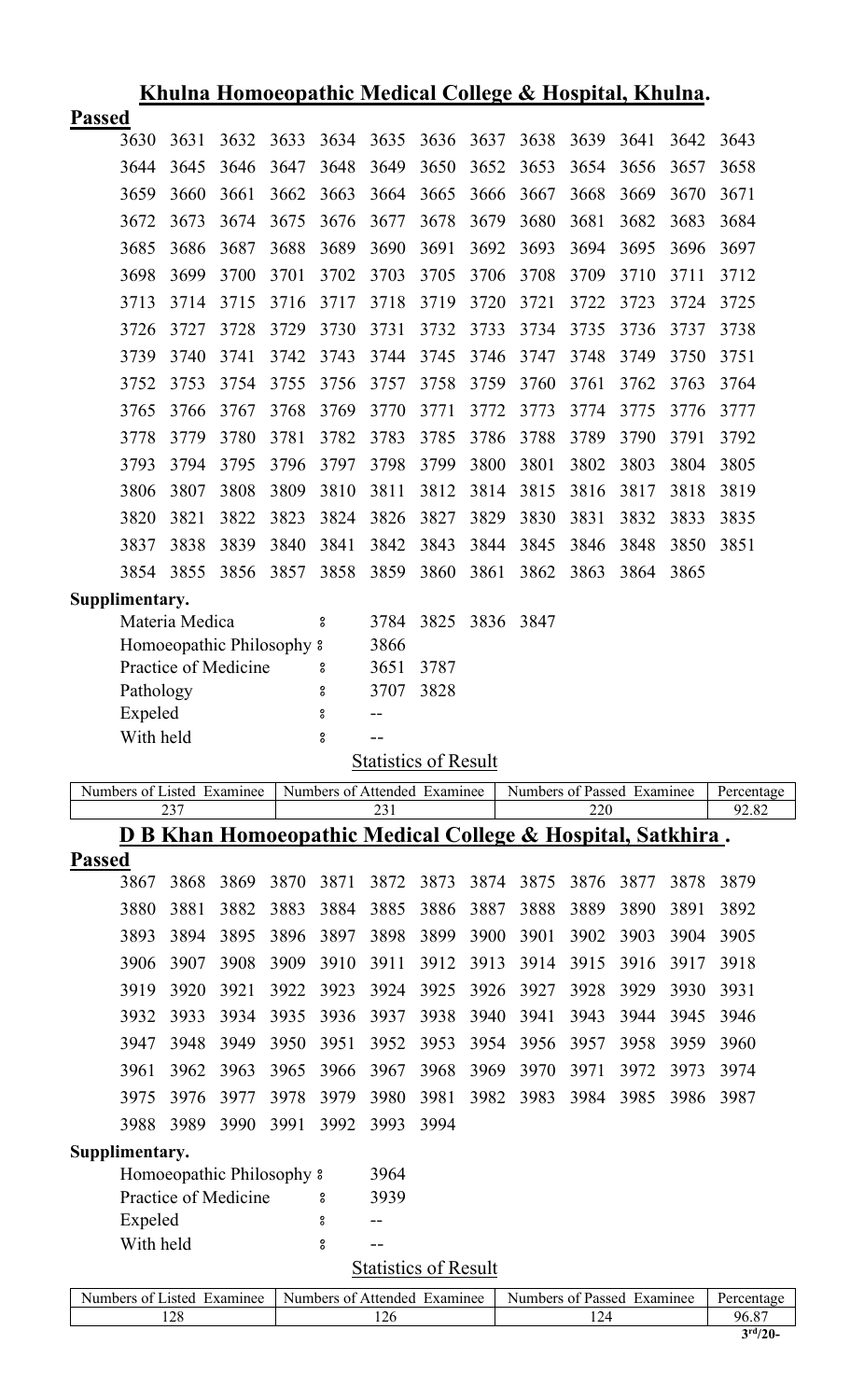|               |                             |                            |          |                   |      |  |                              |  | Bagerhat Homoeopathic Medical College & Hospital, Bagerhat.      |  |  |  |            |  |
|---------------|-----------------------------|----------------------------|----------|-------------------|------|--|------------------------------|--|------------------------------------------------------------------|--|--|--|------------|--|
| <b>Passed</b> |                             |                            |          |                   |      |  |                              |  |                                                                  |  |  |  |            |  |
|               |                             |                            |          |                   |      |  |                              |  | 3995 3996 3997 3998 3999 4000 4001 4002 4003 4004 4005 4006 4007 |  |  |  |            |  |
|               |                             |                            |          |                   |      |  |                              |  | 4008 4009 4010 4011 4012 4013 4014 4015 4016 4017 4018 4019 4020 |  |  |  |            |  |
|               |                             |                            |          |                   |      |  |                              |  | 4021 4022 4023 4024 4025 4026 4027 4029 4030 4031 4032 4034 4037 |  |  |  |            |  |
|               |                             |                            |          |                   |      |  |                              |  | 4038 4039 4040 4041 4042 4043 4044 4045 4046 4047 4048 4049 4050 |  |  |  |            |  |
|               |                             | 4051 4053 4054 4055 4056   |          |                   |      |  |                              |  |                                                                  |  |  |  |            |  |
|               | Supplimentary.              |                            |          |                   |      |  |                              |  |                                                                  |  |  |  |            |  |
|               |                             | Materia Medica             | $\sim$ 8 |                   | 4052 |  |                              |  |                                                                  |  |  |  |            |  |
|               | Expeled                     |                            |          | 8                 |      |  |                              |  |                                                                  |  |  |  |            |  |
|               | With held                   |                            |          | 8                 |      |  |                              |  |                                                                  |  |  |  |            |  |
|               | <b>Statistics of Result</b> |                            |          |                   |      |  |                              |  |                                                                  |  |  |  |            |  |
|               |                             | Numbers of Listed Examinee |          |                   |      |  | Numbers of Attended Examinee |  | Numbers of Passed Examinee                                       |  |  |  | Percentage |  |
|               |                             | 62                         |          | 57<br>58<br>91.93 |      |  |                              |  |                                                                  |  |  |  |            |  |

# **Jeshore Homoeopathic Medical College & Hospital, Jashore .**

| <b>Passed</b> |                                                                  |  |  |  |  |  |  |
|---------------|------------------------------------------------------------------|--|--|--|--|--|--|
|               | 4057 4058 4059 4060 4061 4062 4063 4064 4065 4066 4068 4069 4070 |  |  |  |  |  |  |
|               | 4071 4072 4073 4074 4075 4076 4077 4078 4079 4080 4081 4082 4083 |  |  |  |  |  |  |
|               | 4084 4085 4086 4087 4088 4089 4090 4091 4092 4093 4094 4095 4096 |  |  |  |  |  |  |
|               | 4097 4098 4099 4100 4101 4102 4103 4104 4105 4106 4107 4108 4109 |  |  |  |  |  |  |
|               | 4110 4111 4112 4113 4114 4116 4118 4119 4120 4121 4122 4123 4124 |  |  |  |  |  |  |
|               | 4125 4126 4128 4129 4130 4132 4133 4134 4135 4136 4137 4140 4142 |  |  |  |  |  |  |
|               | 4143 4144 4145 4146 4147 4148 4149 4150 4151 4152 4153 4154 4155 |  |  |  |  |  |  |
|               | 4156 4157 4158 4159 4160 4161 4162 4164 4165 4166 4167 4168 4169 |  |  |  |  |  |  |
|               | 4170 4171 4172 4174 4175 4176 4177 4178 4179 4180 4181 4182 4183 |  |  |  |  |  |  |
|               | 4184 4185 4186 4187 4188 4189 4190 4192 4193 4194 4195 4196 4197 |  |  |  |  |  |  |
|               | 4198 4199 4200 4201                                              |  |  |  |  |  |  |

# **Supplimentary.**

| Obstetrics & Gynecology 8 |              | 4117 4139                   |
|---------------------------|--------------|-----------------------------|
| Expeled                   |              |                             |
| With held                 | $\mathbf{S}$ | 4163 4173                   |
|                           |              | <b>Statistics of Result</b> |

| Numbers of Listed<br>Examinee | Numbers of Attended<br>Examinee | Numbers of Passed Examinee | Percentage  |
|-------------------------------|---------------------------------|----------------------------|-------------|
| $^{\circ}4.$                  | 143                             | 2C                         | 95.86       |
|                               |                                 |                            | $3rd/20-17$ |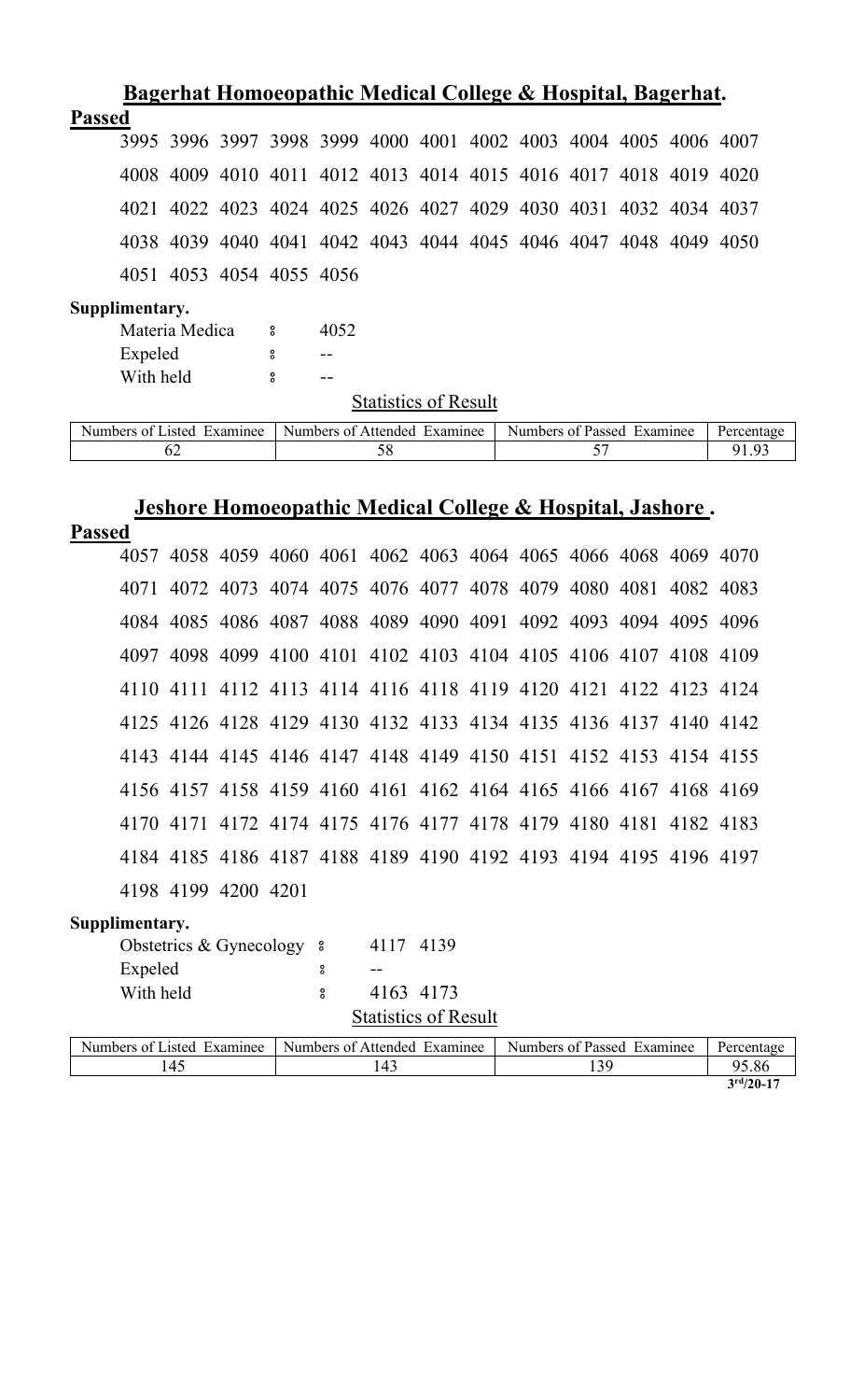|               | Kushtia Homoeopathic Medical College & Hospital, Kushtia. |                |                                    |  |  |  |  |                                                                  |  |  |                |      |
|---------------|-----------------------------------------------------------|----------------|------------------------------------|--|--|--|--|------------------------------------------------------------------|--|--|----------------|------|
| <b>Passed</b> |                                                           |                |                                    |  |  |  |  |                                                                  |  |  |                |      |
|               |                                                           |                |                                    |  |  |  |  | 4202 4203 4204 4205 4206 4207 4208 4209 4210 4211 4212 4213 4214 |  |  |                |      |
|               |                                                           | 4215 4216 4217 |                                    |  |  |  |  | 4218 4219 4220 4221 4222 4223 4224 4225 4226 4227                |  |  |                |      |
|               |                                                           |                |                                    |  |  |  |  | 4228 4229 4230 4232 4233 4234 4235 4236 4238 4239 4240 4241 4242 |  |  |                |      |
|               | 42.43                                                     |                | 4244 4245                          |  |  |  |  | 4246 4247 4248 4249 4250 4251 4252 4253 4255 4256                |  |  |                |      |
|               |                                                           |                |                                    |  |  |  |  | 4257 4258 4259 4260 4261 4262 4263 4264 4265 4266 4267 4268 4269 |  |  |                |      |
|               |                                                           |                |                                    |  |  |  |  | 4270 4271 4272 4273 4276 4278 4279 4280 4281 4284 4285 4286 4287 |  |  |                |      |
|               |                                                           |                |                                    |  |  |  |  | 4288 4290 4291 4292 4293 4294 4295 4296 4297 4298 4299 4300 4301 |  |  |                |      |
|               |                                                           |                |                                    |  |  |  |  | 4302 4303 4304 4305 4306 4307 4308 4309 4310 4311 4313 4314 4316 |  |  |                |      |
|               |                                                           |                |                                    |  |  |  |  | 4318 4319 4320 4321 4322 4323 4324 4325 4326 4327 4328 4329 4330 |  |  |                |      |
|               |                                                           |                |                                    |  |  |  |  | 4332 4333 4334 4335 4337 4338 4339 4340 4341 4342 4343 4345 4346 |  |  |                |      |
|               | 4347                                                      |                |                                    |  |  |  |  | 4348 4350 4351 4352 4353 4354 4355 4356 4357 4358 4359 4360      |  |  |                |      |
|               | 4361                                                      |                |                                    |  |  |  |  | 4362 4363 4366 4367 4368 4369 4370 4371 4374 4375 4376           |  |  |                | 4377 |
|               | 4378                                                      | 4379           | 4380                               |  |  |  |  | 4381 4382 4383 4384 4385 4386 4387 4388 4389                     |  |  |                | 4390 |
|               | 4391                                                      |                | 4392 4393                          |  |  |  |  | 4395 4396 4397 4398 4399 4400 4401                               |  |  | 4403 4404 4405 |      |
|               |                                                           |                |                                    |  |  |  |  | 4406 4407 4408 4409 4410 4411 4412 4413 4414 4415 4416 4417 4418 |  |  |                |      |
|               |                                                           |                | 4419 4420 4422 4423 4424 4425 4426 |  |  |  |  |                                                                  |  |  |                |      |
|               | Supplimentary.                                            |                |                                    |  |  |  |  |                                                                  |  |  |                |      |

| Materia Medica            | ႙ | 4289                          |
|---------------------------|---|-------------------------------|
| Practice of Medicine      | 8 | 4312 4317 4331 4349 4394 4421 |
| Obstetrics & Gynecology 8 |   | 4373                          |
| Pathology                 | 8 | 4275 4277 4282 4283<br>42.74  |
| Expeled                   | 8 |                               |
| With held                 | 8 |                               |
|                           |   | <b>Statistics of Result</b>   |

| $\sim$ $ \sim$<br>Numbers of<br>Examinee<br>usted. | Attended<br>Numbers of<br>Examinee | Numbers of<br>Examinee<br>Passed | Percentage               |
|----------------------------------------------------|------------------------------------|----------------------------------|--------------------------|
| $\mathbf{A} \mathbf{A} \mathbf{F}$                 | 10                                 | 202                              | oΩ                       |
| ں سے س                                             | <u> i j</u>                        |                                  | $\overline{\phantom{m}}$ |

# **Narail Homoeopathic Medical College & Hospital, Narail.**

| <b>Passed</b>               |    |                                                                  |   |                              |    |  |  |  |    |                            |            |
|-----------------------------|----|------------------------------------------------------------------|---|------------------------------|----|--|--|--|----|----------------------------|------------|
| 4427                        |    | 4428 4429 4430 4431 4432 4433 4434 4435 4436 4437 4438 4439      |   |                              |    |  |  |  |    |                            |            |
|                             |    | 4440 4441 4442 4443 4444 4445 4446 4447 4448 4449 4450 4451 4452 |   |                              |    |  |  |  |    |                            |            |
|                             |    | 4453 4454 4455 4456 4457 4458 4459 4460 4461 4462 4463 4464 4465 |   |                              |    |  |  |  |    |                            |            |
| Supplimentary.              |    |                                                                  |   |                              |    |  |  |  |    |                            |            |
| Pathology                   |    |                                                                  | 8 | 4468                         |    |  |  |  |    |                            |            |
| Expeled                     |    |                                                                  | 8 | $- -$                        |    |  |  |  |    |                            |            |
| With held                   |    |                                                                  | 8 | --                           |    |  |  |  |    |                            |            |
| <b>Statistics of Result</b> |    |                                                                  |   |                              |    |  |  |  |    |                            |            |
| Numbers of Listed Examinee  |    |                                                                  |   | Numbers of Attended Examinee |    |  |  |  |    | Numbers of Passed Examinee | Percentage |
|                             | 42 |                                                                  |   |                              | 42 |  |  |  | 39 |                            | 92.85      |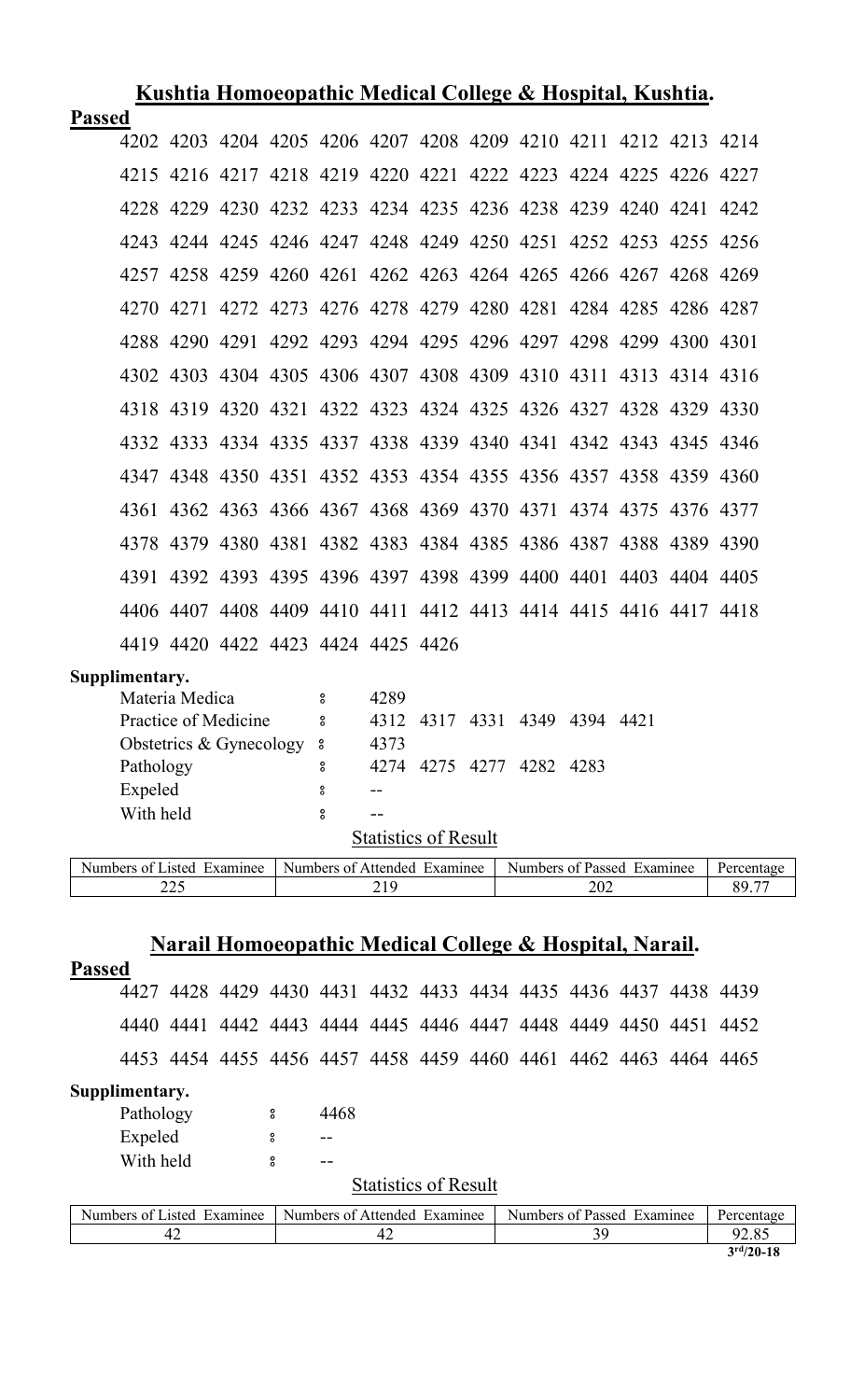| <u>Apex Homoeopathic Medical College &amp; Hospital, Barishal.</u>                          |                                                                                           |   |                              |  |  |                            |    |  |  |                     |
|---------------------------------------------------------------------------------------------|-------------------------------------------------------------------------------------------|---|------------------------------|--|--|----------------------------|----|--|--|---------------------|
| <b>Passed</b>                                                                               |                                                                                           |   |                              |  |  |                            |    |  |  |                     |
| 4470 4471 4472 4473 4474 4475 4476 4478 4479 4480 4481 4482 4483                            |                                                                                           |   |                              |  |  |                            |    |  |  |                     |
| 4484 4486 4487 4488 4489 4490 4491 4492 4494 4495 4497 4498 4499                            |                                                                                           |   |                              |  |  |                            |    |  |  |                     |
| 4501 4502 4504 4505 4506 4507 4508 4509 4510 4511 4512 4514 4515                            |                                                                                           |   |                              |  |  |                            |    |  |  |                     |
| 4516 4517 4518 4519 4520 4521 4524 4525 4527 4528 4529 4530 4532                            |                                                                                           |   |                              |  |  |                            |    |  |  |                     |
| 4533 4537 4540 4543 4544                                                                    |                                                                                           |   |                              |  |  |                            |    |  |  |                     |
| Supplimentary.                                                                              |                                                                                           |   |                              |  |  |                            |    |  |  |                     |
| Homoeopathic Philosophy 8                                                                   |                                                                                           |   | 4526 4531                    |  |  |                            |    |  |  |                     |
| Obstetrics & Gynecology 8                                                                   |                                                                                           |   | 4541                         |  |  |                            |    |  |  |                     |
| Pathology                                                                                   |                                                                                           | 8 | 4493                         |  |  | 4496 4522 4523 4534        |    |  |  |                     |
| Expeled                                                                                     |                                                                                           | ° |                              |  |  | 4469 4477 4485 4503        |    |  |  |                     |
| With held                                                                                   |                                                                                           | 8 | 4538                         |  |  |                            |    |  |  |                     |
|                                                                                             |                                                                                           |   |                              |  |  |                            |    |  |  |                     |
|                                                                                             | <b>Statistics of Result</b><br>Numbers of Attended Examinee<br>Numbers of Passed Examinee |   |                              |  |  |                            |    |  |  |                     |
| Numbers of Listed Examinee<br>76                                                            |                                                                                           |   | 73                           |  |  |                            | 58 |  |  | Percentage<br>76.31 |
|                                                                                             |                                                                                           |   |                              |  |  |                            |    |  |  |                     |
|                                                                                             |                                                                                           |   |                              |  |  |                            |    |  |  |                     |
| Lions Homoeopathic Medical College & Hospital, Bhola.                                       |                                                                                           |   |                              |  |  |                            |    |  |  |                     |
| <b>Passed</b>                                                                               |                                                                                           |   |                              |  |  |                            |    |  |  |                     |
| 4545 4546 4547 4548 4549 4550 4551 4552 4553 4554 4555 4556 4557                            |                                                                                           |   |                              |  |  |                            |    |  |  |                     |
| 4558 4559 4560 4561 4562 4564 4565 4566 4567 4568 4569 4570 4571                            |                                                                                           |   |                              |  |  |                            |    |  |  |                     |
| 4572 4574 4575 4576 4577 4578 4579 4580 4581 4582 4583 4584 4586                            |                                                                                           |   |                              |  |  |                            |    |  |  |                     |
| 4587 4588 4589 4590 4591 4592 4593 4594 4595 4596 4597 4598 4599                            |                                                                                           |   |                              |  |  |                            |    |  |  |                     |
| 4600 4601 4602 4603 4604 4605 4607 4608 4609 4610 4611 4612 4613                            |                                                                                           |   |                              |  |  |                            |    |  |  |                     |
| 4614 4615 4616 4617 4618 4619 4620 4621 4622 4623                                           |                                                                                           |   |                              |  |  |                            |    |  |  |                     |
| Supplimentary                                                                               | $\rm ^o$                                                                                  |   |                              |  |  |                            |    |  |  |                     |
| Expeled                                                                                     | 8                                                                                         |   |                              |  |  |                            |    |  |  |                     |
| With held                                                                                   | $\overline{\mathbf{c}}$                                                                   |   | 4563 4573 4606               |  |  |                            |    |  |  |                     |
|                                                                                             |                                                                                           |   |                              |  |  |                            |    |  |  |                     |
|                                                                                             |                                                                                           |   | <b>Statistics of Result</b>  |  |  |                            |    |  |  |                     |
| Numbers of Listed Examinee                                                                  |                                                                                           |   | Numbers of Attended Examinee |  |  | Numbers of Passed Examinee |    |  |  | Percentage          |
| 79                                                                                          |                                                                                           |   | 78                           |  |  |                            | 78 |  |  | 98.73               |
| <u>Patuakhali Homoeopathic Medical College &amp; Hospital, Patuakhali.</u><br><b>Passed</b> |                                                                                           |   |                              |  |  |                            |    |  |  |                     |

| 4624 4625 4626 4627 4629 4630 4631 4632 4633 4634 4635 4636 4637 |   |                              |  |                            |  |            |  |  |  |
|------------------------------------------------------------------|---|------------------------------|--|----------------------------|--|------------|--|--|--|
| 4638 4639 4640 4642 4643 4644 4647 4648 4649 4650 4651 4652 4653 |   |                              |  |                            |  |            |  |  |  |
| 4654 4655 4656                                                   |   |                              |  |                            |  |            |  |  |  |
| Supplimentary                                                    | ိ |                              |  |                            |  |            |  |  |  |
| Expeled                                                          | 8 |                              |  |                            |  |            |  |  |  |
| With held                                                        | 8 | 4628 4641 4645               |  |                            |  |            |  |  |  |
| <b>Statistics of Result</b>                                      |   |                              |  |                            |  |            |  |  |  |
| Numbers of Listed Examinee                                       |   | Numbers of Attended Examinee |  | Numbers of Passed Examinee |  | Percentage |  |  |  |
| 33                                                               |   | 32                           |  | 32                         |  | 96.97      |  |  |  |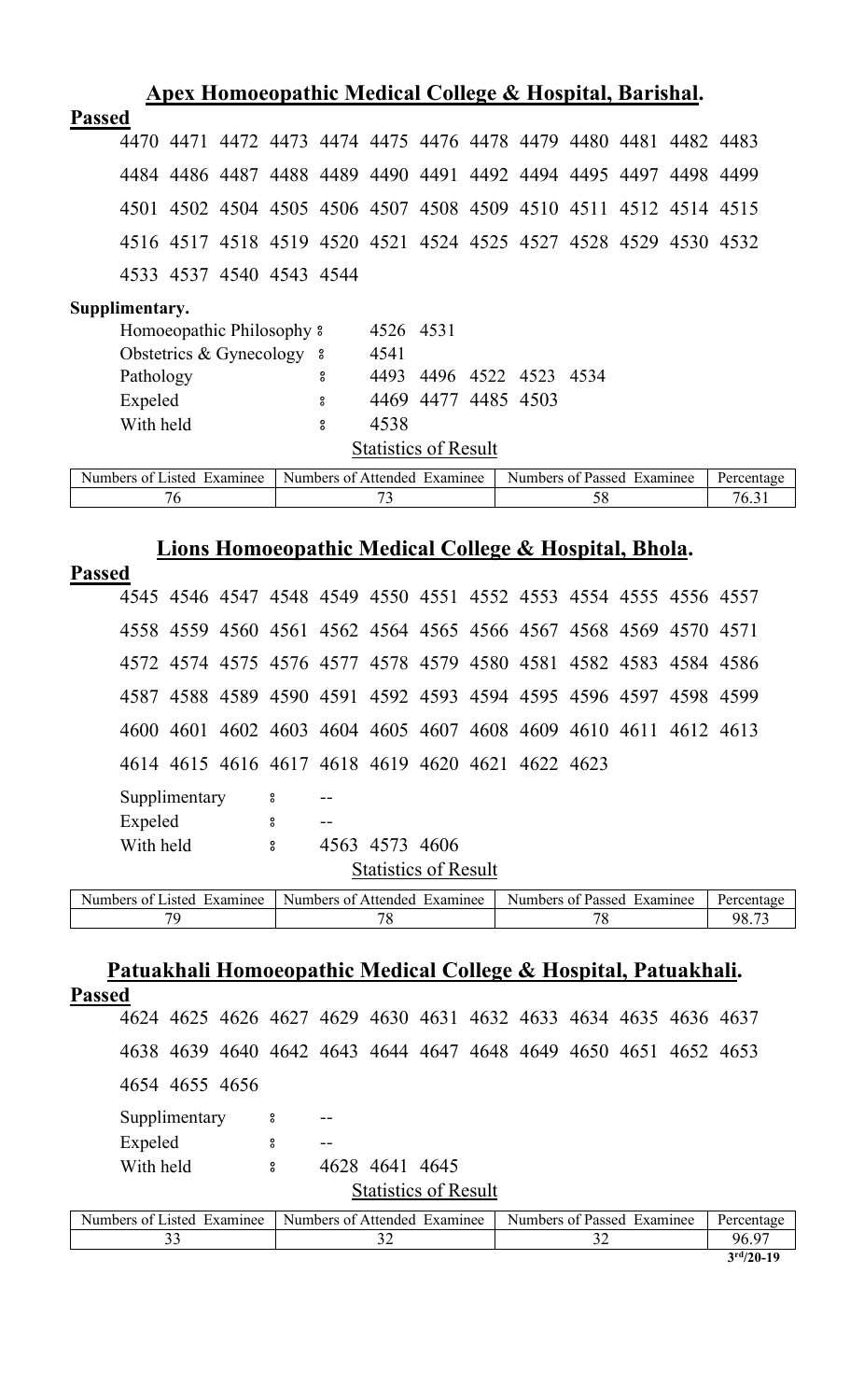| Barguna Homoeopathic Medical College & Hospital, Barguna.        |                                                             |                              |  |                            |  |            |  |
|------------------------------------------------------------------|-------------------------------------------------------------|------------------------------|--|----------------------------|--|------------|--|
| <b>Passed</b>                                                    |                                                             |                              |  |                            |  |            |  |
| 4657                                                             | 4658 4659 4660 4661 4662 4663 4664 4665 4666 4667 4668 4670 |                              |  |                            |  |            |  |
| 4672 4673 4674 4675 4677 4678 4679 4680 4681 4682 4683 4684 4685 |                                                             |                              |  |                            |  |            |  |
| 4686 4687 4688 4689 4690 4691 4692 4693 4696 6158                |                                                             |                              |  |                            |  |            |  |
| Supplimentary                                                    | 8                                                           |                              |  |                            |  |            |  |
| Expeled                                                          | 8<br>$- -$                                                  |                              |  |                            |  |            |  |
| With held                                                        | 8                                                           | 4669 4676 4694 4695          |  |                            |  |            |  |
| <b>Statistics of Result</b>                                      |                                                             |                              |  |                            |  |            |  |
| Numbers of Listed Examinee                                       |                                                             | Numbers of Attended Examinee |  | Numbers of Passed Examinee |  | Percentage |  |

# **Shariatpur Homoeopathic Medical College & Hospital, Naria,Shariatpur. Passed**

41 40 40 40 57.56

|                                                                  | 4697 4698 4699 4700 4701 4702 4703 4704 4706 4708 4710 4711 4712 |  |  |  |  |  |
|------------------------------------------------------------------|------------------------------------------------------------------|--|--|--|--|--|
| 4713 4714 4715 4716 4717 4718 4719 4720 4721 4722 4723 4724 4725 |                                                                  |  |  |  |  |  |
| 4726 4727 4728 4729 4730 4732 4733 4734 4737 4739 4740 4741 4742 |                                                                  |  |  |  |  |  |
| 4743 4744                                                        |                                                                  |  |  |  |  |  |

## **Supplimentary.**

| Homoeopathic Philosophy $\frac{1}{2}$ |                              | 4705 4709 |                             |  |
|---------------------------------------|------------------------------|-----------|-----------------------------|--|
| Expeled                               |                              |           |                             |  |
| With held                             | ႙                            |           |                             |  |
|                                       |                              |           | <b>Statistics of Result</b> |  |
| mbers of Listed Examinee              | Numbers of Attended Examinee |           |                             |  |

| Numbers of       | Examinee    | Examinee     |  |
|------------------|-------------|--------------|--|
| Examinee         | -Numbers of | - Numbers of |  |
| asted.           | Attended    | Passed       |  |
| $+$ $\epsilon$ . |             |              |  |

|               |                            |    |                                       |   | Kurigram Homoeopathic Medical College & Hospital, Kurigram.      |           |                               |    |  |            |
|---------------|----------------------------|----|---------------------------------------|---|------------------------------------------------------------------|-----------|-------------------------------|----|--|------------|
| <b>Passed</b> |                            |    |                                       |   |                                                                  |           |                               |    |  |            |
|               |                            |    |                                       |   | 4745 4746 4747 4748 4749 4750 4751 4753 4755 4756 4757 4758 4759 |           |                               |    |  |            |
|               |                            |    |                                       |   | 4760 4761 4763 4764 4765 4766 4768 4772 4773 4774 4775 4777 4778 |           |                               |    |  |            |
|               |                            |    |                                       |   | 4780 4781 4782 4783 4784 4785 4788 4790 4792 4793 4795 4796 4798 |           |                               |    |  |            |
|               |                            |    |                                       |   | 4799 4801 4802 4803 4805 4806 4807 4808 4809 4810 6159 6160      |           |                               |    |  |            |
|               | Supplimentary.             |    |                                       |   |                                                                  |           |                               |    |  |            |
|               |                            |    | Homoeopathic Philosophy $\frac{1}{2}$ |   |                                                                  |           | 4752 4762 4769 4770 4771 4789 |    |  |            |
|               | Pathology                  |    |                                       | 8 | 4794                                                             |           |                               |    |  |            |
|               | Expeled                    |    |                                       | 8 |                                                                  | 4767 4779 |                               |    |  |            |
|               | With held                  |    |                                       | 8 |                                                                  |           | 4786 4787 4797 4804           |    |  |            |
|               |                            |    |                                       |   | <b>Statistics of Result</b>                                      |           |                               |    |  |            |
|               | Numbers of Listed Examinee |    |                                       |   | Numbers of Attended Examinee                                     |           | Numbers of Passed Examinee    |    |  | Percentage |
|               |                            | 68 |                                       |   | 65                                                               |           |                               | 55 |  | 80.88      |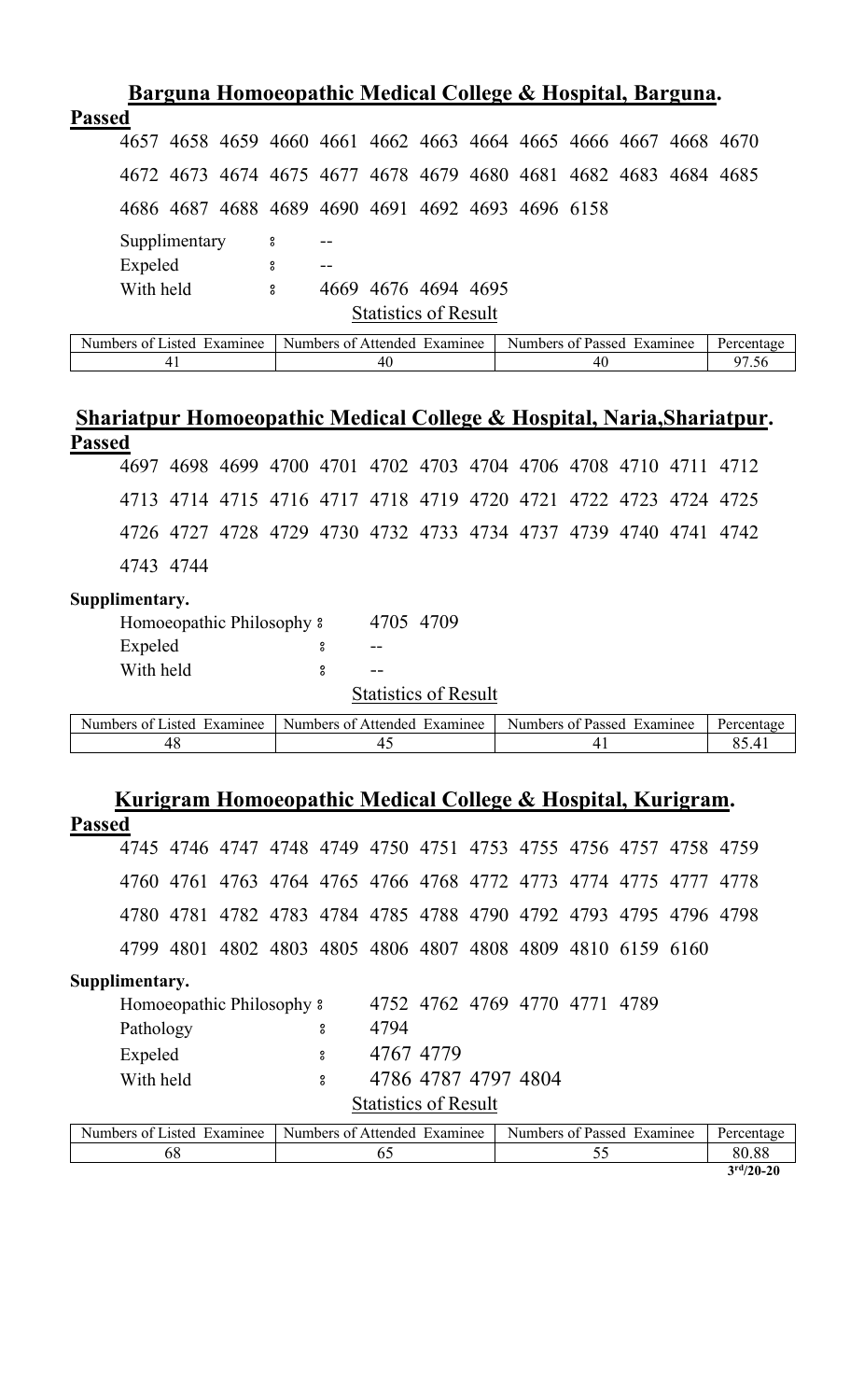| <u>Chuadanga Homoeopathic Medical College &amp; Hospital, Chudanga.</u>                      |                  |                              |                             |                |                                    |    |  |                     |
|----------------------------------------------------------------------------------------------|------------------|------------------------------|-----------------------------|----------------|------------------------------------|----|--|---------------------|
| <b>Passed</b>                                                                                |                  |                              |                             |                |                                    |    |  |                     |
| 4811 4812 4813 4814 4815 4816 4817 4818 4819 4821 4822 4823 4824                             |                  |                              |                             |                |                                    |    |  |                     |
| 4825 4826 4827 4828 4829 4830 4831 4832 4833 4834 4835 4836 4837                             |                  |                              |                             |                |                                    |    |  |                     |
| 4838 4839 4840 4841 4842 4843 4844 4845 4846 4847 4848 4849 4850                             |                  |                              |                             |                |                                    |    |  |                     |
| 4851 4852 4853 4854 4855 4857 4858 4859 4861 4862 4863 4864 4865                             |                  |                              |                             |                |                                    |    |  |                     |
| 4866 4867 4868 4869 4870 4871 4872 4873 4874 4875 4876 4877 4878                             |                  |                              |                             |                |                                    |    |  |                     |
| 4879 4880 4881                                                                               |                  |                              |                             |                |                                    |    |  |                     |
| Supplimentary                                                                                | °                |                              |                             |                |                                    |    |  |                     |
| Expeled                                                                                      | °                |                              |                             |                |                                    |    |  |                     |
| With held                                                                                    | å                |                              |                             |                |                                    |    |  |                     |
|                                                                                              |                  |                              | <b>Statistics of Result</b> |                |                                    |    |  |                     |
| Numbers of Listed Examinee<br>72                                                             |                  | Numbers of Attended Examinee | 69                          |                | Numbers of Passed Examinee         | 68 |  | Percentage<br>94.44 |
| <u>Thakurgaon Homoeopathic Medical College &amp; Hospital, Thakurgaon.</u>                   |                  |                              |                             |                |                                    |    |  |                     |
| <b>Passed</b>                                                                                |                  |                              |                             |                |                                    |    |  |                     |
| 4883 4884 4885 4886 4887 4888 4889 4890 4891 4892 4893 4894 4895                             |                  |                              |                             |                |                                    |    |  |                     |
| 4896 4897 4898 4899 4900 4901 4902 4904                                                      |                  |                              |                             |                |                                    |    |  |                     |
| Supplimentary.                                                                               |                  |                              |                             |                |                                    |    |  |                     |
| Materia Medica                                                                               | $\boldsymbol{S}$ | 4903                         |                             |                |                                    |    |  |                     |
| Expeled                                                                                      | 8                |                              |                             |                |                                    |    |  |                     |
| With held                                                                                    | 8                |                              |                             |                |                                    |    |  |                     |
|                                                                                              |                  |                              | <b>Statistics of Result</b> |                |                                    |    |  |                     |
|                                                                                              |                  |                              |                             |                |                                    |    |  |                     |
| Numbers of Listed Examinee                                                                   |                  | Numbers of Attended Examinee |                             |                | Numbers of Passed Examinee         |    |  | Percentage          |
| 22                                                                                           |                  |                              | 22                          |                |                                    | 21 |  | 95.45               |
| Laxmipur Rokeya N. Islam Homoeopathic Medical College & Hospital, Laxmipur.<br><b>Passed</b> |                  |                              |                             |                |                                    |    |  |                     |
| 4905 4906 4907 4908 4909 4910 4911 4912 4913 4914 4915 4916 4917                             |                  |                              |                             |                |                                    |    |  |                     |
| 4918 4920 4921 4922 4923 4925 4926 4927 4928 4929 4930 4931 4933                             |                  |                              |                             |                |                                    |    |  |                     |
| 4934 4935 4936 4937 4938 4939 4940 4941 4942 4943 4944 4945 4946                             |                  |                              |                             |                |                                    |    |  |                     |
| 4947 4948 4949 4954 4955 4956 4957 4958 4959 4960 4961 4962 4963                             |                  |                              |                             |                |                                    |    |  |                     |
| 4965 4966 4967 4968 4969 4970 4971 4972 4973 4974 4975 4976 4977                             |                  |                              |                             |                |                                    |    |  |                     |
| 4978 4979 4980 4981 4982 4984 4985 4986 4987 4988 4989 4990 4991                             |                  |                              |                             |                |                                    |    |  |                     |
| 4993 4995 4998 4999 5000 5001 5002 5003 5004 5005 5007 5008 5009                             |                  |                              |                             |                |                                    |    |  |                     |
| 5010 5011 5012 5013 5014 5015 5016 5017 5018 5019 5020 5021 5022                             |                  |                              |                             |                |                                    |    |  |                     |
| 5023 5024 5025 5026 5027 5029 5031 5032 5033 5034 5037 5038 5039                             |                  |                              |                             |                |                                    |    |  |                     |
| 5040 5041                                                                                    |                  |                              |                             |                |                                    |    |  |                     |
| Supplimentary.                                                                               |                  |                              |                             |                |                                    |    |  |                     |
| Obstetrics & Gynecology 8                                                                    |                  |                              |                             | 4950 4952 4953 |                                    |    |  |                     |
| Materia Medica                                                                               |                  | 8                            | 4924                        | 4951           |                                    |    |  |                     |
| Pathology                                                                                    |                  | 8                            |                             |                | 4994 4996 4997 5006 5028 5030 5036 |    |  |                     |
| Expeled                                                                                      |                  | °                            |                             |                |                                    |    |  |                     |
| With held                                                                                    |                  | $_{\rm 8}^{\rm o}$           | 4992                        |                |                                    |    |  |                     |
| Numbers of Listed Examinee                                                                   |                  | Numbers of Attended Examinee | <b>Statistics of Result</b> |                | Numbers of Passed Examinee         |    |  | Percentage          |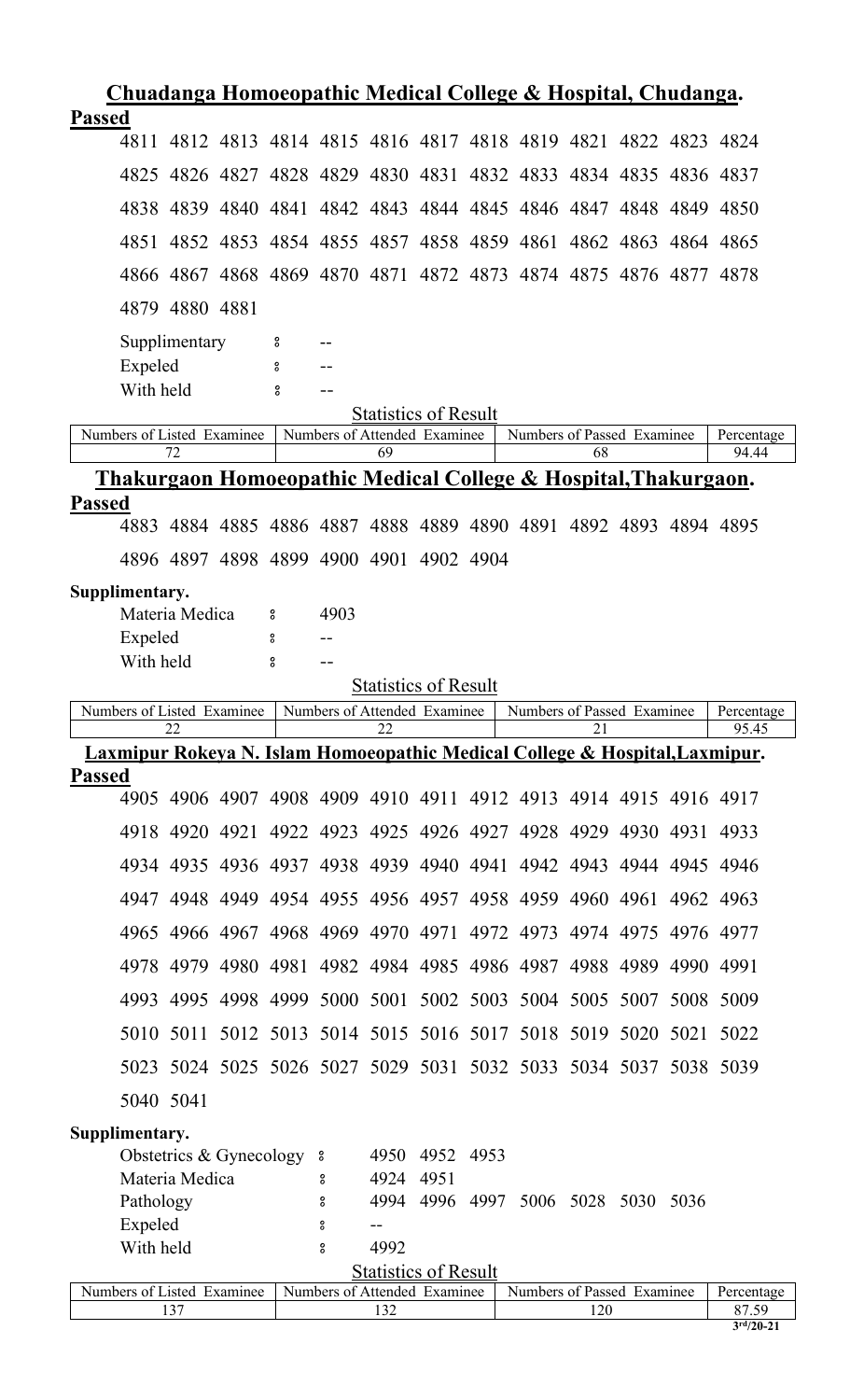| <u> H M Parbotto Homoeopathic Medical College &amp; Hospital, Kharachhari.</u> |           |               |                           |        |          |                                     |  |                                                                  |                     |           |                     |
|--------------------------------------------------------------------------------|-----------|---------------|---------------------------|--------|----------|-------------------------------------|--|------------------------------------------------------------------|---------------------|-----------|---------------------|
| <b>Passed</b>                                                                  |           |               |                           |        |          |                                     |  | 5043 5045 5046 5047 5048 5049 5050 5051 5052 5054 5055 5056 5057 |                     |           |                     |
|                                                                                | 5059      |               |                           |        |          |                                     |  | 5062 5063 5064 5065 5066 5067 5068 5070 5071 5072 5073 5074      |                     |           |                     |
|                                                                                | 5075      |               |                           |        |          |                                     |  | 5076 5077 5079 5080 5081 5082 5083 5084 5085 5086 5088 5089      |                     |           |                     |
|                                                                                |           |               |                           |        |          |                                     |  |                                                                  |                     |           |                     |
|                                                                                | 5090      |               |                           |        |          |                                     |  |                                                                  |                     |           |                     |
|                                                                                | Expeled   | Supplimentary |                           | 8<br>° |          |                                     |  |                                                                  |                     |           |                     |
|                                                                                | With held |               |                           | 8      | $- -$    |                                     |  |                                                                  |                     |           |                     |
|                                                                                |           |               |                           |        |          | <b>Statistics of Result</b>         |  |                                                                  |                     |           |                     |
| Numbers of Listed Examinee                                                     |           | 49            |                           |        |          | Numbers of Attended Examinee<br>41  |  | Numbers of Passed Examinee                                       | 40                  |           | Percentage<br>81.63 |
|                                                                                |           |               |                           |        |          |                                     |  | Manikganj Homoeopathic Medical College & Hospital, Manikganj.    |                     |           |                     |
| <b>Passed</b>                                                                  |           |               |                           |        |          |                                     |  |                                                                  |                     |           |                     |
|                                                                                | 5091      |               |                           |        |          |                                     |  | 5092 5093 5094 5095 5096 5097 5098 5099 5100 5101 5103 5104      |                     |           |                     |
|                                                                                | 5105      | 5106          |                           |        |          |                                     |  | 5107 5108 5109 5110 5111 5112 5113                               | 5116 5117 5118 5119 |           |                     |
|                                                                                | 5120      | 5121          |                           |        |          |                                     |  | 5122 5123 5124 5125 5126 5127 5128 5129 5130 5131 5132           |                     |           |                     |
|                                                                                | 5133      |               |                           |        |          |                                     |  | 5134 5135 5136 5137 5138 5139 5140 5141                          | 5142 5143 5144 5145 |           |                     |
|                                                                                |           |               |                           |        |          |                                     |  | 5146 5148 5149 5151 5152 5153 5154 5155 5156 5158 5159 5160 5161 |                     |           |                     |
|                                                                                |           | 5162 5163     |                           |        |          |                                     |  | 5164 5165 5166 5167 5168 5169 5170                               | 5171                | 5172 5173 | 5175                |
|                                                                                |           |               |                           |        |          |                                     |  | 5176 5178 5180 5181 5182 5184 5185 5186 5187 5188 5192 5193 5194 |                     |           |                     |
|                                                                                |           |               |                           |        |          |                                     |  | 5195 5196 5197 5198 5199 5201 5202 5203 5206                     |                     |           |                     |
| Supplimentary.                                                                 |           |               |                           |        |          |                                     |  |                                                                  |                     |           |                     |
|                                                                                |           |               | Homoeopathic Philosophy 8 |        |          |                                     |  | 5102 5147 5177 5179 5189(Conditional)                            |                     |           | 5190                |
|                                                                                |           |               | Practice of Medicine      |        | 8        | 5191<br>5114 5115                   |  | 5200 5204 (Conditional)                                          |                     |           |                     |
|                                                                                | Expeled   |               |                           |        | °        | 5150                                |  |                                                                  |                     |           |                     |
|                                                                                | With held |               |                           |        | 8        | 5457 5205                           |  |                                                                  |                     |           |                     |
|                                                                                |           |               |                           |        |          | <b>Statistics of Result</b>         |  |                                                                  |                     |           |                     |
| Numbers of Listed Examinee                                                     |           | 116           |                           |        |          | Numbers of Attended Examinee<br>115 |  | Numbers of Passed Examinee                                       | 102                 |           | Percentage<br>87.93 |
|                                                                                |           |               |                           |        |          |                                     |  |                                                                  |                     |           |                     |
| Swarupkathi Homoeopathic Medical College & Hospital, Nesarabad, Pirozpur.      |           |               |                           |        |          |                                     |  |                                                                  |                     |           |                     |
| <b>Passed</b>                                                                  |           |               |                           |        |          |                                     |  |                                                                  |                     |           |                     |
|                                                                                |           |               |                           |        |          |                                     |  | 5207 5209 5210 5211 5212 5213 5214 5215 5216 5217 5218 5219 5220 |                     |           |                     |
|                                                                                |           |               |                           |        |          |                                     |  | 5221 5222 5223 5224 5225 5226 5227 5228 5229 5230 5231 5232 5236 |                     |           |                     |
| 5237                                                                           |           |               |                           |        |          |                                     |  |                                                                  |                     |           |                     |
| Supplimentary                                                                  |           |               | Organon of Medicine       |        | $\rm ^o$ | 5235                                |  |                                                                  |                     |           |                     |
|                                                                                | Expeled   |               |                           |        | 8        |                                     |  |                                                                  |                     |           |                     |
|                                                                                | With held |               |                           |        | 8        |                                     |  |                                                                  |                     |           |                     |
|                                                                                |           |               |                           |        |          | <b>Statistics of Result</b>         |  |                                                                  |                     |           |                     |
| Numbers of Listed Examinee                                                     |           | 31            |                           |        |          | Numbers of Attended Examinee<br>28  |  | Numbers of Passed Examinee                                       | 27                  |           | Percentage<br>87.09 |
|                                                                                |           |               |                           |        |          |                                     |  |                                                                  |                     |           |                     |

**<sup>3</sup> rd/20-22**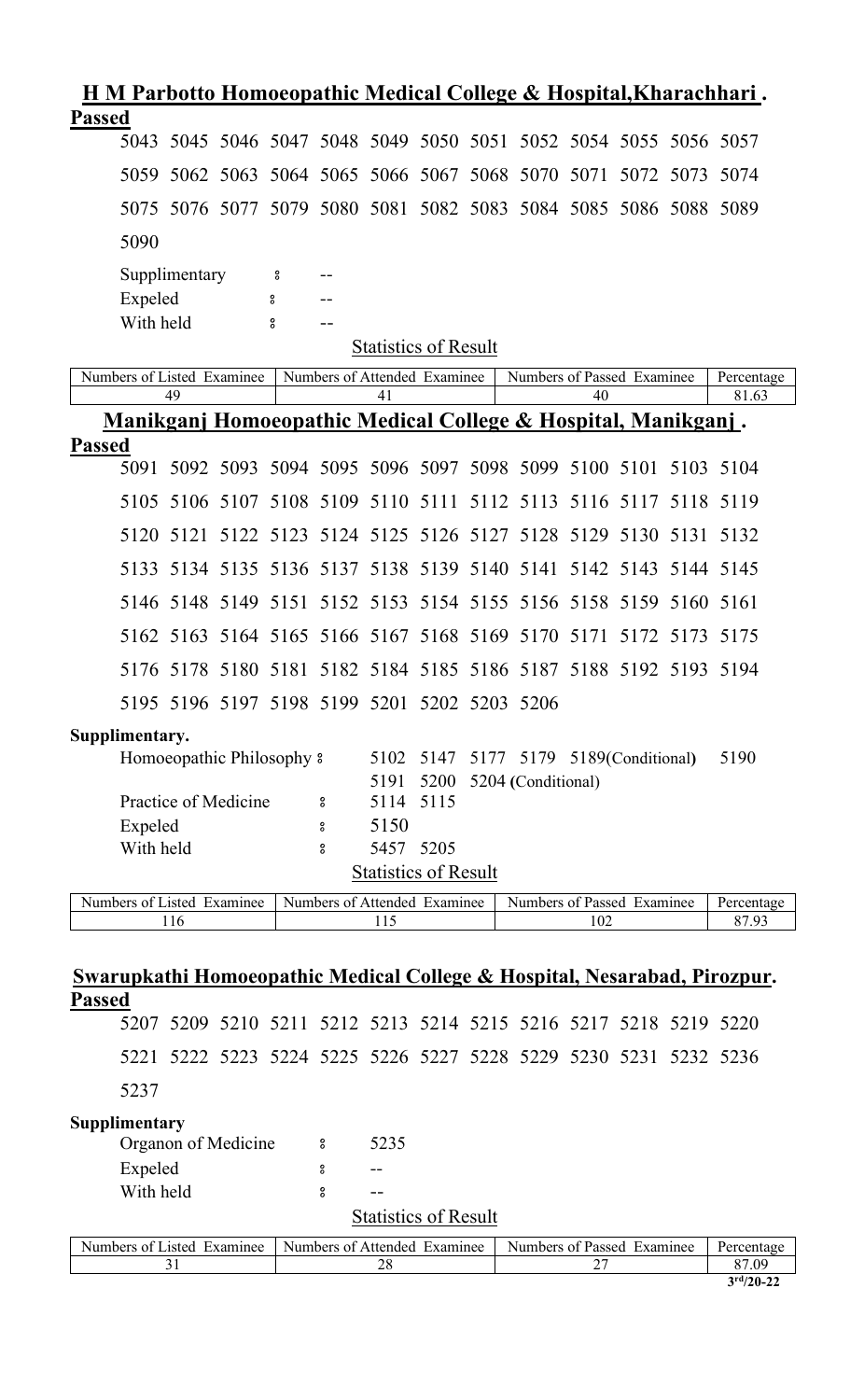|                                                                              | Uttara Homoeopathic Medical College & Hospital, Dhaka.                      |      |      |                    |                              |      |      |                            |      |      |      |            |
|------------------------------------------------------------------------------|-----------------------------------------------------------------------------|------|------|--------------------|------------------------------|------|------|----------------------------|------|------|------|------------|
| <b>Passed</b>                                                                |                                                                             |      |      |                    |                              |      |      |                            |      |      |      |            |
| 5238                                                                         | 5239                                                                        | 5240 | 5241 | 5242               | 5245                         | 5246 | 5247 | 5248                       | 5249 | 5250 | 5251 | 5252       |
| 5253                                                                         | 5254                                                                        | 5255 | 5256 | 5257               | 5258                         | 5259 | 5260 | 5261                       | 5262 | 5263 | 5264 | 5265       |
| 5266                                                                         | 5268                                                                        | 5269 | 5270 | 5271               | 5273                         | 5274 | 5275 | 5276                       | 5278 | 5279 | 5280 | 5281       |
| 5282                                                                         | 5283                                                                        | 5284 | 5285 | 5286               | 5287                         | 5288 | 5289 | 5291                       | 5292 | 5293 | 5294 | 5295       |
| 5296                                                                         | 5297                                                                        | 5298 | 5299 | 5300               | 5301                         | 5302 | 5303 | 5305                       | 5306 | 5307 | 5309 | 5310       |
| 5311                                                                         | 5312                                                                        | 5313 | 5314 | 5315               | 5316                         | 5317 | 5318 | 5319                       | 5320 | 5321 | 5322 | 5323       |
| 5324                                                                         | 5325                                                                        | 5326 | 5328 | 5329               | 5330                         | 5331 | 5332 | 5333                       | 5334 | 5335 | 5338 | 5339       |
| 5340                                                                         | 5341                                                                        | 5342 | 5343 | 5344               | 5345                         | 5346 | 5347 | 5350                       | 5351 | 5352 | 5353 | 5355       |
| 5357                                                                         | 5358                                                                        | 5359 | 5361 | 5362               | 5363                         | 5364 |      |                            |      |      |      |            |
| Supplimentary.                                                               |                                                                             |      |      |                    |                              |      |      |                            |      |      |      |            |
|                                                                              | Organon of Medicine                                                         |      |      | 8                  | 5243                         |      |      |                            |      |      |      |            |
|                                                                              | Materia Medica                                                              |      |      | 8                  | 5290                         | 5308 | 5365 |                            |      |      |      |            |
|                                                                              | Homoeopathic Philosophy 8                                                   |      |      |                    | 5327                         | 5337 |      |                            |      |      |      |            |
|                                                                              | Practice of Medicine                                                        |      |      | °                  | 5244                         | 5267 | 5272 | 5277                       | 5304 | 5360 |      |            |
|                                                                              | Expeled                                                                     |      |      | °                  | $-1$                         |      |      |                            |      |      |      |            |
|                                                                              | With held                                                                   |      |      | $_{\rm o}^{\rm o}$ | 5356                         |      |      |                            |      |      |      |            |
|                                                                              |                                                                             |      |      |                    | <b>Statistics of Result</b>  |      |      |                            |      |      |      |            |
| Numbers of Listed Examinee                                                   |                                                                             |      |      |                    | Numbers of Attended Examinee |      |      | Numbers of Passed Examinee |      |      |      | Percentage |
|                                                                              | 128                                                                         |      |      |                    | 128                          |      |      |                            | 112  |      |      | 87.50      |
|                                                                              | <u>Sheikh Kamal Homoeopathic Medical College &amp; Hospital, Madaripur.</u> |      |      |                    |                              |      |      |                            |      |      |      |            |
| <b>Passed</b>                                                                |                                                                             |      |      |                    |                              |      |      |                            |      |      |      |            |
| 5366                                                                         | 5367                                                                        | 5368 | 5371 | 5372               | 5373                         | 5375 | 5376 | 5377                       | 5378 | 5379 | 5380 | 5381       |
| 5382                                                                         | 5383                                                                        | 5384 | 5385 | 5386               | 5387                         | 5388 | 5389 | 5390                       | 5391 | 5392 | 5393 | 5394       |
| 5395                                                                         | 5396                                                                        | 5397 | 5398 | 5399               | 5400                         | 5401 | 5402 | 5403                       | 5404 | 5405 | 5406 | 5407       |
| 5408                                                                         | 5409                                                                        | 5410 | 5411 | 5412               | 5413                         | 5414 |      | 5416 5417                  | 5418 | 5419 | 5420 | 5421       |
| 5422                                                                         | 5423                                                                        | 5426 | 5427 | 5428               | 5431                         | 5433 |      |                            |      |      |      |            |
| Supplimentary.                                                               |                                                                             |      |      |                    |                              |      |      |                            |      |      |      |            |
|                                                                              | Materia Medica                                                              |      | 8    |                    | 5374 5415 5429               |      | 5432 |                            |      |      |      |            |
|                                                                              | Expeled                                                                     |      | 8    |                    |                              |      |      |                            |      |      |      |            |
|                                                                              | With held                                                                   |      | 8    | $-$                |                              |      |      |                            |      |      |      |            |
|                                                                              |                                                                             |      |      |                    | <b>Statistics of Result</b>  |      |      |                            |      |      |      |            |
| Numbers of Listed Examinee                                                   |                                                                             |      |      |                    | Numbers of Attended Examinee |      |      | Numbers of Passed Examinee |      |      |      | Percentage |
|                                                                              | 68                                                                          |      |      |                    | 64                           |      |      |                            | 59   |      |      | 86.76      |
| Motaher Hossain Talukder Homoeopathic Medical College & Hospital, Sirajganj. |                                                                             |      |      |                    |                              |      |      |                            |      |      |      |            |
| <b>Passed</b>                                                                |                                                                             |      |      |                    |                              |      |      |                            |      |      |      |            |
| 5434                                                                         | 5435                                                                        | 5436 | 5437 | 5438               | 5439                         | 5440 | 5442 | 5444                       | 5445 | 5446 | 5447 | 5449       |
| 5450                                                                         | 5451                                                                        | 5452 | 5453 | 5454               | 5455                         | 5456 | 5457 | 5458                       | 5459 | 5460 | 5461 | 5462       |
| 5463                                                                         | 5464                                                                        | 5465 | 5466 | 5467               | 5468                         | 5469 | 5470 | 5471                       | 5472 | 5473 | 5474 | 5475       |
| 5476                                                                         | 5477                                                                        | 5478 | 5479 | 5480               | 5481                         | 5482 | 5483 | 5484                       | 5485 | 5486 | 5487 | 5488       |
| 5489                                                                         | 5490                                                                        | 5491 | 5492 | 5493               | 5494                         | 5495 | 5496 | 5497                       | 5498 | 5499 | 5500 | 5501       |
| 5502                                                                         | 5503                                                                        | 5504 | 5505 |                    |                              |      |      |                            |      |      |      |            |
| Supplimentary.                                                               |                                                                             |      |      |                    |                              |      |      |                            |      |      |      |            |
|                                                                              | Materia Medica                                                              |      |      | 8                  | 5448                         |      |      |                            |      |      |      |            |
|                                                                              | Obstetrics & Gynecology                                                     |      |      | $\rm ^o$           | 5441                         |      |      |                            |      |      |      |            |
|                                                                              | Expeled                                                                     |      |      | 8                  | $-1$                         |      |      |                            |      |      |      |            |
|                                                                              | With held                                                                   |      |      | °                  |                              |      |      |                            |      |      |      |            |
|                                                                              |                                                                             |      |      |                    | <b>Statistics of Result</b>  |      |      |                            |      |      |      |            |
| Numbers of Listed Examinee                                                   |                                                                             |      |      |                    | Numbers of Attended Examinee |      |      | Numbers of Passed Examinee |      |      |      | Percentage |

### 72 72 70 97.22 **3 rd/20-23**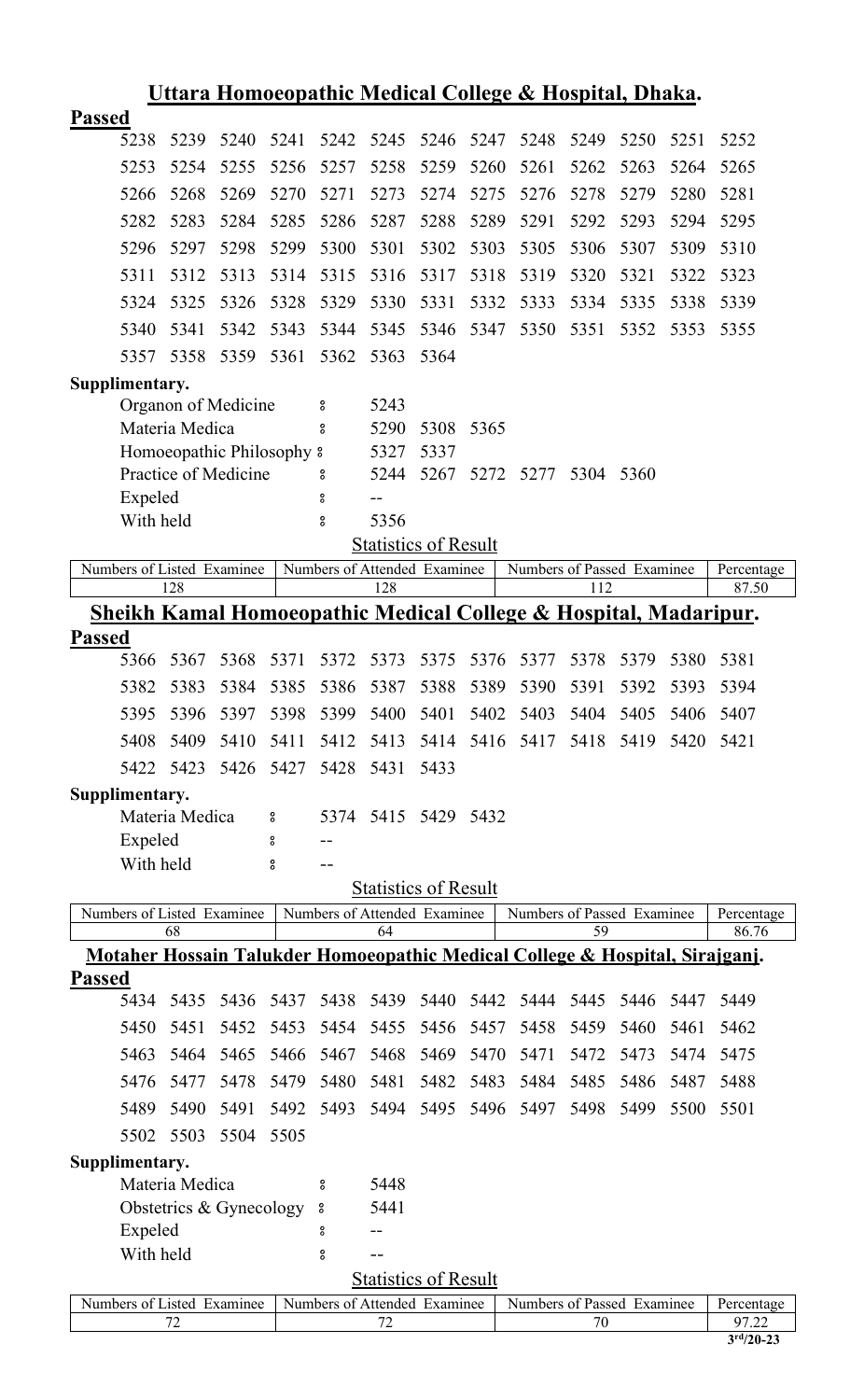|               |                            |                |                         |           |                 |           |                                                             |      | Naogaon Homoeopathic Medical College & Hospital, Naogaon.                 |           |                |      |                     |
|---------------|----------------------------|----------------|-------------------------|-----------|-----------------|-----------|-------------------------------------------------------------|------|---------------------------------------------------------------------------|-----------|----------------|------|---------------------|
| <b>Passed</b> |                            |                |                         |           |                 |           |                                                             |      |                                                                           |           |                |      |                     |
|               | 5506                       | 5507           | 5508                    | 5509      | 5510            | 5511      | 5512 5513                                                   |      | 5514                                                                      | 5515      | 5516           | 5517 | 5518                |
|               | 5519                       | 5520           | 5521                    | 5522      | 5523            | 5524      | 5525                                                        | 5526 | 5529                                                                      | 5530      | 5531           | 5532 | 5533                |
|               | 5534                       | 5535           | 5536                    | 5537      | 5538            | 5539      | 5540                                                        | 5541 | 5542                                                                      | 5544      | 5545           | 5546 | 5547                |
|               | 5548                       | 5549           | 5550                    | 5551      | 5552            | 5554      | 5555                                                        | 5556 | 5557                                                                      | 5559      | 5561           | 5562 | 5563                |
|               | 5564                       | 5566           | 5567                    | 5568      | 5569            | 5570      | 5571                                                        | 5572 | 5573                                                                      | 5574      | 5575           | 5577 | 5578                |
|               | 5579                       | 5580           |                         | 5582 5583 | 5585            | 5588 5589 |                                                             |      | 5590 5591                                                                 |           |                |      |                     |
|               | Supplimentary.             |                |                         |           |                 |           |                                                             |      |                                                                           |           |                |      |                     |
|               |                            | Materia Medica |                         |           | $\rm ^o$        | 5553      |                                                             |      |                                                                           |           |                |      |                     |
|               |                            |                | Practice of Medicine    |           | $\rm ^o$        | 5586      | 5587<br>5528 5558                                           |      | 5565 5576                                                                 | 5581 5584 |                |      |                     |
|               | Expeled                    |                | Obstetrics & Gynecology |           | $\rm ^{o}$<br>° |           |                                                             |      |                                                                           |           |                |      |                     |
|               | With held                  |                |                         |           | 8               |           |                                                             |      |                                                                           |           |                |      |                     |
|               |                            |                |                         |           |                 |           | <b>Statistics of Result</b>                                 |      |                                                                           |           |                |      |                     |
|               | Numbers of Listed Examinee |                |                         |           |                 |           | Numbers of Attended Examinee                                |      | Numbers of Passed Examinee                                                |           |                |      | Percentage          |
|               |                            | 86             |                         |           |                 | 86        |                                                             |      | <u>Firoza Amu Homoeopathic Medical College &amp; Hospital, Jhalkathi.</u> | 75        |                |      | 87.21               |
| <b>Passed</b> |                            |                |                         |           |                 |           |                                                             |      |                                                                           |           |                |      |                     |
|               | 5592                       | 5593           | 5594                    | 5595      |                 |           | 5596 5598 5599                                              | 5600 | 5601                                                                      | 5602      | 5603           | 5604 | 5605                |
|               | 5606                       | 5608           | 5609                    | 5611      | 5612            | 5613      | 5614                                                        | 5615 | 5616                                                                      | 5617      | 5618           | 5619 | 5620                |
|               | 5621                       | 5622           | 5623                    |           |                 |           |                                                             |      | 5624 5625 5626 5627 5628 5629                                             | 5630      | 5631           |      | 5632 5633           |
|               | 5634                       | 5635           |                         | 5636 5637 |                 |           |                                                             |      | 5638 5639 5640 5641 5642                                                  | 5643      | 5644 5646 5647 |      |                     |
|               |                            | 5648 5649      |                         |           |                 |           |                                                             |      |                                                                           |           |                |      |                     |
|               | Supplimentary.             |                |                         |           |                 |           |                                                             |      |                                                                           |           |                |      |                     |
|               |                            |                | Practice of Medicine    |           | °               | 5597      |                                                             |      |                                                                           |           |                |      |                     |
|               | Expeled<br>With held       |                |                         |           | 8<br>°          |           |                                                             |      |                                                                           |           |                |      |                     |
|               |                            |                |                         |           |                 |           | <b>Statistics of Result</b>                                 |      |                                                                           |           |                |      |                     |
|               | Numbers of Listed Examinee |                |                         |           |                 |           | Numbers of Attended Examinee                                |      | Numbers of Passed Examinee                                                |           |                |      | Percentage          |
|               |                            | 58             |                         |           |                 | 55        |                                                             |      |                                                                           | 54        |                |      | 93.10               |
| <b>Passed</b> |                            |                |                         |           |                 |           |                                                             |      | Savar Homoeopathic Medical College & Hospital, Dhaka.                     |           |                |      |                     |
|               | 5650                       | 5651           | 5652                    | 5653      | 5654            | 5655      | 5656                                                        | 5657 | 5658                                                                      | 5659      | 5660           | 5661 | 5662                |
|               | 5663                       | 5664           | 5665                    | 5666      | 5667            | 5668      | 5669                                                        | 5670 | 5671                                                                      | 5672      | 5673           | 5674 | 5675                |
|               | 5676                       | 5677           | 5678                    | 5679      | 5680            | 5681      | 5682                                                        | 5683 | 5684                                                                      | 5685      | 5686           | 5687 | 5688                |
|               | 5689                       | 5690           | 5691                    | 5692      | 5693            | 5694      | 5695                                                        | 5696 | 5697                                                                      | 5698      | 5699           | 5700 | 5701                |
|               | 5702                       | 5703           | 5704                    | 5705      | 5706            | 5707      | 5708                                                        | 5709 | 5710                                                                      | 5711      | 5712           | 5713 | 5715                |
|               | 5716                       | 5717           | 5718                    | 5719      | 5720            | 5721      | 5722                                                        | 5723 | 5724                                                                      | 5725      | 5726           | 5727 | 5728                |
|               | 5729                       | 5730           | 5731                    | 5732      | 5733            | 5734      | 5735                                                        |      | 5736 5737                                                                 | 5738      | 5739           | 5740 | 5741                |
|               | 5742                       | 5743           | 5744                    | 5746      | 5747            | 5748      |                                                             |      |                                                                           |           |                |      |                     |
|               |                            | Supplimentary  |                         | °         |                 |           |                                                             |      |                                                                           |           |                |      |                     |
|               | Expeled                    |                |                         | 8         |                 |           |                                                             |      |                                                                           |           |                |      |                     |
|               | With held                  |                |                         | 8         | 5745            |           |                                                             |      |                                                                           |           |                |      |                     |
|               | Numbers of Listed Examinee |                |                         |           |                 |           | <b>Statistics of Result</b><br>Numbers of Attended Examinee |      | Numbers of Passed Examinee                                                |           |                |      |                     |
|               |                            | 100            |                         |           |                 | 98        |                                                             |      |                                                                           | 98        |                |      | Percentage<br>98.00 |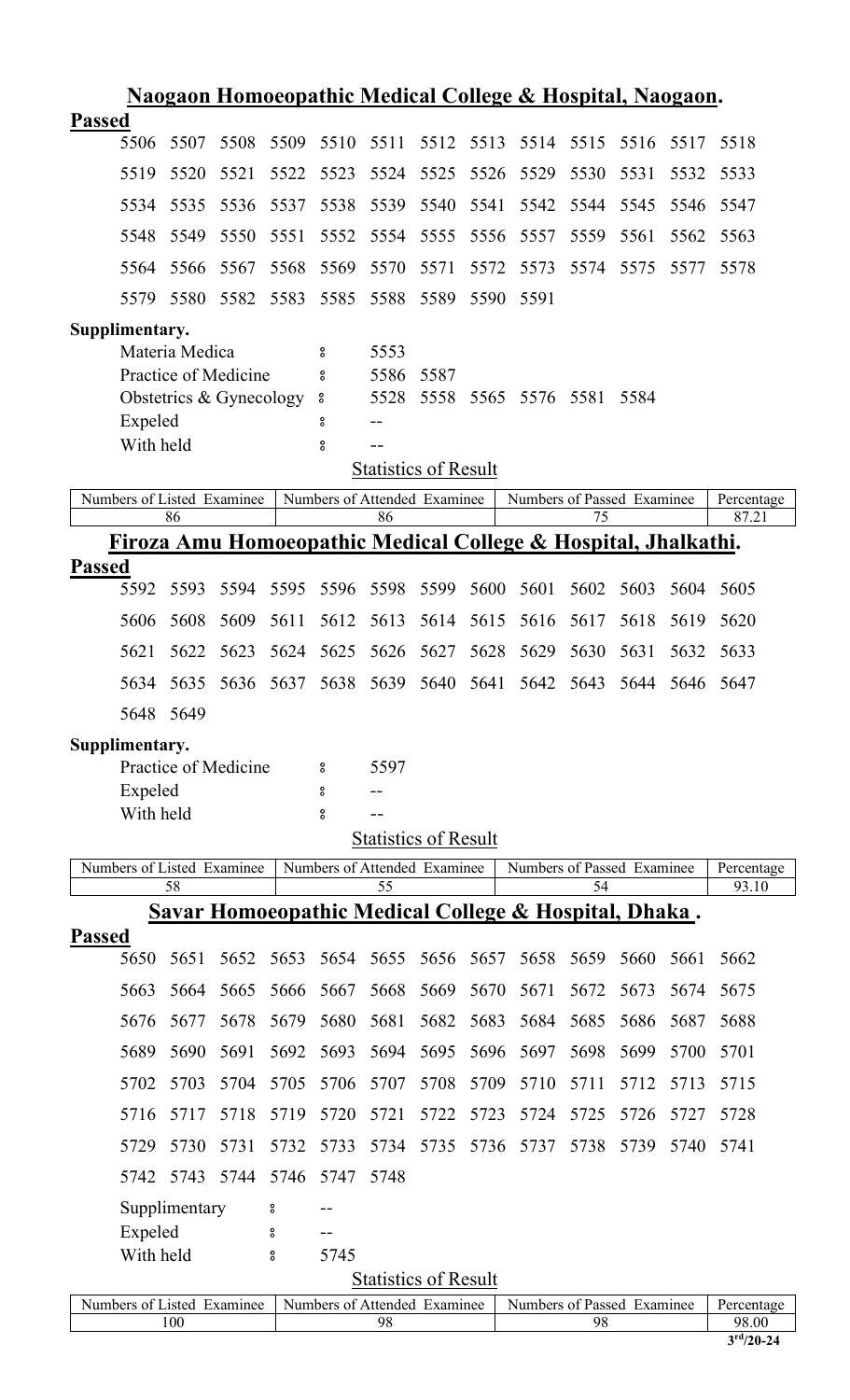|               |                |               |                            |      |      |      |                              |      | <u>Feni Homoeopathic Medical College &amp; Hospital, Feni.</u> |      |      |      |                                                                                      |
|---------------|----------------|---------------|----------------------------|------|------|------|------------------------------|------|----------------------------------------------------------------|------|------|------|--------------------------------------------------------------------------------------|
| <b>Passed</b> |                |               |                            |      |      |      |                              |      |                                                                |      |      |      |                                                                                      |
|               | 5750           | 5751          | 5752                       | 5753 | 5754 | 5755 | 5756                         | 5757 | 5758                                                           | 5759 | 5761 | 5762 | 5763                                                                                 |
|               | 5764           | 5765          | 5766                       | 5767 | 5768 | 5769 | 5770                         | 5771 | 5772                                                           | 5773 | 5774 | 5775 | 5776                                                                                 |
|               | 5777           | 5778          | 5779                       | 5780 | 5781 | 5782 | 5783                         | 5784 | 5785                                                           | 5786 | 5787 | 5788 | 5789                                                                                 |
|               | 5790           | 5791          | 5792                       | 5793 | 5794 | 5795 | 5796                         | 5797 | 5798                                                           |      |      |      |                                                                                      |
|               |                | Supplimentary |                            | 8    |      |      |                              |      |                                                                |      |      |      |                                                                                      |
|               | Expeled        |               |                            | ိ    |      |      |                              |      |                                                                |      |      |      |                                                                                      |
|               | With held      |               |                            | ိ    | $-$  |      | <b>Statistics of Result</b>  |      |                                                                |      |      |      |                                                                                      |
|               |                |               | Numbers of Listed Examinee |      |      |      | Numbers of Attended Examinee |      | Numbers of Passed Examinee                                     |      |      |      | Percentage                                                                           |
|               |                | 49            |                            |      |      | 48   |                              |      |                                                                | 48   |      |      | 97.96                                                                                |
|               |                |               |                            |      |      |      |                              |      |                                                                |      |      |      | <u>Dr Dilip Roy Homoeopathic Medical College &amp; Hospital, Boalmari, Faridpur.</u> |
| <b>Passed</b> |                |               |                            |      |      |      |                              |      |                                                                |      |      |      |                                                                                      |
|               | 5799           | 5800          | 5801                       | 5802 | 5803 | 5804 | 5805                         | 5806 | 5807                                                           | 5808 | 5809 | 5810 | 5811                                                                                 |
|               | 5812           | 5813          | 5814                       | 5815 | 5816 | 5817 | 5818                         | 5819 | 5820                                                           | 5821 | 5823 | 5824 | 5825                                                                                 |
|               | 5826           | 5827          | 5828                       | 5829 | 5830 | 5831 | 5832                         | 5833 | 5834                                                           | 5835 | 5836 | 5837 | 5838                                                                                 |
|               | 5839           | 5840          | 5841                       | 5842 | 5843 | 5844 | 5845                         | 5846 | 5847                                                           | 5848 | 5849 | 5851 | 5853                                                                                 |
|               | 5854           | 5855          | 5856                       | 5857 | 5858 | 5859 | 5860                         | 5861 | 5862                                                           | 5863 | 5864 | 5865 | 5867                                                                                 |
|               | 5868           | 5869          | 5870                       | 5871 | 5872 | 5873 | 5874                         | 5876 | 5877                                                           | 5878 | 5879 | 5881 | 5883                                                                                 |
|               | 5884           | 5885          | 5886                       |      |      |      |                              |      |                                                                |      |      |      |                                                                                      |
|               | Supplimentary. |               |                            |      |      |      |                              |      |                                                                |      |      |      |                                                                                      |
|               |                |               | Organon of Medicine        |      | °    | 5822 | 5850                         |      |                                                                |      |      |      |                                                                                      |
|               | Pathology      |               |                            |      | 8    | 5866 | 5882                         |      |                                                                |      |      |      |                                                                                      |
|               | Expeled        |               |                            |      | °    |      |                              |      |                                                                |      |      |      |                                                                                      |
|               | With held      |               |                            |      | 8    |      |                              |      |                                                                |      |      |      |                                                                                      |
|               |                |               |                            |      |      |      | <b>Statistics of Result</b>  |      |                                                                |      |      |      |                                                                                      |
|               |                | 88            | Numbers of Listed Examinee |      |      | 86   | Numbers of Attended Examinee |      | Numbers of Passed Examinee                                     | 82   |      |      | Percentage<br>93.18                                                                  |
|               |                |               |                            |      |      |      |                              |      |                                                                |      |      |      | Birmuktijodha Atiur Rahman Model Homoeopathic Medical College & Hospital, Sherpur.   |
| <b>Passed</b> |                |               |                            |      |      |      |                              |      |                                                                |      |      |      |                                                                                      |
|               | 5888           | 5889          | 5890                       | 5891 | 5892 | 5893 | 5894                         | 5895 | 5896                                                           | 5897 | 5898 | 5899 | 5900                                                                                 |
|               | 5901           | 5902          | 5903                       | 5904 | 5905 | 5906 | 5907                         | 5908 | 5910                                                           | 5911 | 5912 | 5913 | 5914                                                                                 |
|               | 5915           | 5916          | 5917                       | 5918 | 5919 | 5920 | 5921                         | 5922 | 5923                                                           | 5924 | 5925 | 5926 | 5927                                                                                 |
|               | 5928           | 5929          | 5930                       | 5931 | 5932 | 5933 | 5934                         | 5935 | 5936                                                           | 5937 | 5938 | 5939 | 5940                                                                                 |
|               | 5941           | 5942          | 5944                       | 5945 | 5946 | 5947 | 5948                         | 5949 | 5950                                                           | 5951 | 5952 | 5953 | 5954                                                                                 |
|               | 5955           | 5956          | 5957                       | 5958 | 5959 | 5960 | 5961                         | 5962 | 5963                                                           | 5964 | 5965 | 5966 | 5967                                                                                 |
|               | 5968           | 5969          | 5970                       | 5971 | 5972 | 5973 | 5974                         | 5975 | 5976                                                           | 5977 | 5978 | 5980 | 5981                                                                                 |
|               | 5982           | 5983          | 5984                       | 5985 | 5987 | 5988 | 5989                         | 5990 | 5992                                                           | 5993 | 5994 |      |                                                                                      |
|               | Supplimentary. |               |                            |      |      |      |                              |      |                                                                |      |      |      |                                                                                      |
|               |                |               | Practice of Medicine       |      | 8    | 5887 | 5909                         | 5943 | 5991                                                           |      |      |      |                                                                                      |
|               | Pathology      |               |                            |      | 8    | 5979 |                              |      |                                                                |      |      |      |                                                                                      |
|               | Expeled        |               |                            |      | 8    |      |                              |      |                                                                |      |      |      |                                                                                      |
|               | With held      |               |                            |      | 8    |      |                              |      |                                                                |      |      |      |                                                                                      |
|               |                |               |                            |      |      |      | <b>Statistics of Result</b>  |      |                                                                |      |      |      |                                                                                      |
|               |                | 108           | Numbers of Listed Examinee |      |      | 107  | Numbers of Attended Examinee |      | Numbers of Passed Examinee                                     | 102  |      |      | Percentage<br>94.44                                                                  |
|               |                |               |                            |      |      |      |                              |      |                                                                |      |      |      |                                                                                      |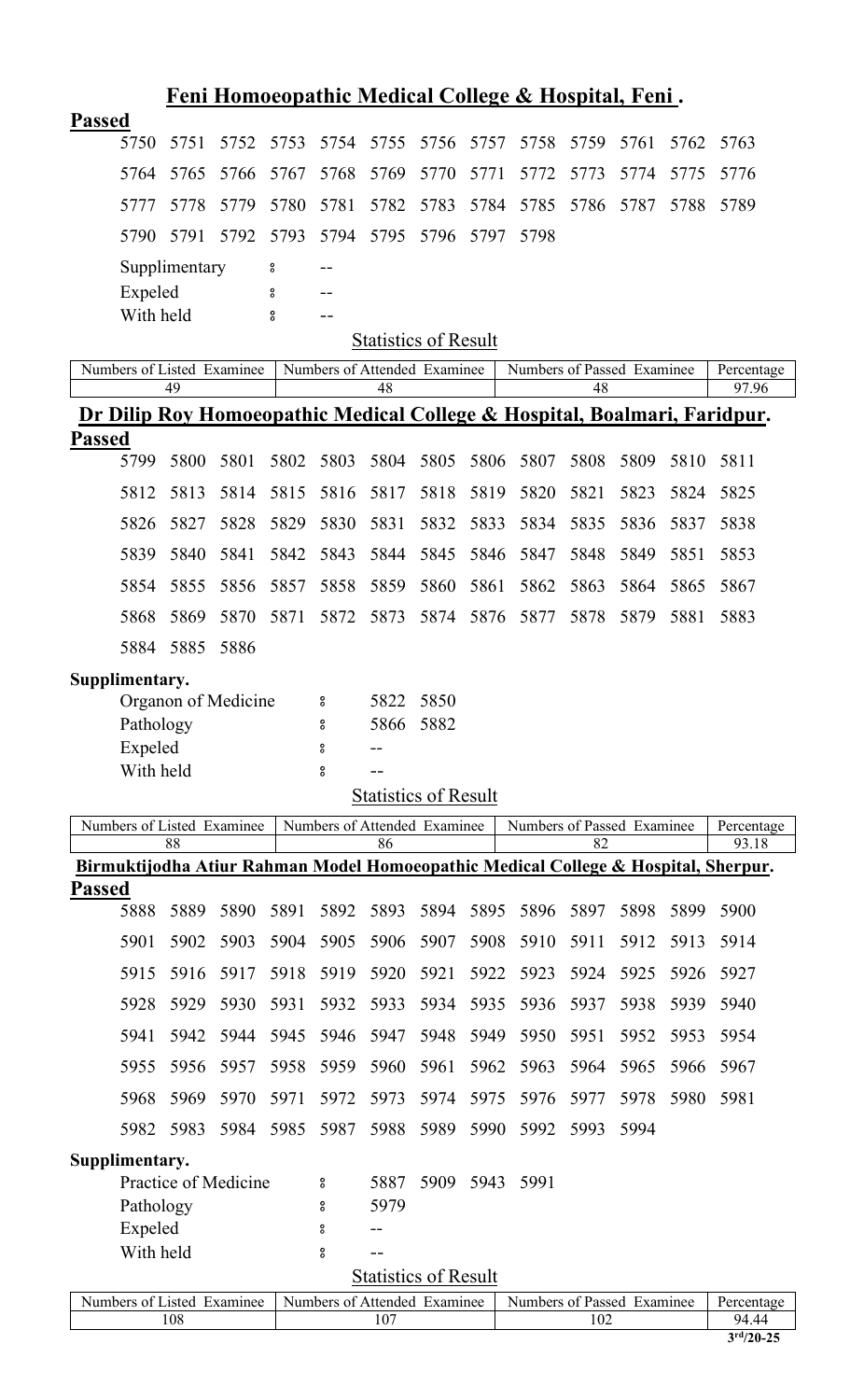| Kolaroa Homoeopathic Medical College & Hospital, Kolaroa, Satkhira. |    |                      |                                                                  |      |                             |                            |    |  |            |
|---------------------------------------------------------------------|----|----------------------|------------------------------------------------------------------|------|-----------------------------|----------------------------|----|--|------------|
| <b>Passed</b>                                                       |    |                      |                                                                  |      |                             |                            |    |  |            |
|                                                                     |    |                      | 5996 5997 5998 5999 6000 6001 6002 6003 6004 6005 6006 6007 6008 |      |                             |                            |    |  |            |
| 6009                                                                |    |                      | 6010 6011 6012 6013 6014 6015 6016 6017 6018 6019 6020 6021      |      |                             |                            |    |  |            |
|                                                                     |    |                      | 6023 6024 6025 6026 6027 6028 6029 6030 6031 6032                |      |                             |                            |    |  |            |
| Supplimentary.                                                      |    |                      |                                                                  |      |                             |                            |    |  |            |
|                                                                     |    | Practice of Medicine | 8                                                                | 6022 |                             |                            |    |  |            |
| Expeled                                                             |    |                      | 8                                                                |      |                             |                            |    |  |            |
| With held                                                           |    |                      | 8                                                                |      |                             |                            |    |  |            |
|                                                                     |    |                      |                                                                  |      | <b>Statistics of Result</b> |                            |    |  |            |
| Numbers of Listed Examinee                                          |    |                      | Numbers of Attended Examinee                                     |      |                             | Numbers of Passed Examinee |    |  | Percentage |
|                                                                     | 38 |                      |                                                                  | 38   |                             |                            | 37 |  | 97.37      |

## **Chandpur Homoeopathic Medical College & Hospital, Shahrasti, Chandpur. Passed**

|      |  |  |  | 6033 6034 6035 6036 6037 6038 6039 6040 6041 6042 6043 6044 6045 |  |  |  |
|------|--|--|--|------------------------------------------------------------------|--|--|--|
|      |  |  |  | 6046 6047 6048 6049 6050 6051 6052 6053 6054 6055 6056 6057 6058 |  |  |  |
|      |  |  |  | 6059 6060 6061 6062 6063 6064 6065 6066 6067 6068 6069 6070 6071 |  |  |  |
|      |  |  |  | 6072 6073 6074 6075 6076 6078 6079 6080 6081 6082 6083 6084 6086 |  |  |  |
|      |  |  |  | 6088 6089 6090 6091 6092 6093 6094 6095 6096 6097 6098 6099 6100 |  |  |  |
|      |  |  |  | 6101 6102 6103 6104 6105 6107 6108 6109 6110 6111 6112 6113 6114 |  |  |  |
|      |  |  |  | 6115 6116 6117 6118 6119 6120 6121 6122 6123 6124 6125 6126 6127 |  |  |  |
| 6128 |  |  |  |                                                                  |  |  |  |

### **Supplimentary.**

| Homoeopathic Philosophy $\frac{1}{2}$ | 6085                        |  |
|---------------------------------------|-----------------------------|--|
| Expeled                               |                             |  |
| With held                             |                             |  |
|                                       | <b>Statistics of Result</b> |  |

| $\sim$ $\sim$<br>Examinee<br>asted.<br>Numbers<br>$\Omega$ | Examinee<br>Numbers of<br>Affended | Numbers<br>Examinee<br>. ot<br>Passed | Percentage |
|------------------------------------------------------------|------------------------------------|---------------------------------------|------------|
|                                                            |                                    |                                       | 4.84<br>94 |

## **Tungipara Homoeopathic Medical College & Hospital, Tungipara, Gopalganj. Passed**

| 6130 6131 6134 6135 6136 6137 6138 |                                              |                            |    |  |            |
|------------------------------------|----------------------------------------------|----------------------------|----|--|------------|
|                                    |                                              |                            |    |  |            |
| Supplimentary<br>8                 |                                              |                            |    |  |            |
| Expeled<br>8                       |                                              |                            |    |  |            |
| With held<br>8                     | 6139 6140 6141 6142 6143 6144 6145 6146 6147 |                            |    |  |            |
|                                    | 6148 6149 6150 6151 6153 6154 6155 6156 6157 |                            |    |  |            |
|                                    | <b>Statistics of Result</b>                  |                            |    |  |            |
| Numbers of Listed Examinee         | Numbers of Attended Examinee                 | Numbers of Passed Examinee |    |  | Percentage |
| 28                                 | 25                                           |                            | 25 |  | 89.28      |